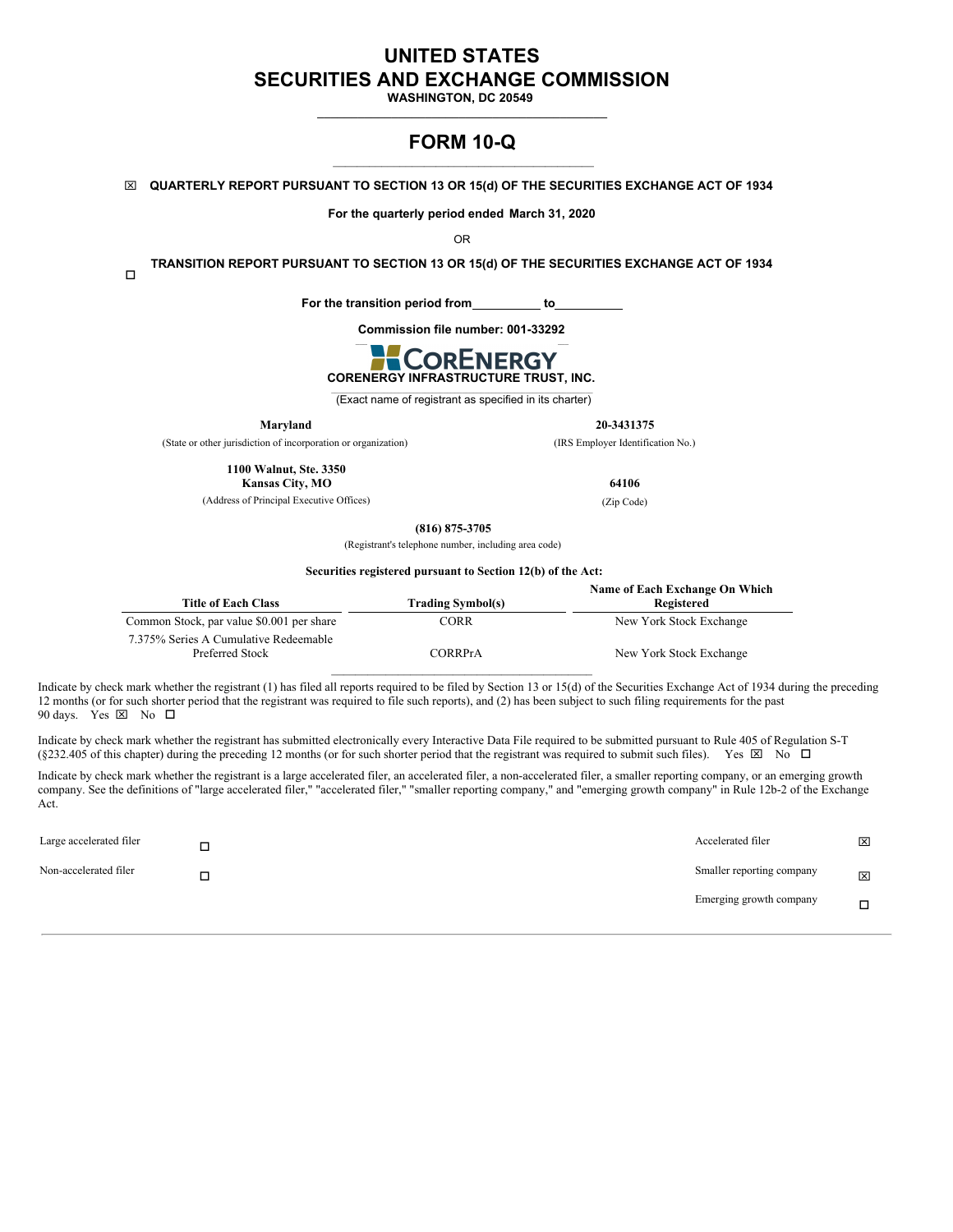If an emerging growth company, indicate by check mark if the registrant has elected not to use the extended transition period for complying with any new or revised financial accounting standards provided pursuant to Section 13(a) of the Exchange Act.  $\Box$ 

Indicate by check mark whether the registrant is a shell company (as defined in Rule 12b-2 of the Act) Yes  $\Box$  No  $\boxtimes$ 

As of June 24, 2020, the registrant had 13,651,521 common shares outstanding.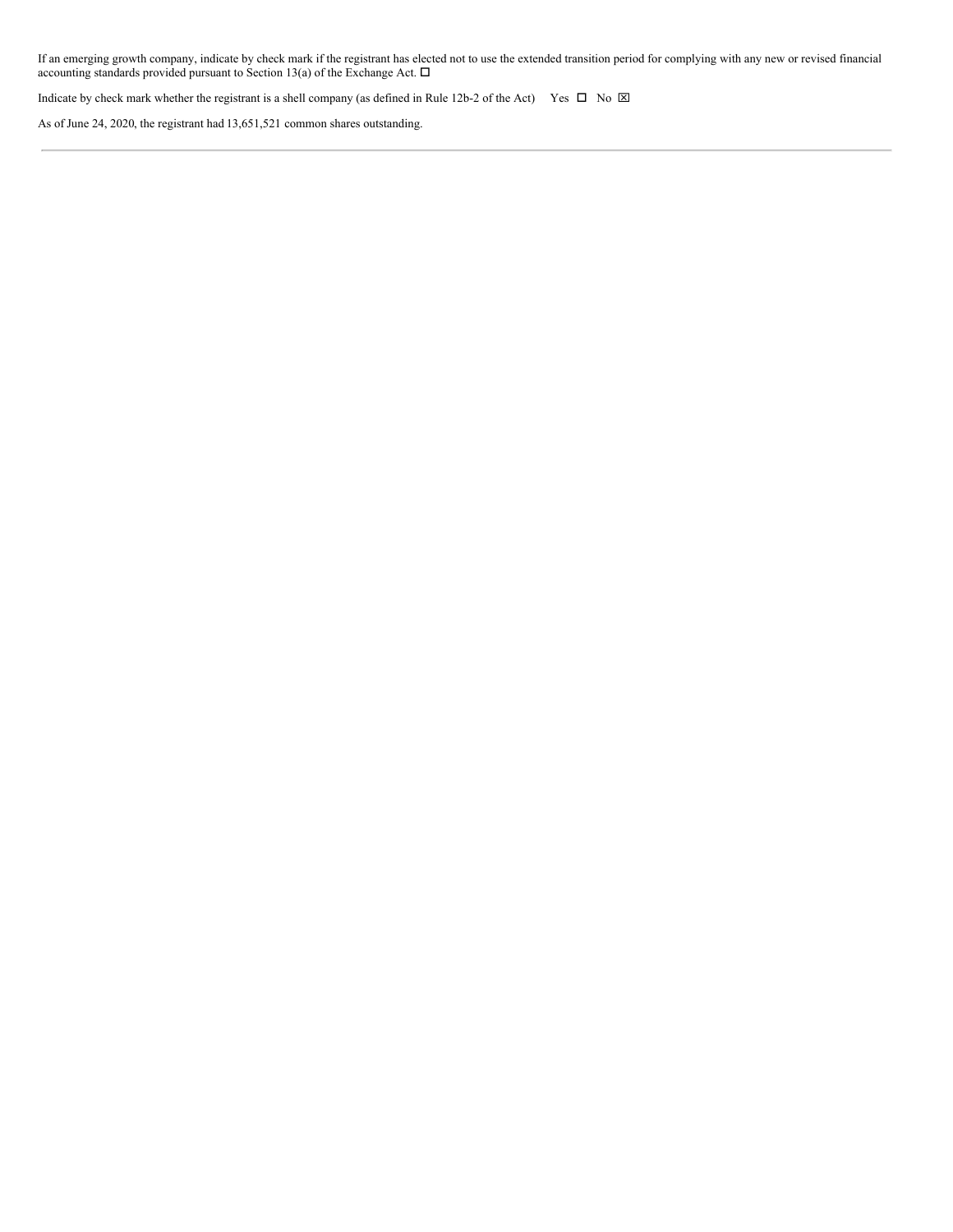#### **EXPLANATORY NOTE**

As previously disclosed in the Current Report on Form 8-K filed by CorEnergy Infrastructure Trust, Inc. (the "Company") with the Securities and Exchange Commission on April 23, 2020, the filing of the Company's Quarterly Report on Form 10-Q for the period ending March 31, 2020 (the "Quarterly Report") was delayed due to the impact of COVID-19 pandemic on the Company, its employees and its tenants, including the impact of the Company's work from home policy implemented to protect its employees, which slowed the Company's routine quarterly close process.

The Company is filing this Quarterly Report on Form 10-Q in reliance on an extension granted by the Securities and Exchange Commission's Order under Section 36 of the Securities Exchange Act of 1934 Modifying Exemptions From the Reporting and Proxy Delivery Requirements for Public Companies dated March 25, 2020 (Release No. 34- 88465). Specifically, the Company disclosed that it would be unable to file the Quarterly Report by its original due date and expected to file the Quarterly Report by no later than June 25, 2020.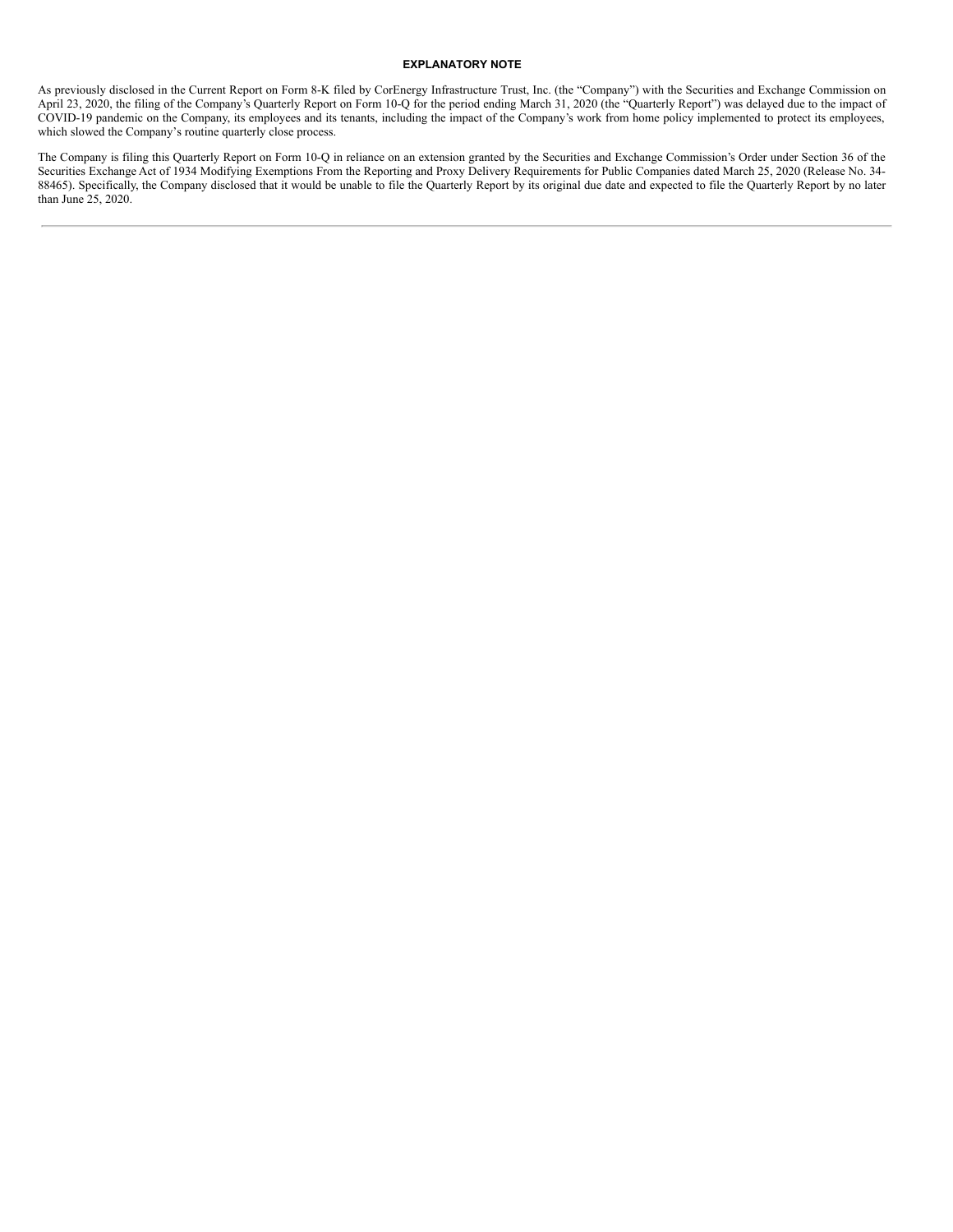# **CorEnergy Infrastructure Trust, Inc.**

# **FORM 10-Q**

# **FOR THE QUARTER ENDED MARCH 31, 2020**

## <span id="page-3-0"></span>**TABLE OF CONTENTS** \_\_\_\_\_\_\_\_\_\_\_\_\_\_\_\_\_\_\_\_\_\_\_\_\_\_\_\_\_\_\_\_\_\_\_\_\_\_\_\_\_\_\_\_\_\_\_\_\_\_\_\_\_\_\_\_\_\_\_\_\_\_\_\_\_\_\_\_\_\_\_\_\_\_\_\_\_\_\_\_\_\_\_\_\_\_\_\_\_\_\_\_

|                                   |                                                                                       | Page No.        |
|-----------------------------------|---------------------------------------------------------------------------------------|-----------------|
| <b>Glossary of Defined Terms</b>  |                                                                                       | <u>3</u>        |
| <b>Forward-Looking Statements</b> |                                                                                       | <u>6</u>        |
| <b>PART I</b>                     | <b>FINANCIAL INFORMATION</b>                                                          | 8               |
| Item 1.                           | <b>Financial Statements (unaudited)</b>                                               | $\underline{8}$ |
|                                   | <b>Consolidated Balance Sheets</b>                                                    | 8               |
|                                   | <b>Consolidated Statements of Operations</b>                                          | $\overline{9}$  |
|                                   | <b>Consolidated Statements of Equity</b>                                              | 10              |
|                                   | <b>Consolidated Statements of Cash Flows</b>                                          | 11              |
|                                   | <b>Notes to Consolidated Financial Statements</b>                                     | 12              |
|                                   | <b>Introduction and Basis of Presentation</b><br>1.                                   | 12              |
|                                   | 2.<br><b>Recent Accounting Pronouncements</b>                                         | 12              |
|                                   | <b>Leased Properties and Leases</b><br>3.                                             | 13              |
|                                   | <b>Transportation and Distribution Revenue</b><br>4.                                  | 18              |
|                                   | 5.<br><b>Financing Notes Receivable</b>                                               | <b>18</b>       |
|                                   | <b>Income Taxes</b><br>6.                                                             | 19              |
|                                   | 7.<br><b>Property and Equipment</b>                                                   | 20              |
|                                   | <b>Management Agreement</b><br>8.                                                     | 20              |
|                                   | 9 <sub>1</sub><br><b>Fair Value</b>                                                   | 21              |
|                                   | 10. Debt                                                                              | 22              |
|                                   | 11. Stockholders' Equity                                                              | 27              |
|                                   | 12. Earnings Per Share                                                                | 27              |
|                                   | 13. Subsequent Events                                                                 | 28              |
| Item 2.                           | Management's Discussion and Analysis of Financial Condition and Results of Operations | 29              |
| Item 3.                           | <b>Ouantitative and Qualitative Disclosures about Market Risk</b>                     | 45              |
| Item 4.                           | <b>Controls and Procedures</b>                                                        | 45              |
|                                   |                                                                                       |                 |
| PART II.                          | <b>OTHER INFORMATION</b>                                                              | 46              |
| Item 1.                           | <b>Legal Proceedings</b>                                                              | 46              |
| Item 1A.                          | <b>Risk Factors</b>                                                                   | 46              |
| Item 2.                           | Unregistered Sales of Equity Securities and Use of Proceeds                           | 48              |
| Item 3.                           | <b>Defaults Upon Senior Securities</b>                                                | 49              |
| Item 4.                           | <b>Mine Safety Disclosures</b>                                                        | 49              |
| Item 5.                           | <b>Other Information</b>                                                              | 49              |
| Item $6.$                         | <b>Exhibits</b>                                                                       | 49              |
| <b>Signatures</b>                 |                                                                                       | 50              |

This Report on Form 10-Q ("Report") should be read in its entirety. No one section of the Report deals with all aspects of the subject matter. It should be read in conjunction with the consolidated financial statements, related notes, and with the Management's Discussion & Analysis ("MD&A") included within, as well as provided in the Annual Report on Form 10-K, for the year ended December 31, 2019.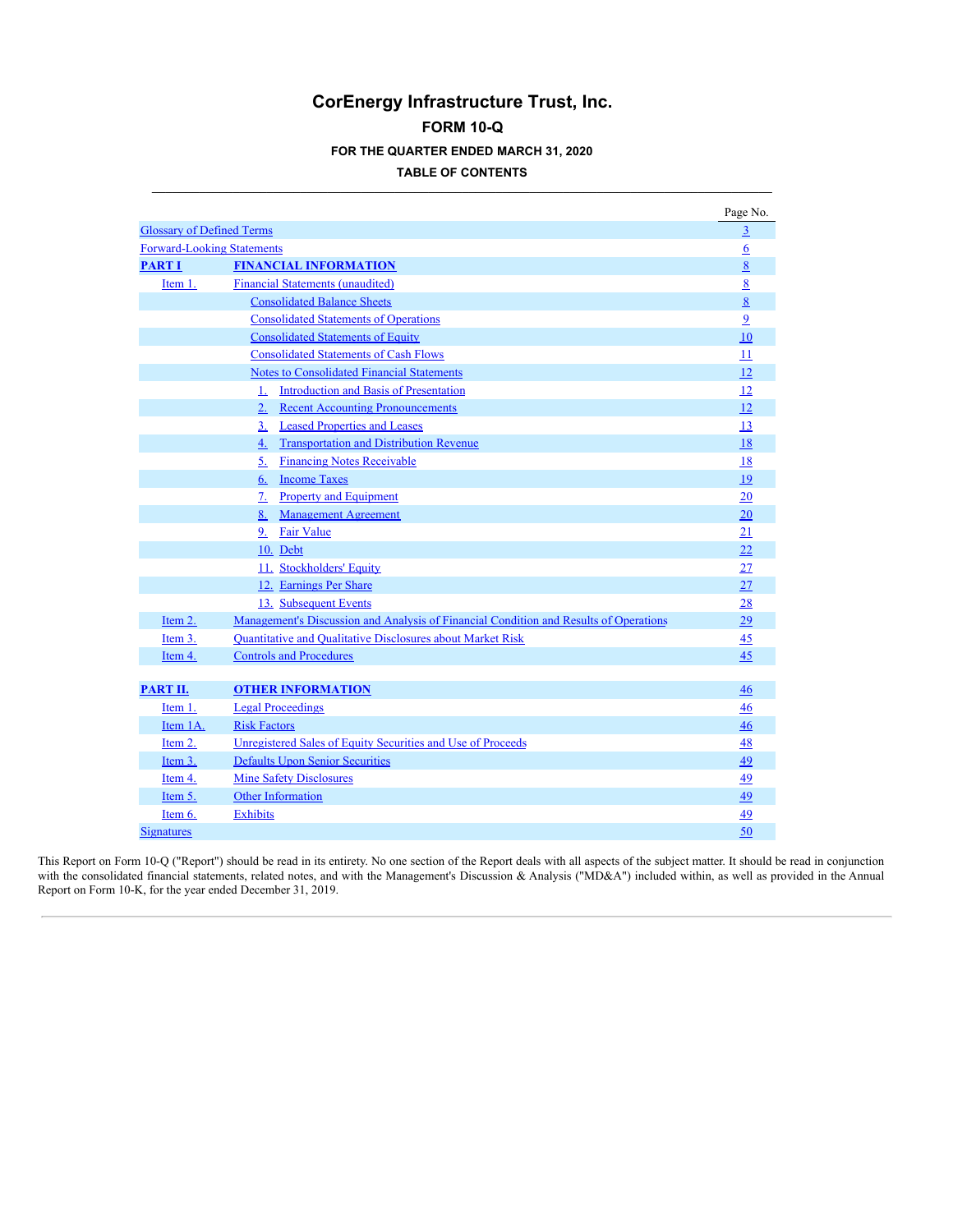The consolidated unaudited financial statements have been prepared in accordance with generally accepted accounting principles for interim financial information, the instructions to Form 10-Q, and Article 10 of Regulation S-X. Accordingly, they do not include all of the information and notes required by generally accepted accounting principles for complete financial statements. In the opinion of Management, all adjustments (consisting of normal recurring accruals) considered necessary for a fair presentation have been included. Operating results for the three months ended March 31, 2020 are not necessarily indicative of the results that may be expected for the year ended December 31, 2020 or for any other interim or annual period. For further information, refer to the consolidated financial statements and footnotes thereto included in the CorEnergy Infrastructure Trust, Inc. Annual Report on Form 10-K, for the year ended December 31, 2019.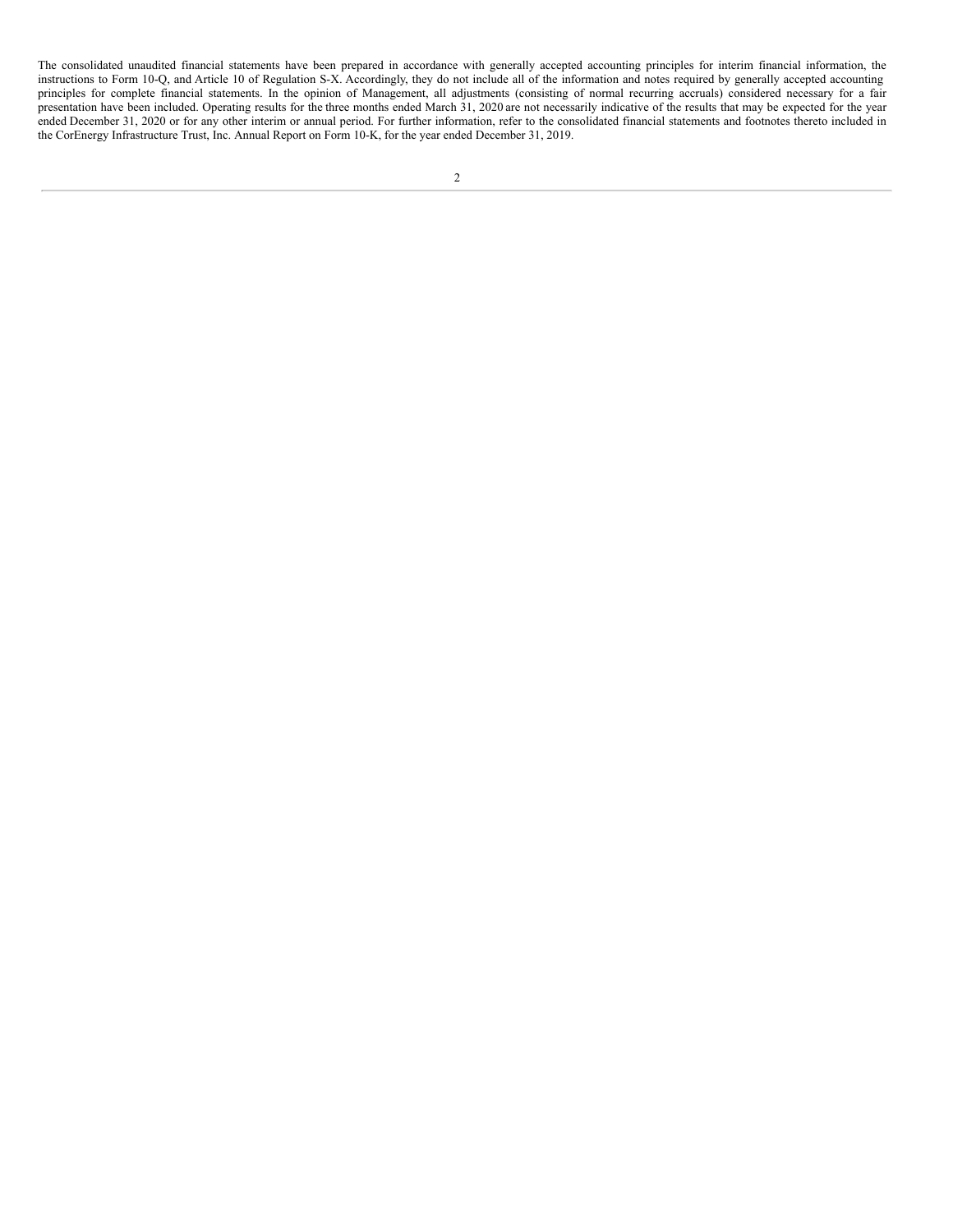#### <span id="page-5-0"></span>Table of [Contents](#page-3-0) **GLOSSARY OF DEFINED TERMS**

Certain of the defined terms used in this Report are set forth below:

**5.875% Convertible Notes:** the Company's 5.875% Convertible Senior Notes due 2025.

**7.00% Convertible Notes:** the Company's 7.00% Convertible Senior Notes due 2020.

**Accretion Expense:** the expense recognized when adjusting the present value of the GIGS ARO for the passage of time.

**Administrative Agreement:** the Administrative Agreement dated December 1, 2011, as amended effective August 7, 2012, between the Company and Corridor.

**Amended Pinedale Term Credit Facility:** Pinedale LP's \$41.0 million Second Amended and Restated Term Credit Agreement and Note Purchase Agreement with Prudential as lender, effective December 29, 2017.

**ARO:** the Asset Retirement Obligation liabilities assumed with the acquisition of GIGS.

**ASC:** FASB Accounting Standards Codification.

**ASU:** FASB Accounting Standard Update.

**Bbls:** standard barrel containing 42 U.S. gallons.

**CARES Act:** the Coronavirus Aid, Relief, and Economic Security Act.

**Company or CorEnergy:**CorEnergy Infrastructure Trust, Inc. (NYSE: CORR).

**Compass SWD:** Compass SWD, LLC, the current borrower under the Compass REIT Loan.

**Compass REIT Loan:** the financing notes between Compass SWD and Four Wood Corridor.

**Convertible Notes:** collectively, the Company's 5.875% Convertible Notes and the Company's 7.00% Convertible Notes.

**CorEnergy Credit Facility:** the Company's upsized \$160.0 million CorEnergy Revolver and the \$1.0 million MoGas Revolver with Regions Bank.

**CorEnergy Revolver:** the Company's \$160.0 million secured revolving line of credit facility with Regions Bank.

**Corridor:** Corridor InfraTrust Management, LLC, the Company's external manager pursuant to the Management Agreement.

**Corridor MoGas:** Corridor MoGas, Inc., a wholly-owned taxable REIT subsidiary of CorEnergy and the holding company of MoGas, United Property Systems and CorEnergy Pipeline Company, LLC.

**Corridor Private:** Corridor Private Holdings, Inc., an indirect wholly-owned taxable REIT subsidiary of CorEnergy.

**COVID-19:** Coronavirus disease of 2019; a pandemic affecting many countries globally.

**Cox Acquiring Entity:** MLCJR LLC, an affiliate of Cox Oil, LLC.

**Cox Oil:** Cox Oil, LLC.

**CPI:** Consumer Price Index.

**Exchange Act:** the Securities Exchange Act of 1934, as amended.

**EGC:** Energy XXI Ltd, the parent company (and guarantor) of our tenant on the Grand Isle Gathering System lease, emerged from a reorganization under Chapter 11 of the US Bankruptcy Code on December 30, 2016, with the succeeding company named Energy XXI Gulf Coast, Inc. Effective October 18, 2018, EGC became an indirect whollyowned subsidiary of MLCJR LLC ("Cox Acquiring Entity"), an affiliate of Cox Oil, LLC, as a result of a merger transaction. Throughout this document, references to EGC will refer to both the pre- and post-bankruptcy entities and, for dates on and after October 18, 2018, to EGC as an indirect wholly-owned subsidiary of the Cox Acquiring Entity.

**EGC Tenant:** Energy XXI GIGS Services, LLC, a wholly-owned operating subsidiary of Energy XXI Gulf Coast, Inc. that is the tenant under Grand Isle Corridor's triple-net lease of the Grand Isle Gathering System.

**FASB:** Financial Accounting Standards Board.

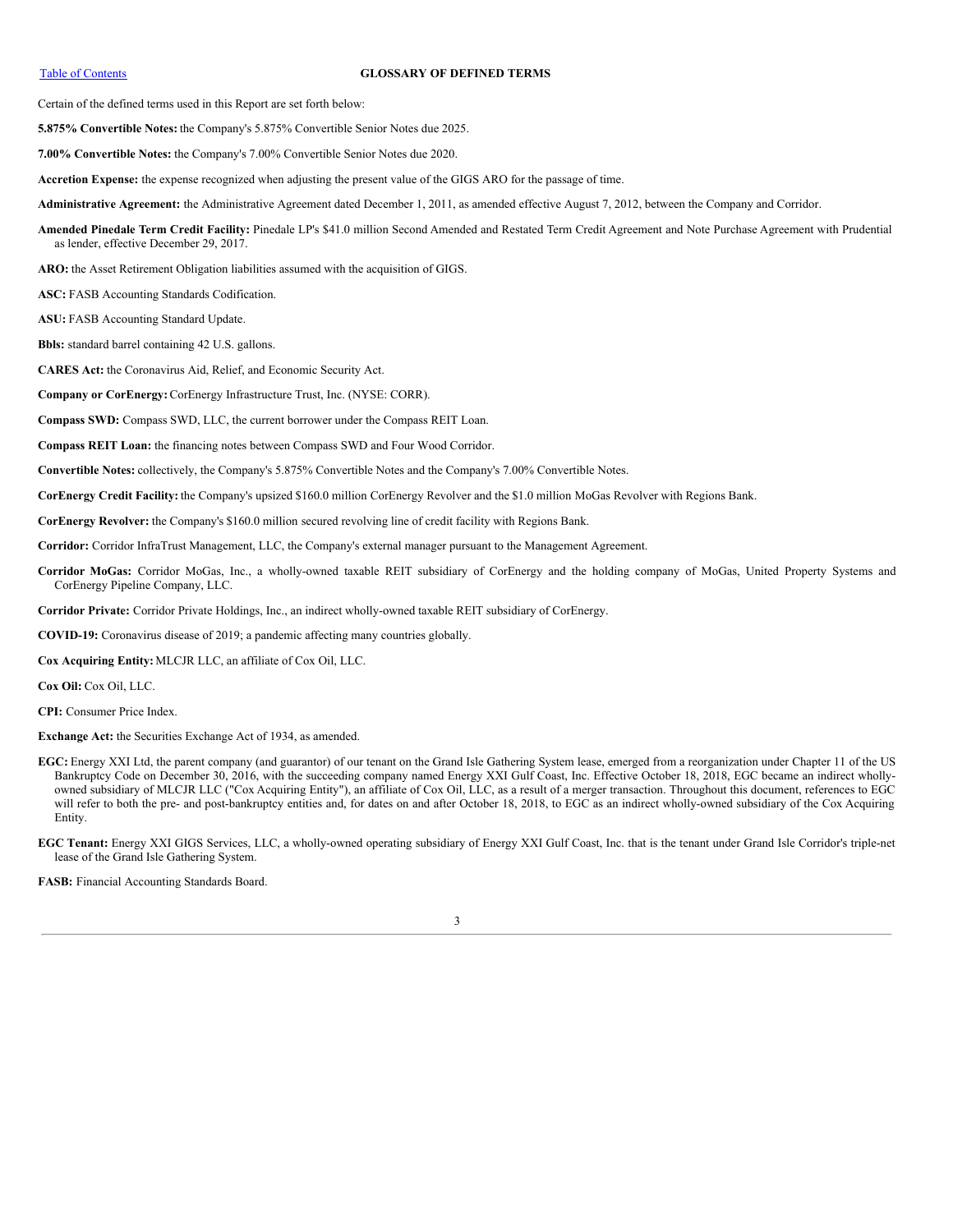#### Table of [Contents](#page-3-0) **GLOSSARY OF DEFINED TERMS(***Continued from previous page*)

**FERC:** Federal Energy Regulatory Commission.

**Four Wood Corridor:** Four Wood Corridor, LLC, a wholly-owned subsidiary of CorEnergy.

**GAAP:** U.S. generally accepted accounting principles.

**GIGS:** the Grand Isle Gathering System, owned by Grand Isle Corridor, LP and triple-net leased to a wholly-owned subsidiary of Energy XXI Gulf Coast, Inc.

**Grand Isle Corridor:** Grand Isle Corridor, LP, an indirect wholly-owned subsidiary of the Company.

**Grand Isle Gathering System:** a subsea midstream pipeline gathering system located in the shallow Gulf of Mexico shelf and storage and onshore processing facilities.

**Grand Isle Lease Agreement:** the June 2015 agreement pursuant to which the Grand Isle Gathering System assets are triple-net leased to EGC Tenant.

**IRS:** Internal Revenue Service.

**Lightfoot:** collectively, Lightfoot Capital Partners LP and Lightfoot Capital Partners GP LLC.

**Management Agreement:** the current management agreement between the Company and Corridor entered into May 8, 2015, effective as of May 1, 2015.

**MoGas:** MoGas Pipeline LLC, an indirect wholly-owned subsidiary of CorEnergy.

**MoGas Pipeline System:** an approximately 263-mile interstate natural gas pipeline system in and around St. Louis and extending into central Missouri, owned and operated by **MoGas** 

**MoGas Revolver:** a \$1.0 million secured revolving line of credit facility at the MoGas subsidiary level with Regions Bank.

**Mowood:** Mowood, LLC, an indirect wholly-owned subsidiary of CorEnergy and the holding company of Omega Pipeline Company, LLC.

**Mowood/Omega Revolver:** a \$1.5 million revolving line of credit facility at the Mowood subsidiary level with Regions Bank.

**NAREIT:** National Association of Real Estate Investment Trusts.

**Omega:** Omega Pipeline Company, LLC, a wholly-owned subsidiary of Mowood, LLC.

**Omega Pipeline:** Omega's natural gas distribution system in south central Missouri.

**OPEC:** the Organization of the Petroleum Exporting Countries.

**Pinedale LGS:** the Pinedale Liquids Gathering System, a system consisting of approximately 150 miles of pipelines and four above-ground central gathering facilities located in the Pinedale Anticline in Wyoming, owned by Pinedale LP and triple-net leased to a wholly-owned subsidiary of Ultra Petroleum.

**Pinedale Lease Agreement:** the December 2012 agreement pursuant to which the Pinedale LGS assets are triple-net leased to a wholly owned subsidiary of Ultra Petroleum.

**Pinedale LP:** Pinedale Corridor, LP, an indirect wholly-owned subsidiary of CorEnergy.

**Pinedale GP:** the general partner of Pinedale LP and a wholly-owned subsidiary of CorEnergy.

**PLR:** the Private Letter Ruling dated November 16, 2018 (PLR 201907001) issued to CorEnergy by the IRS.

**Prudential:** the Prudential Insurance Company of America.

**REIT:** real estate investment trust.

**SEC:** Securities and Exchange Commission.

**Securities Act:** the Securities Act of 1933, as amended.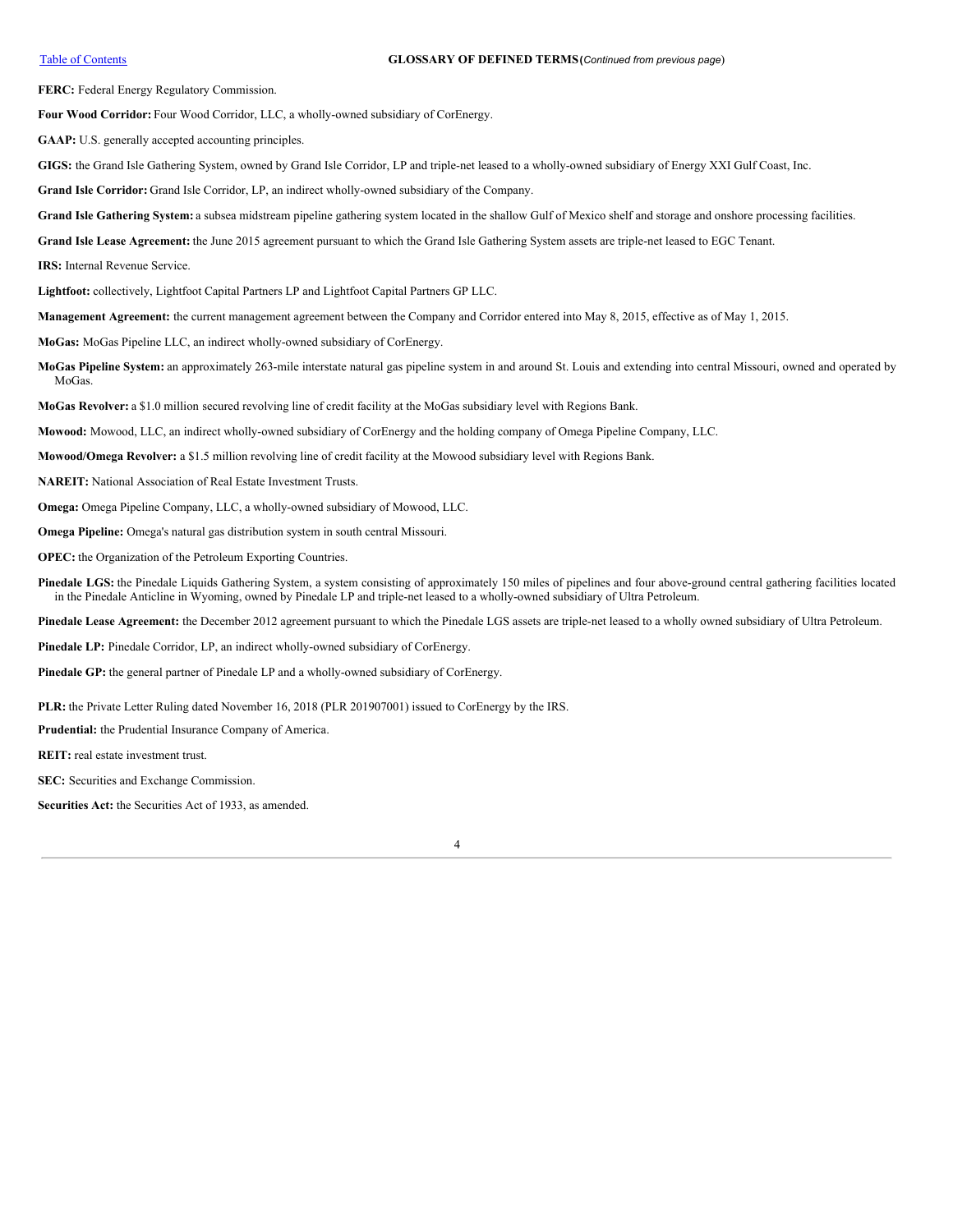# Table of [Contents](#page-3-0) **GLOSSARY OF DEFINED TERMS(***Continued from previous page*)

**Series A Preferred Stock:** the Company's 7.375% Series A Cumulative Redeemable Preferred Stock, par value \$0.001 per share, of which there currently are outstanding approximately 50,108 shares represented by 5,010,814 depositary shares, each representing 1/100th of a whole share of Series A Preferred Stock.

**TRS:** taxable REIT subsidiary.

**UPL:** Ultra Petroleum Corp.

**Ultra Wyoming:** Ultra Wyoming LGS LLC, an indirect wholly-owned subsidiary of Ultra Petroleum.

**United Property Systems:** United Property Systems, LLC, an indirect wholly-owned subsidiary of CorEnergy, acquired with the MoGas transaction in November 2014.

**VIE:** variable interest entity.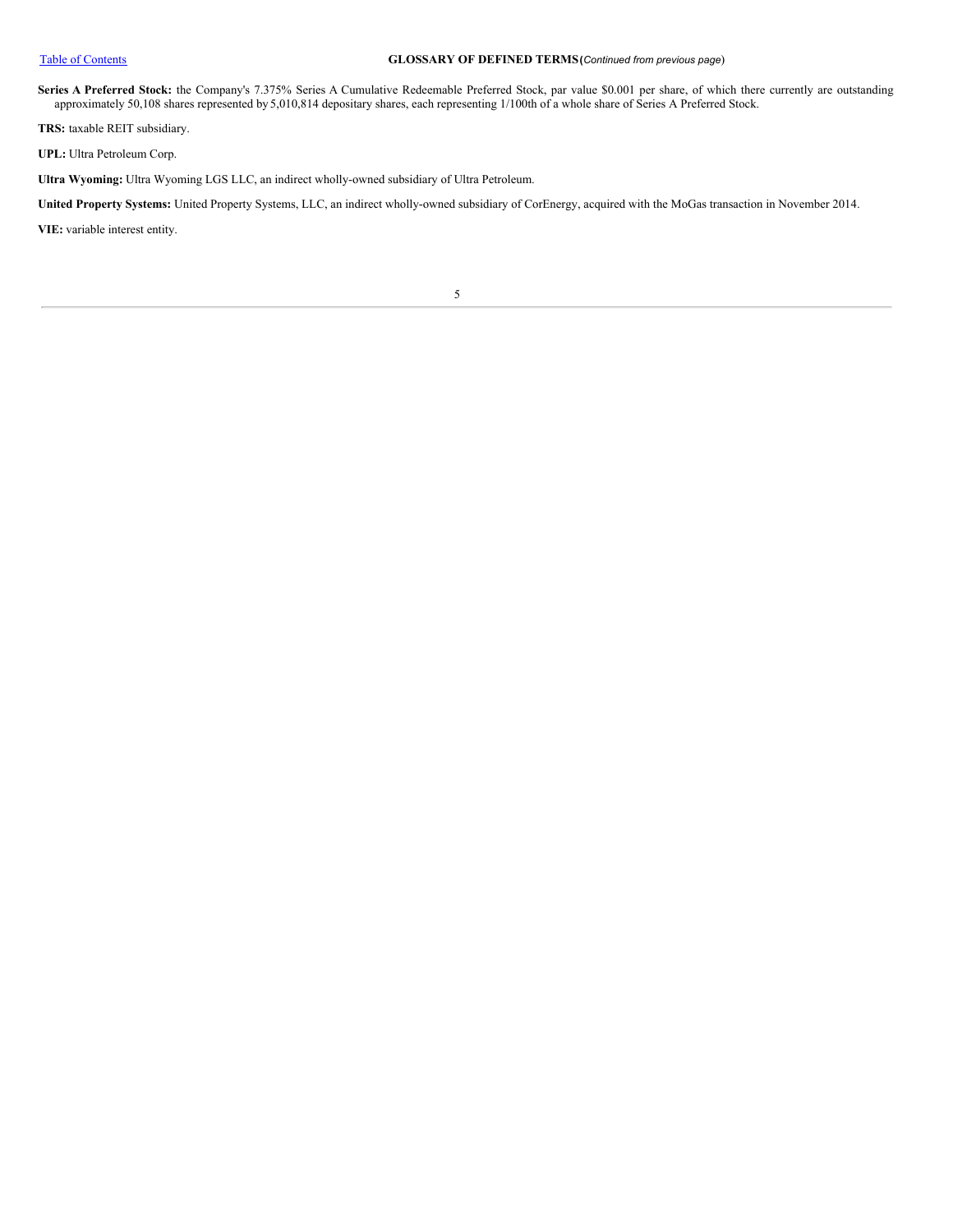#### **CAUTIONARY STATEMENT CONCERNING FORWARD-LOOKING STATEMENTS**

<span id="page-8-0"></span>Certain statements included or incorporated by reference in this Quarterly Report on Form 10-Q ("Report") may be deemed "forward-looking statements" within the meaning of the federal securities laws. In many cases, these forward-looking statements may be identified by the use of words such as "will," "may," "should," "could," "believes," "expects," "anticipates," "estimates," "intends," "projects," "goals," "objectives," "targets," "predicts," "plans," "seeks," or similar expressions.

Although we believe the expectations reflected in any forward-looking statements are based on reasonable assumptions, forward-looking statements are not guarantees of future performance or results and we can give no assurance that these expectations will be attained. Our actual results may differ materially from those indicated by these forward-looking statements due to a variety of known and unknown risks and uncertainties. You should also understand that it is not possible to predict or identify all such factors and should not consider the following list to be a complete statement of all potential risks and uncertainties. Factors that could cause our actual results to differ materially from the results contemplated by such forward-looking statements include:

- the ability of our tenants and borrowers to make payments under their respective leases and mortgage loans, our reliance on certain major tenants under single tenant leases and our ability to re-lease properties;
- the ability and willingness of each of our tenants to satisfy their obligations under the respective lease agreements;
- risks associated with the bankruptcy or default of any of our tenants or borrowers, including the exercise of the rights and remedies of bankrupt entities;
- changes in economic and business conditions in the energy infrastructure sector where our investments are concentrated, including the financial condition of our tenants or borrowers and general economic conditions in the particular sectors of the energy industry served by each of our infrastructure assets;
- the recent outbreak of COVID-19 and certain developments in the global oil markets, including the general decline in business activity and demand affecting our tenants' operations and ability or willingness to pay rent;
- the inherent risks associated with owning real estate, including real estate market conditions, governing laws and regulations, including potential liabilities related to environmental matters, and the relative illiquidity of real estate investments;
- our continued ability to access the debt and equity markets, including our ability to continue using our SEC shelf registration statements;
- our ability to comply with certain debt covenants;
- the impact of laws and governmental regulations applicable to certain of our infrastructure assets, including additional costs imposed on our business or other adverse impacts as a result of any unfavorable changes in such laws or regulations;
- the potential impact of greenhouse gas regulation and climate change on our or our tenants' business, financial condition and results of operations;
- the loss of any member of our management team;
- our ability to successfully implement our selective acquisition strategy;
- our ability to obtain suitable tenants for our properties;
- our ability to refinance amounts outstanding under our credit facilities and our convertible notes at maturity on terms favorable to us;
- changes in interest rates under our current credit facilities and under any additional variable rate debt arrangements that we may enter into in the future;
- dependence by us and our tenants on key customers for significant revenues, and the risk of defaults by any such tenants or customers;
- our or our tenants' ability to secure adequate insurance and risk of potential uninsured losses, including from natural disasters;
- the continued availability of third-party pipelines, railroads or other facilities interconnected with certain of our infrastructure assets;
- risks associated with owning, operating or financing properties for which the tenants', mortgagors' or our operations may be impacted by extreme weather patterns and other natural phenomena;
- our ability to sell properties at an attractive price;
- market conditions and related price volatility affecting our debt and equity securities;
- competitive and regulatory pressures on the revenues of our interstate natural gas transmission business;
- changes in federal or state tax rules or regulations that could have adverse tax consequences: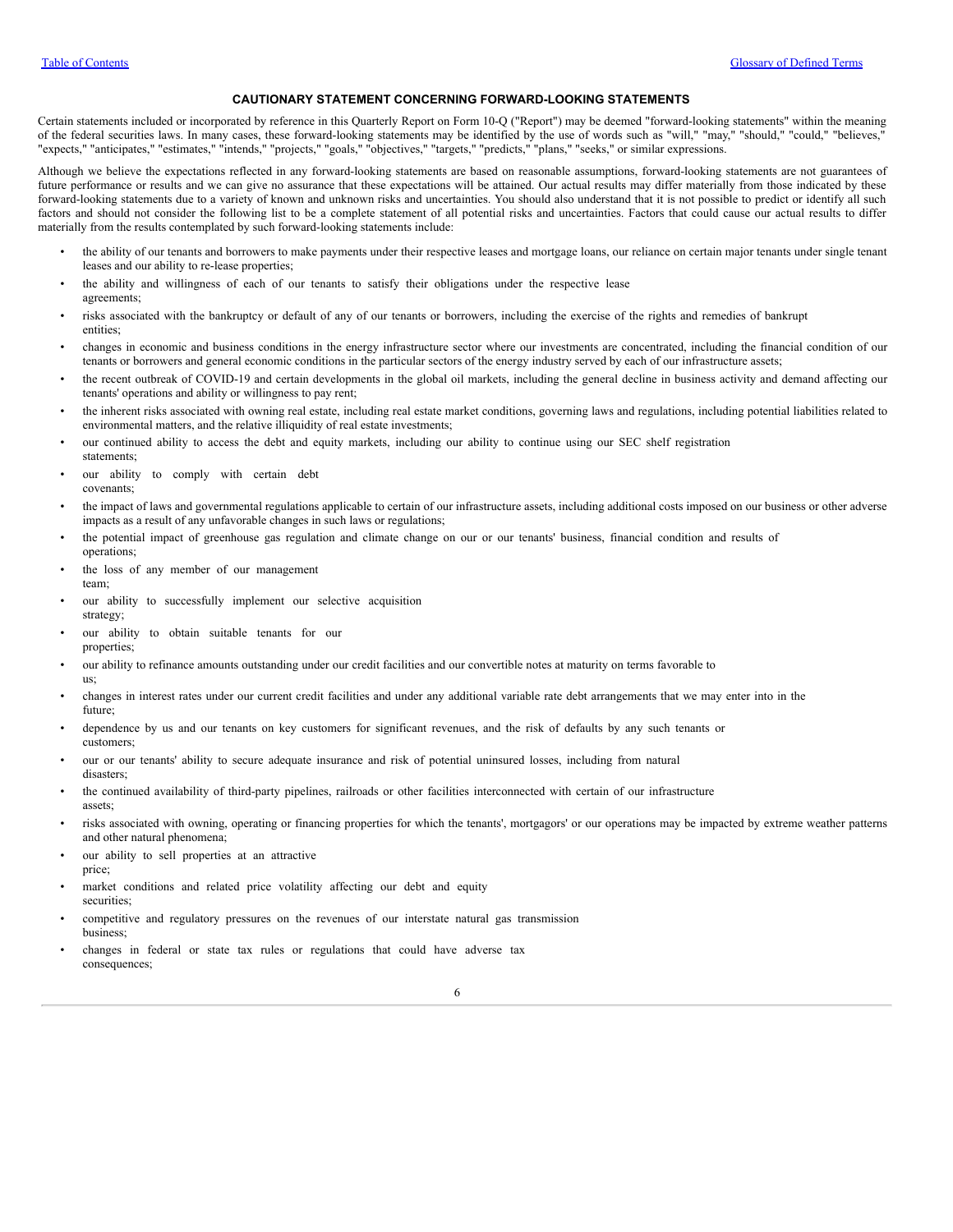- our ability to maintain internal controls and processes to ensure all transactions are accounted for properly, all relevant disclosures and filings are timely made in accordance with all rules and regulations, and any potential fraud or embezzlement is thwarted or detected;
- changes in federal income tax regulations (and applicable interpretations thereof), or in the composition or performance of our assets, that could impact our ability to continue to qualify as a real estate investment trust for federal income tax purposes; and
- risks related to potential terrorist attacks, acts of cyber-terrorism, or similar disruptions that could disrupt access to our information technology systems or result in other significant damage to our business and properties, some of which may not be covered by insurance and all of which could adversely impact distributions to our stockholders.

Forward-looking statements speak only as of the date on which they are made. While we may update these statements from time to time, we are not required to do so other than pursuant to applicable laws. For a further discussion of these and other factors that could impact our future results and performance, see Part I, Item 1A, "Risk Factors" in our Annual Report on Form 10-K for the year ended December 31, 2019, filed with the SEC on February 27, 2020, and Part II, Item 1A, "Risk Factors", in this Report.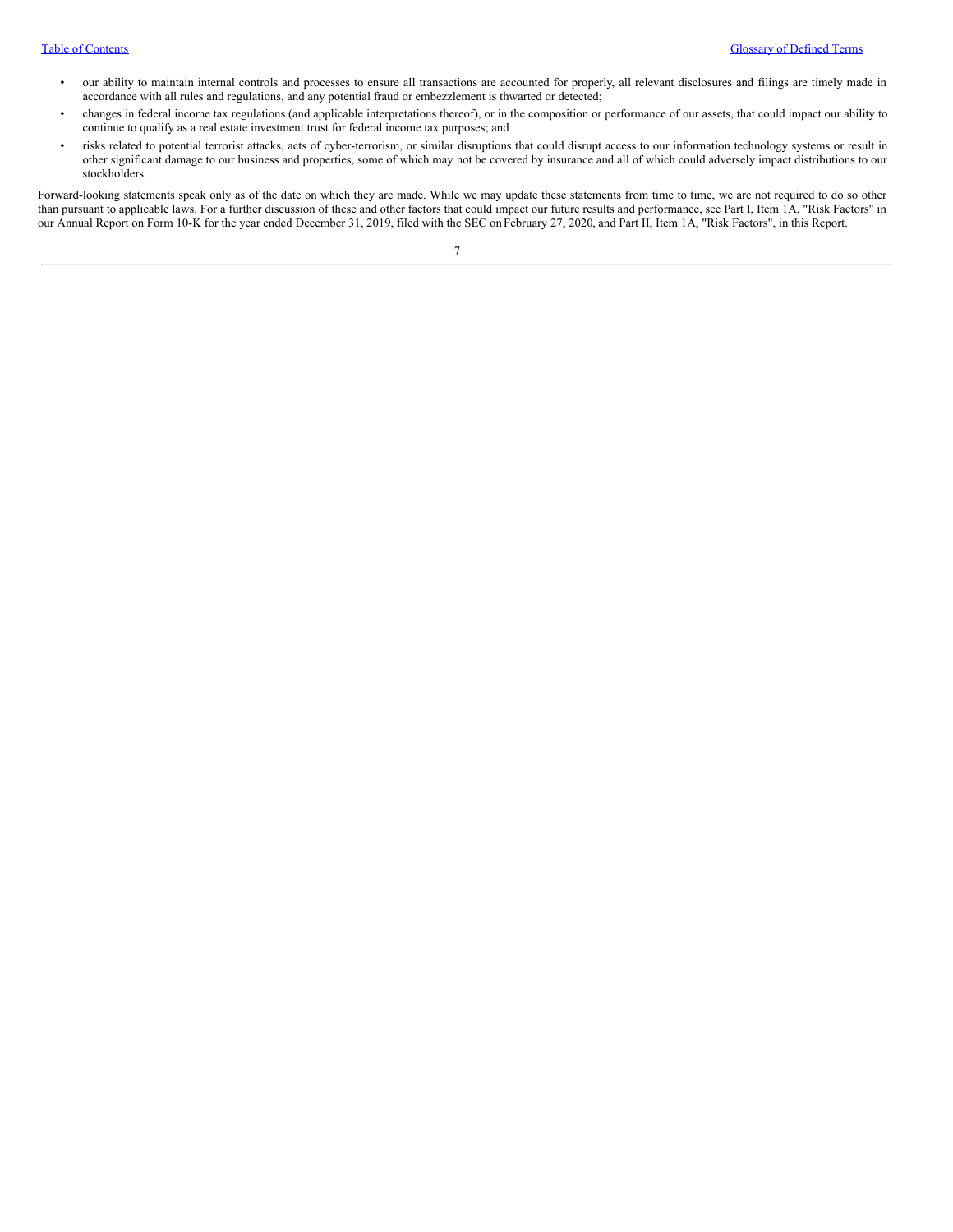# **PART I. FINANCIAL INFORMATION**

# <span id="page-10-2"></span><span id="page-10-1"></span><span id="page-10-0"></span>**ITEM 1. FINANCIAL STATEMENTS**

**CorEnergy Infrastructure Trust, Inc.**

**CONSOLIDATED BALANCE SHEETS**

| March 31, 2020                                                                                                                                                                                                                        |    |                 |       | December 31, 2019 |
|---------------------------------------------------------------------------------------------------------------------------------------------------------------------------------------------------------------------------------------|----|-----------------|-------|-------------------|
| <b>Assets</b>                                                                                                                                                                                                                         |    | (Unaudited)     |       |                   |
| Leased property, net of accumulated depreciation of \$67,817,865 and \$105,825,816                                                                                                                                                    | \$ | 234,565,116     | \$    | 379,211,399       |
| Property and equipment, net of accumulated depreciation of \$20,148,744 and \$19,304,610                                                                                                                                              |    | 106,025,792     |       | 106,855,677       |
| Financing notes and related accrued interest receivable, net of reserve of \$600,000 and \$600,000                                                                                                                                    |    | 1.202.500       |       | 1,235,000         |
| Cash and cash equivalents                                                                                                                                                                                                             |    | 119,054,407     |       | 120,863,643       |
| Deferred rent receivable                                                                                                                                                                                                              |    |                 |       | 29,858,102        |
| Accounts and other receivables                                                                                                                                                                                                        |    | 3,493,366       |       | 4, 143, 234       |
| Deferred costs, net of accumulated amortization of \$2,123,328 and \$1,956,710                                                                                                                                                        |    | 2,005,351       |       | 2,171,969         |
| Prepaid expenses and other assets                                                                                                                                                                                                     |    | 912,298         |       | 804,341           |
| Deferred tax asset, net                                                                                                                                                                                                               |    | 4,223,640       |       | 4,593,561         |
| Goodwill                                                                                                                                                                                                                              |    | 1,718,868       |       | 1,718,868         |
| <b>Total Assets</b>                                                                                                                                                                                                                   | \$ | 473,201,338     | \$    | 651,455,794       |
| <b>Liabilities and Equity</b>                                                                                                                                                                                                         |    |                 |       |                   |
| Secured credit facilities, net of debt issuance costs of \$144,865 and \$158,070                                                                                                                                                      | \$ | 32,917,135      | \$    | 33,785,930        |
| Unsecured convertible senior notes, net of discount and debt issuance costs of \$3,597,095 and \$3,768,504                                                                                                                            |    | 118,078,905     |       | 118,323,496       |
| Asset retirement obligation                                                                                                                                                                                                           |    | 8,446,246       |       | 8,044,200         |
| Accounts payable and other accrued liabilities                                                                                                                                                                                        |    | 2,972,196       |       | 6,000,981         |
| Management fees payable                                                                                                                                                                                                               |    | 1,673,903       |       | 1,669,950         |
| Unearned revenue                                                                                                                                                                                                                      |    | 6,711,170       |       | 6,891,798         |
| <b>Total Liabilities</b>                                                                                                                                                                                                              | \$ | 170,799,555     | \$    | 174,716,355       |
| <b>Equity</b>                                                                                                                                                                                                                         |    |                 |       |                   |
| Series A Cumulative Redeemable Preferred Stock 7.375%, \$125,270,350 and \$125,493,175 liquidation preference<br>(\$2,500 per share, \$0.001 par value), 10,000,000 authorized; 50,108 and 50,197 issued and outstanding at March 31, |    |                 |       |                   |
| 2020 and December 31, 2019, respectively<br>Capital stock, non-convertible, \$0.001 par value; 13,651,521 and 13,638,916 shares issued and outstanding at March                                                                       | \$ | 125,270,350     | \$    | 125,493,175       |
| 31, 2020 and December 31, 2019 (100,000,000 shares authorized)                                                                                                                                                                        |    | 13,652          |       | 13,639            |
| Additional paid-in capital                                                                                                                                                                                                            |    | 348,719,125     |       | 360,844,497       |
| Retained deficit                                                                                                                                                                                                                      |    | (171, 601, 344) |       | (9,611,872)       |
| <b>Total Equity</b>                                                                                                                                                                                                                   |    | 302,401,783     |       | 476,739,439       |
| <b>Total Liabilities and Equity</b>                                                                                                                                                                                                   | \$ | 473,201,338     | $\$\$ | 651,455,794       |
|                                                                                                                                                                                                                                       |    |                 |       |                   |

*See accompanying Notes to Consolidated Financial Statements.*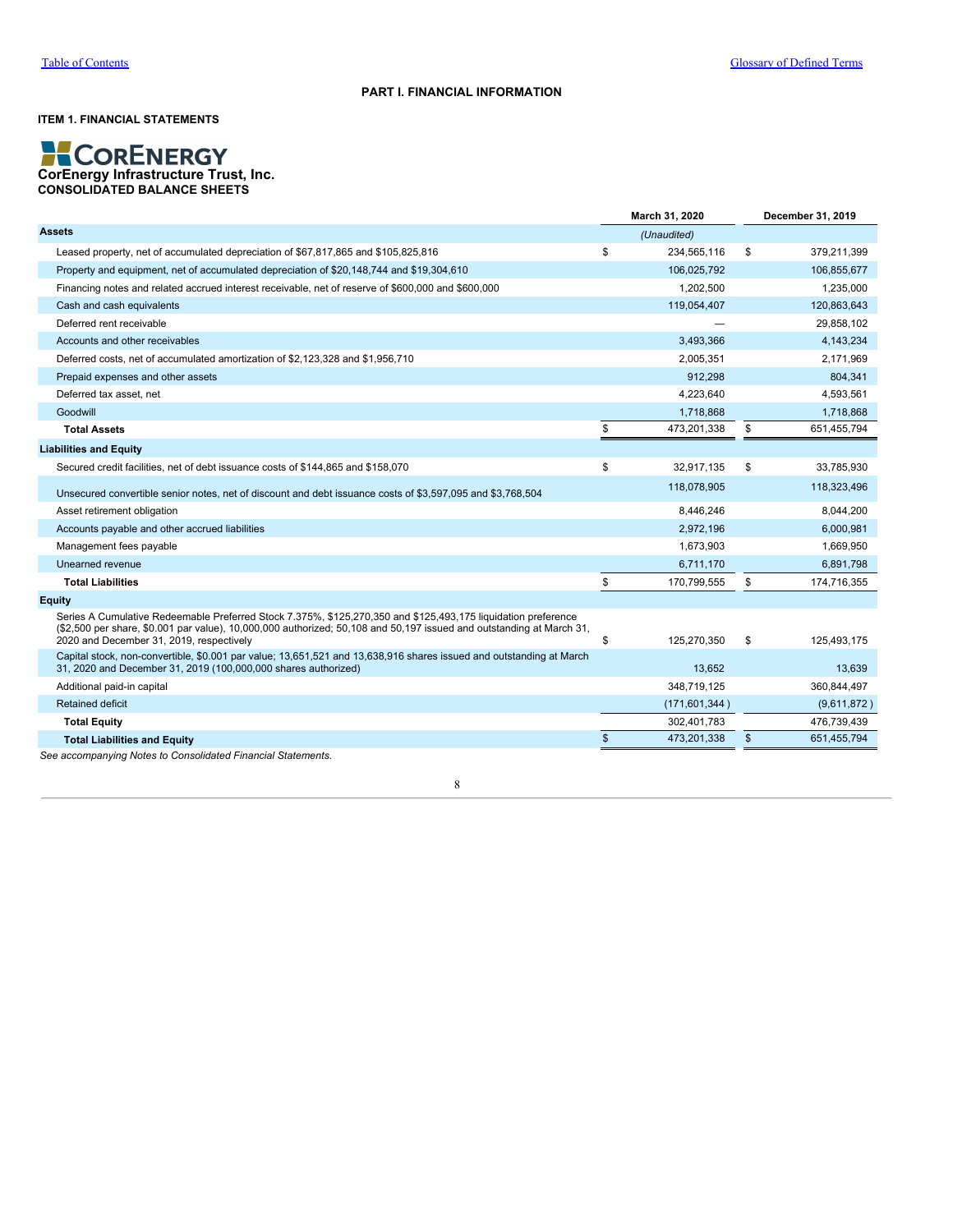<span id="page-11-0"></span>**CorEnergy Infrastructure Trust, Inc.**

**CONSOLIDATED STATEMENTS OF OPERATIONS** *(Unaudited)*

|                                                              | For the Three Months Ended |                 |                |               |
|--------------------------------------------------------------|----------------------------|-----------------|----------------|---------------|
|                                                              |                            | March 31, 2020  |                |               |
| <b>Revenue</b>                                               |                            |                 |                |               |
| Lease revenue                                                | \$                         | 15,746,504      | \$             | 16,717,710    |
| Deferred rent receivable write-off                           |                            | (30, 105, 820)  |                |               |
| Transportation and distribution revenue                      |                            | 5,200,500       |                | 4,871,582     |
| Financing revenue                                            |                            | 26,307          |                | 33,540        |
| <b>Total Revenue (Loss)</b>                                  |                            | (9, 132, 509)   |                | 21,622,832    |
| <b>Expenses</b>                                              |                            |                 |                |               |
| Transportation and distribution expenses                     |                            | 1,375,229       |                | 1,503,143     |
| General and administrative                                   |                            | 3,076,143       |                | 2,870,407     |
| Depreciation, amortization and ARO accretion expense         |                            | 5,647,067       |                | 5,645,096     |
| Loss on impairment of leased property                        |                            | 140,268,379     |                |               |
| <b>Total Expenses</b>                                        |                            | 150,366,818     |                | 10,018,646    |
| <b>Operating Income (Loss)</b>                               | $\sqrt[6]{\frac{1}{2}}$    | (159, 499, 327) | $\mathfrak{s}$ | 11,604,186    |
| Other Income (Expense)                                       |                            |                 |                |               |
| Net distributions and other income                           | $\mathfrak s$              | 317,820         | $\mathfrak{S}$ | 256,615       |
| Interest expense                                             |                            | (2,885,583)     |                | (2,507,294)   |
| Loss on extinguishment of debt                               |                            |                 |                | (5,039,731)   |
| <b>Total Other Expense</b>                                   |                            | (2, 567, 763)   |                | (7, 290, 410) |
| Income (Loss) before income taxes                            |                            | (162,067,090)   |                | 4,313,776     |
| <b>Taxes</b>                                                 |                            |                 |                |               |
| Current tax expense (benefit)                                |                            | (394, 643)      |                | 353,744       |
| Deferred tax expense                                         |                            | 369.921         |                | 93,591        |
| Income tax expense (benefit), net                            |                            | (24, 722)       |                | 447,335       |
| Net Income (Loss) attributable to CorEnergy Stockholders     |                            | (162, 042, 368) |                | 3,866,441     |
| Preferred dividend requirements                              |                            | 2,260,793       |                | 2,314,128     |
| Net Income (Loss) attributable to Common Stockholders        | \$                         | (164, 303, 161) | \$             | 1,552,313     |
|                                                              |                            |                 |                |               |
| Earnings (Loss) Per Common Share:                            |                            |                 |                |               |
| <b>Basic</b>                                                 | \$                         | (12.04)         | $\mathfrak{F}$ | 0.12          |
| <b>Diluted</b>                                               | \$                         | (12.04)         | \$             | 0.12          |
| Weighted Average Shares of Common Stock Outstanding:         |                            |                 |                |               |
| Basic                                                        |                            | 13,648,293      |                | 12,604,943    |
| <b>Diluted</b>                                               |                            | 13,648,293      |                | 12,604,943    |
| Dividends declared per share                                 | \$                         | 0.750           | \$             | 0.750         |
| See accompanying Notes to Consolidated Financial Statements. |                            |                 |                |               |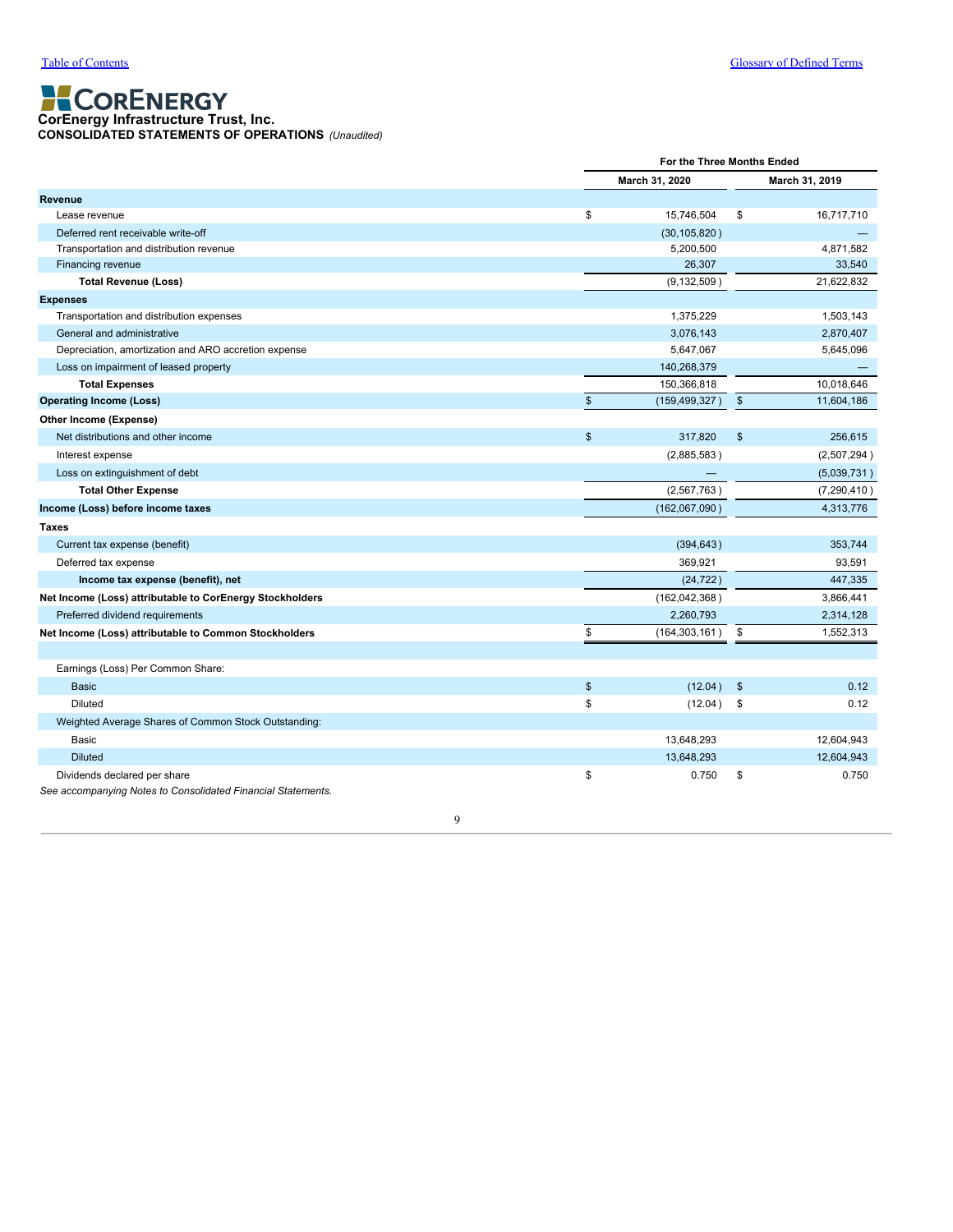<span id="page-12-0"></span>**CorEnergy Infrastructure Trust, Inc. CONSOLIDATED STATEMENTS OF EQUITY**

|                                                        | <b>Capital Stock</b><br><b>Preferred Stock</b> |    |        | <b>Additional</b><br>Paid-in |             |    |             |    |             |  |                 |       |  |
|--------------------------------------------------------|------------------------------------------------|----|--------|------------------------------|-------------|----|-------------|----|-------------|--|-----------------|-------|--|
|                                                        | <b>Shares</b>                                  |    | Amount |                              | Amount      |    | Capital     |    | Earnings    |  | <b>Retained</b> | Total |  |
| Balance at December 31, 2018                           | 11,960,225                                     | £. | 11,960 |                              | 125,555,675 | ж  | 320,295,969 |    | 9,147,701   |  | 455,011,305     |       |  |
| Net income                                             |                                                |    |        |                              |             |    |             |    | 3,866,441   |  | 3,866,441       |       |  |
| Series A preferred stock dividends                     |                                                |    |        |                              |             |    | —           |    | (2,313,780) |  | (2,313,780)     |       |  |
| Preferred stock repurchases(1)                         |                                                |    |        |                              | (62, 500)   |    | 2,195       |    | (245)       |  | (60, 550)       |       |  |
| Common stock dividends                                 |                                                |    |        |                              |             |    |             |    | (9,597,948) |  | (9,597,948)     |       |  |
| Common stock issued upon exchange of convertible notes | 837,040                                        |    | 837    |                              |             |    | 28,868,672  |    |             |  | 28,869,509      |       |  |
| Reinvestment of dividends paid to common stockholders  | 11,076                                         |    | 11     |                              |             |    | 403,820     |    |             |  | 403,831         |       |  |
| Balance at March 31, 2019 (Unaudited)                  | 12,808,341                                     | \$ | 12,808 | \$                           | 125,493,175 | \$ | 349,570,656 | \$ | 1,102,169   |  | 476,178,808     |       |  |

(1) In connection with the repurchases of Series A Preferred Stock during 2019, the addition to preferred dividends of \$245 represents the premium in the repurchase price paid compared to the<br>carrying amount derecognized.

|                                                        | <b>Capital Stock</b> |               | <b>Preferred Stock</b> |                          | <b>Additional</b> |                    |  |                            |  |                 |
|--------------------------------------------------------|----------------------|---------------|------------------------|--------------------------|-------------------|--------------------|--|----------------------------|--|-----------------|
|                                                        | <b>Shares</b>        | Amount        |                        | Amount                   |                   | Paid-in<br>Capital |  | Retained<br><b>Deficit</b> |  | Total           |
| Balance at December 31, 2019                           | 13,638,916           | 13,639<br>SS. |                        | 125,493,175              |                   | 360,844,497        |  | (9,611,872)                |  | 476,739,439     |
| Net loss                                               |                      |               |                        |                          |                   |                    |  | (162, 042, 368)            |  | (162, 042, 368) |
| Series A preferred stock dividends                     |                      |               |                        |                          |                   | (2,313,780)        |  |                            |  | (2,313,780)     |
| Preferred stock repurchases(1)                         |                      |               |                        | (222, 825)               |                   | 7,932              |  | 52,896                     |  | (161, 997)      |
| Common stock dividends                                 |                      |               |                        | $\overline{\phantom{0}}$ |                   | (10, 238, 640)     |  |                            |  | (10, 238, 640)  |
| Common stock issued upon exchange of convertible notes | 12,605               | 13            |                        |                          |                   | 419,116            |  |                            |  | 419,129         |
| Balance at March 31, 2020 (Unaudited)                  | 13,651,521           | 13,652<br>\$  | \$.                    | 125.270.350              | \$.               | 348.719.125        |  | (171, 601, 344)            |  | 302,401,783     |

(1) In connection with the repurchase of Series A Preferred Stock during 2020, the deduction from preferred dividends of \$52,896 represents the discount in the repurchase price paid compared to the *carrying amount derecognized.*

*See accompanying Notes to Consolidated Financial Statements.*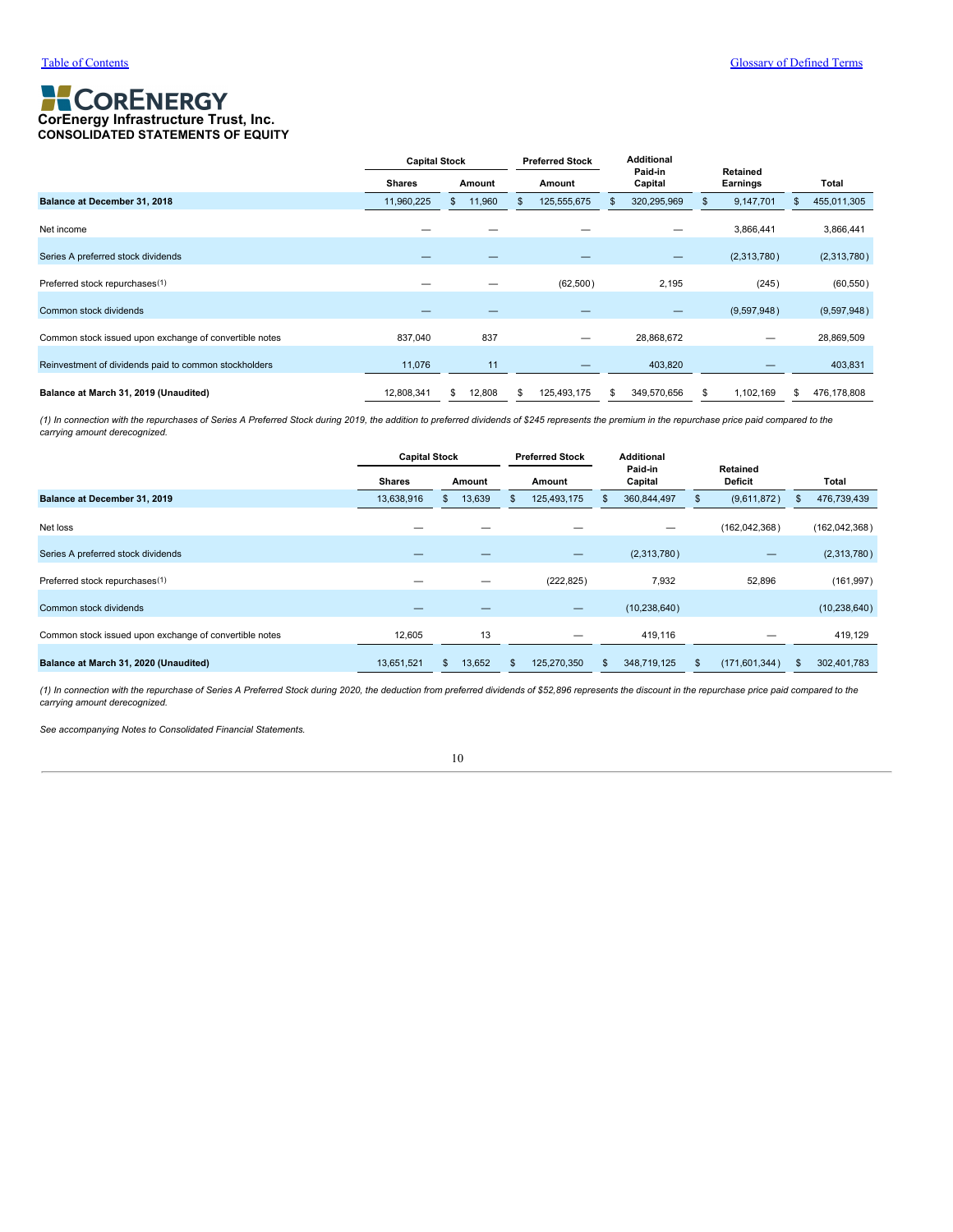<span id="page-13-0"></span>**CorEnergy Infrastructure Trust, Inc.**

**CONSOLIDATED STATEMENTS OF CASH FLOWS** *(Unaudited)*

|                                                                                          |                         | For the Three Months Ended |                |                |  |
|------------------------------------------------------------------------------------------|-------------------------|----------------------------|----------------|----------------|--|
|                                                                                          |                         | March 31, 2020             |                | March 31, 2019 |  |
| <b>Operating Activities</b>                                                              |                         |                            |                |                |  |
| Net income (loss)                                                                        | \$                      | (162, 042, 368)            | \$             | 3,866,441      |  |
| Adjustments to reconcile net income (loss) to net cash provided by operating activities: |                         |                            |                |                |  |
| Deferred income tax, net                                                                 |                         | 369,921                    |                | 93,591         |  |
| Depreciation, amortization and ARO accretion                                             |                         | 5,975,316                  |                | 5.943.528      |  |
| Loss on impairment of leased property                                                    |                         | 140,268,379                |                |                |  |
| Deferred rent receivable write-off, noncash                                              |                         | 30,105,820                 |                |                |  |
| Loss on extinguishment of debt                                                           |                         |                            |                | 5,039,731      |  |
| Loss on disposal of equipment                                                            |                         | 3.958                      |                |                |  |
| Changes in assets and liabilities:                                                       |                         |                            |                |                |  |
| Increase in deferred rent receivable                                                     |                         | (247, 718)                 |                | (1,449,025)    |  |
| Decrease in accounts and other receivables                                               |                         | 649,868                    |                | 1,123,636      |  |
| Increase in financing note accrued interest receivable                                   |                         |                            |                | (9, 542)       |  |
| Increase in prepaid expenses and other assets                                            |                         | (108,007)                  |                | (296, 032)     |  |
| Increase (decrease) in management fee payable                                            |                         | 3,953                      |                | (70, 147)      |  |
| Increase (decrease) in accounts payable and other accrued liabilities                    |                         | (3,030,782)                |                | 2,891,410      |  |
| Increase in current income tax liability                                                 |                         |                            |                | 69,492         |  |
| Decrease in unearned revenue                                                             |                         | (180, 628)                 |                | (146, 846)     |  |
| Net cash provided by operating activities                                                | $\sqrt[6]{\frac{1}{2}}$ | 11,767,712                 | $\sqrt[6]{3}$  | 17,056,237     |  |
| <b>Investing Activities</b>                                                              |                         |                            |                |                |  |
| Purchases of property and equipment, net                                                 |                         | (13,031)                   |                | (15, 335)      |  |
| Principal payment on note receivable                                                     |                         |                            |                | 5,000,000      |  |
| Principal payment on financing note receivable                                           |                         | 32,500                     |                |                |  |
| Net cash provided by investing activities                                                | \$                      | 19,469                     | \$             | 4,984,665      |  |
| <b>Financing Activities</b>                                                              |                         |                            |                |                |  |
| Repurchases of preferred stock                                                           |                         | (161, 997)                 |                | (60, 550)      |  |
| Cash paid for extinguishment of convertible notes                                        |                         |                            |                | (19, 516, 234) |  |
| Dividends paid on Series A preferred stock                                               |                         | (2,313,780)                |                | (2,313,780)    |  |
| Dividends paid on common stock                                                           |                         | (10, 238, 640)             |                | (9, 194, 117)  |  |
| Principal payments on secured credit facilities                                          |                         | (882,000)                  |                | (882,000)      |  |
| Net cash used in financing activities                                                    | $\sqrt[6]{\frac{1}{2}}$ | (13,596,417)               | $\mathfrak{F}$ | (31,966,681)   |  |
| Net Change in Cash and Cash Equivalents                                                  | $\mathbb{S}$            | (1,809,236)                | \$             | (9,925,779)    |  |
| Cash and Cash Equivalents at beginning of period                                         |                         | 120,863,643                |                | 69,287,177     |  |
| Cash and Cash Equivalents at end of period                                               | $$\mathbb{S}$$          | 119,054,407                | \$             | 59,361,398     |  |
|                                                                                          |                         |                            |                |                |  |
| Supplemental Disclosure of Cash Flow Information                                         |                         |                            |                |                |  |
| Interest paid                                                                            | \$                      | 4,334,215                  | \$             | 1,116,371      |  |
| Income taxes paid (net of refunds)                                                       |                         | (467, 407)                 |                | (220, 701)     |  |
|                                                                                          |                         |                            |                |                |  |
| <b>Non-Cash Financing Activities</b>                                                     |                         |                            |                |                |  |
| Reinvestment of distributions by common stockholders in additional common shares         | \$                      |                            | $\mathfrak{S}$ | 403.831        |  |
| Common stock issued upon exchange and conversion of convertible notes                    |                         | 419,129                    |                | 28,869,509     |  |
| See accompanying Notes to Consolidated Financial Statements.                             |                         |                            |                |                |  |

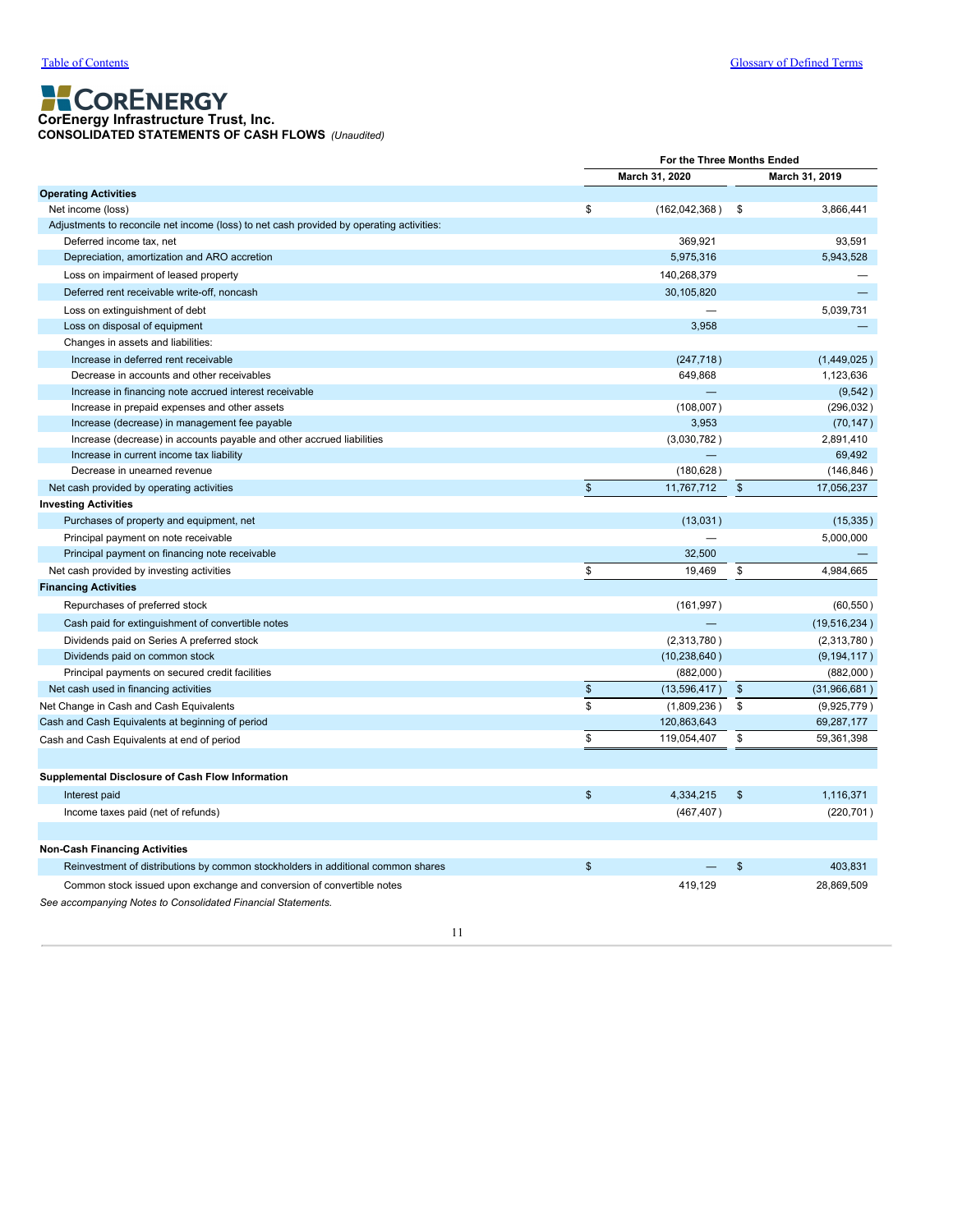<span id="page-14-0"></span>

### **NOTES TO CONSOLIDATED FINANCIAL STATEMENTS** *(Unaudited)* **March 31, 2020**

### <span id="page-14-1"></span>**1. INTRODUCTION AND BASIS OF PRESENTATION**

#### **Introduction**

CorEnergy Infrastructure Trust, Inc. ("CorEnergy" or "the Company"), was organized as a Maryland corporation and commenced operations on December 8, 2005. The Company's common shares are listed on the New York Stock Exchange ("NYSE") under the symbol "CORR" and its depositary shares representing Series A Preferred Stock are listed on the NYSE under the symbol "CORR PrA".

The Company is primarily focused on acquiring and financing real estate assets within the U.S. energy infrastructure sector and entering into long-term triple-net participating leases with energy companies. The Company also may provide other types of capital, including loans secured by energy infrastructure assets. Targeted assets include pipelines, storage tanks, transmission lines, and gathering systems, among others. These sale-leaseback or real property mortgage transactions provide the energy company with a source of capital that is an alternative to other sources such as corporate borrowing, bond offerings, or equity offerings. Many of the Company's leases contain participation features in the financial performance or value of the underlying infrastructure real property asset. The triple-net lease structure requires that the tenant pay all operating expenses of the business conducted by the tenant, including real estate taxes, insurance, utilities, and expenses of maintaining the asset in good working order. CorEnergy considers its investments in these energy infrastructure assets to be a single business segment and reports them accordingly in its financial statements.

#### **Basis of Presentation**

The accompanying consolidated financial statementsinclude CorEnergy accounts and the accounts of its wholly-owned subsidiaries andhave been prepared in accordance with U.S. generally accepted accounting principles ("GAAP")set forth in the Accounting Standards Codification ("ASC"), as published by the Financial Accounting Standards Board ("FASB"), and with the Securities and Exchange Commission ("SEC") instructions to Form 10-Q, and Article 10 of Regulation S-X. Accordingly, they do not include all of the information and footnotes required by GAAP for complete financial statements. The accompanying consolidated financial statements reflect all adjustments that are, in the opinion of management, necessary for a fair presentation of the Company's financial position, results of operations, and cash flows for the periods presented. There were no adjustments that, in the opinion of management, were not of a normal and recurring nature. All intercompany transactions and balances have been eliminated in consolidation.

The FASB issued ASU 2015-02 "Consolidations (Topic 810) - Amendments to the Consolidation Analysis" ("ASU 2015-02"), which amended previous consolidation guidance, including introducing a separate consolidation analysis specific to limited partnerships and other similar entities. Under this analysis, limited partnerships and other similar entities are considered a variable interest entity ("VIE") unless the limited partners hold substantive kick-out rights or participating rights. Management determined that Pinedale LP and Grand Isle Corridor LP are VIEs under the amended guidance because the limited partners of both partnerships lack both substantive kick-out rights and participating rights. However, based on the general partners' roles and rights as afforded by the partnership agreements and its exposure to losses and benefits of each of the partnerships through its significant limited partner interests, management determined that CorEnergy is the primary beneficiary of both Pinedale LP and Grand Isle Corridor LP. Based upon this evaluation and the Company's 100 percent ownership of the limited partnership interest in both Pinedale LP and Grand Isle Corridor LP, the consolidated financial statements presented include full consolidation with respect to both partnerships.

Operating results for the three months ended March 31, 2020 are not necessarily indicative of the results that may be expected for the year endingDecember 31, 2020 or any other interim or annual period. These consolidated financial statements and Management's Discussion and Analysis of the Financial Condition and Results of Operations should be read in conjunction with CorEnergy's Annual Report on Form 10-K, for the year ended December 31, 2019, filed with the SEC on February 27, 2020 (the "2019 CorEnergy 10-K").

## <span id="page-14-2"></span>**2. RECENT ACCOUNTING PRONOUNCEMENTS**

In June of 2016, the FASB issued ASU 2016-13 "*Financial Instruments - Credit Losses*" ("ASU 2016-13"), which introduces an approach based on expected losses to estimate credit losses on certain types of financial instruments. The new model, referred to as the current expected credit losses ("CECL model"), will apply to financial assets subject to credit losses and measured at

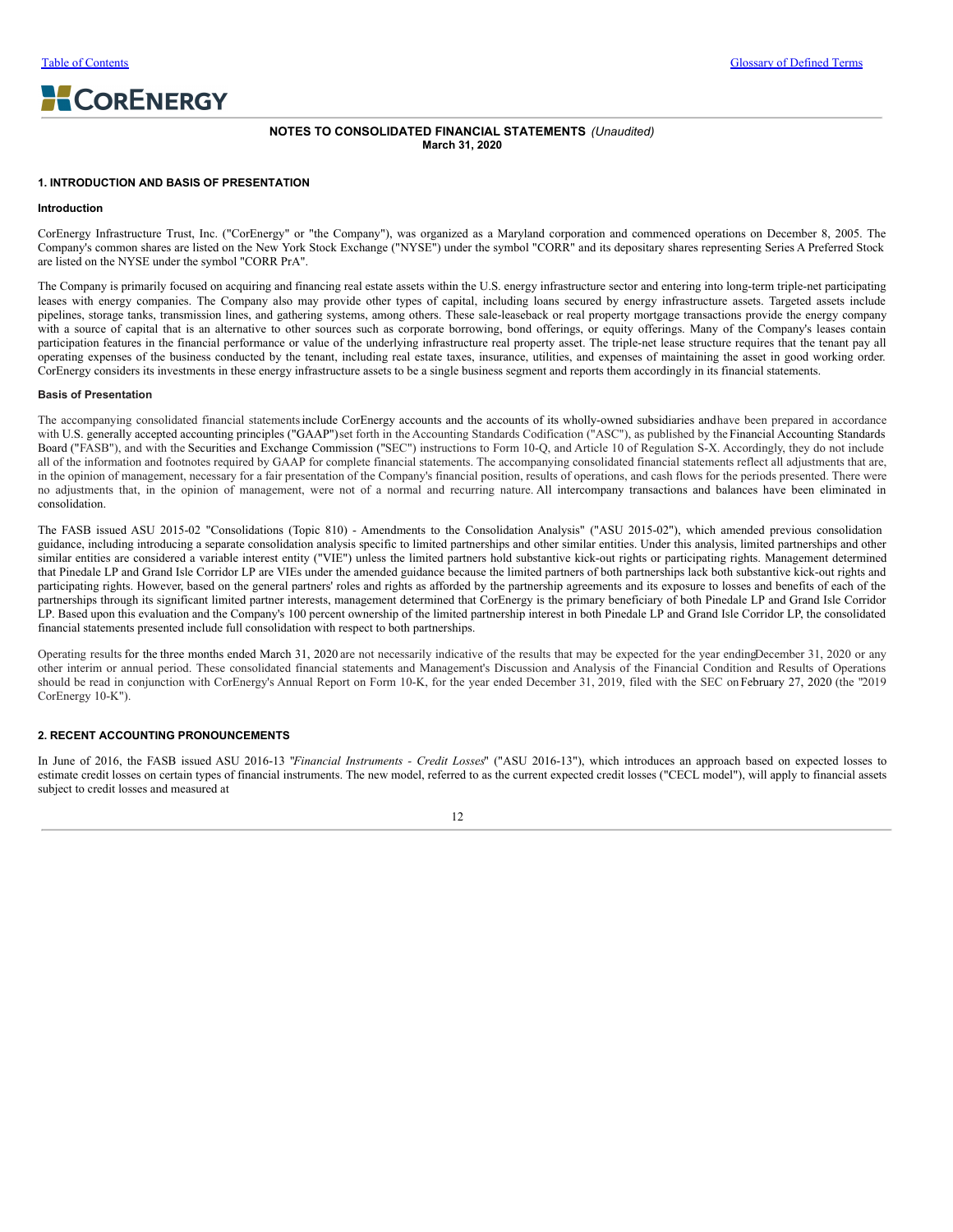amortized cost, and certain off-balance sheet credit exposures. ASU 2016-13 is effective for fiscal years beginning after December 15, 2019, including interim periods within those fiscal years. In November of 2019, the FASB issued ASU 2019-10, Financial Instruments - Credit Losses (Topic 326), Derivatives and Hedging (Topic 815), and *Leases* (Topic 842) *Effective Dates*, which deferred the effective dates of these standards for certain entities. Based on the guidance for smaller reporting companies, the effective date of ASU 2016-13 is deferred for the Company until fiscal year 2023 with early adoption permitted, and the Company has elected to defer adoption of this standard.

Although the Company has elected to defer adoption of ASU 2016-13, it will continue to evaluate the potential impact of the standard on its consolidated financial statements. As part of its ongoing assessment work, the Company has formed an implementation team, completed training on the CECL model and has begun developing policies, processes and internal controls.

In March of 2020, the FASB issued ASU 2020-04, *"Reference Rate Reform (Topic 848)"* ("ASU 2020-04"). In response to concerns about structural risks of interbank offered rates including the risk of cessation of the London Interbank Offered Rate (LIBOR), regulators in several jurisdictions around the world have undertaken reference rate reform initiatives to identify alternative reference rates that are more observable and less susceptible to manipulation. The provisions of ASU 2020-04 are elective and apply to all entities, subject to meeting certain criteria, that have debt or hedging contracts, among other contracts, that reference LIBOR or another reference rate expected to be discontinued because of reference rate reform. ASU 2020-04, among other things, provides optional expedients and exceptions for a limited period of time for applying U.S. GAAP to these contracts if certain criteria are met to ease the potential burden in accounting for or recognizing the effects of reference rate reform on financial reporting. ASU 2020-04 is effective for all entities as of March 12, 2020 through December 31, 2022. The Company is currently evaluating its contracts that reference LIBOR and the optional expedients and exceptions provided by the FASB.

#### <span id="page-15-0"></span>**3. LEASED PROPERTIES AND LEASES**

The Company primarily acquires mid-stream and downstream assets in the U.S. energy sector such as pipelines, storage terminals, and gas and electric distribution systems and leases these assets to operators under triple-net leases. These leases typically include a contracted base rent with escalation clauses and participating rents that are tied to contract-specific criteria. Base rents under the Company's leases are structured on an estimated fair market value rent structure over the initial term, which includes assumptions related to the terminal value of the assets and expectations of tenant renewals. At the conclusion of the initial lease term, the Company's leases may contain fair market value repurchase options or fair market rent renewal terms. These clauses also act as safeguards against the Company's tenants pursuing activities which would undermine or degrade the value of the assets faster than the underlying reserves are depleted. Participating rents are structured to provide exposure to the successful commercial activity of the tenant, and as such, also provide protection in the event that the economic life of the assets is reduced based on accelerated production by the Company's tenants. While the Company is primarily a lessor, certain of its operating subsidiaries are lessees and have entered into lease agreements as discussed further below.

#### **LESSOR - LEASED PROPERTIES**

The Company's current leased properties are classified as operating leases and are recorded as leased property in the Consolidated Balance Sheets. Base rent related to the Company's leased property is recognized on a straight-line basis over the term of the lease when collectibility is probable. Participating rent is recognized when it is earned, based on the achievement of specified performance criteria. Base and participating rent are recorded as lease revenue in the Consolidated Statements of Operations. The Company regularly evaluates the collectibility of its deferred rent receivable on a lease by lease basis. The evaluation primarily includes assessing the financial condition and credit quality of the Company's tenants, changes in tenant's payment history and current economic factors. When the collectibility of the deferred rent receivable or future lease payments are no longer probable, the Company will recognize a write-off of the deferred rent receivable as a reduction of revenue in the Consolidated Statements of Operations.

As of March 31, 2020, the Company had two significant properties located in Wyoming, Louisiana and the Gulf of Mexico, which are leased on a triple-net basis to major tenants, described in the table below. These major tenants are responsible for the payment of all taxes, maintenance, repairs, insurance, and other operating expenses relating to the leased properties. The long-term, triple-net leases generally have an initial term of 11 to 15 years with options for renewals. Lease payments are scheduled to increase at varying intervals during the initial term of the leases. The following table summarizes the significant leased properties, major tenants and lease terms:

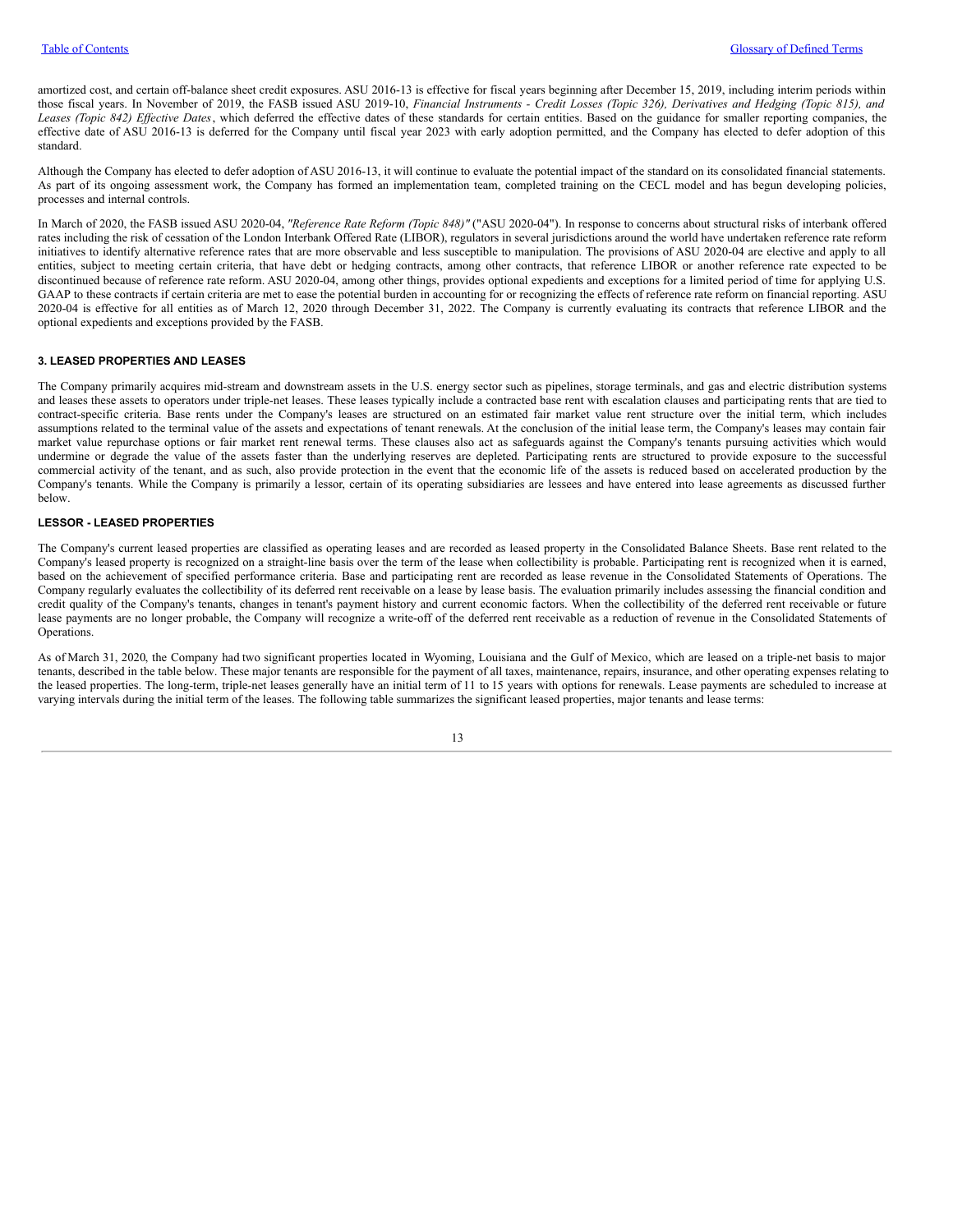| <b>Summary of Leased Properties, Major Tenants and Lease Terms</b> |                                                                                                                                                                    |                                                                              |  |  |  |  |
|--------------------------------------------------------------------|--------------------------------------------------------------------------------------------------------------------------------------------------------------------|------------------------------------------------------------------------------|--|--|--|--|
| <b>Property</b>                                                    | <b>Grand Isle Gathering System</b>                                                                                                                                 | <b>Pinedale LGS</b>                                                          |  |  |  |  |
| Location                                                           | Gulf of Mexico/Louisiana                                                                                                                                           | Pinedale, WY                                                                 |  |  |  |  |
| Tenant                                                             | Energy XXI GIGS Services, LLC                                                                                                                                      | Ultra Wyoming LGS, LLC                                                       |  |  |  |  |
| <b>Asset Description</b>                                           | Approximately 137 miles of offshore pipeline with total capacity of 120<br>thousand Bbls/d.<br>including a 16-acre onshore terminal and saltwater disposal system. | Approximately 150 miles of pipelines and<br>four central storage facilities. |  |  |  |  |
| <b>Date Acquired</b>                                               | June 2015                                                                                                                                                          | December 2012                                                                |  |  |  |  |
| <b>Initial Lease Term</b>                                          | 11 years                                                                                                                                                           | 15 years                                                                     |  |  |  |  |
| <b>Renewal Option</b>                                              | Equal to the lesser of 9-years or 75 percent<br>of the remaining useful life                                                                                       | 5-year terms                                                                 |  |  |  |  |
| <b>Current Monthly Rent Payments</b>                               | 7/1/2019 - 6/30/2020: \$3.223.917<br>7/1/2020 - 6/30/2021: \$4.033.583                                                                                             | \$1.844.748                                                                  |  |  |  |  |
| Initial Estimated Useful Life <sup>(1)</sup>                       | 27 years                                                                                                                                                           | 26 years                                                                     |  |  |  |  |

(1) In conjunction with the impairment of the Grand Isle Gathering System discussed below, the remaining estimated useful life of the GIGS asset will be adjusted to approximately 15 years beginning in the second quarter of 2020. Additionally, the Company updated the useful life of its asset retirement obligation ("ARO") segments resulting in a change to the timing of the undiscounted cash flows. The timing change resulted in an increase to the ARO asset and liability of approximately \$290 thousand.

#### **LEASED PROPERITES AND TENANT INFORMATION**

Substantially all of the lease tenants' financial results are driven by exploiting naturally occurring oil and natural gas hydrocarbon deposits beneath the Earth's surface. As a result, the tenants' financial results are highly dependent on the performance of the oil and natural gas industry, which is highly competitive and subject to volatility. During the terms of the leases, management monitors the credit quality of its tenants by reviewing their published credit ratings, if available, reviewing publicly available financial statements, or reviewing financial or other operating statements, monitoring news reports regarding the tenants and their respective businesses, and monitoring the timeliness of lease payments and the performance of other financial covenants under their leases.

The COVID-19 pandemic-related reduction in energy demand and the sharp decline in commodity prices related to the combined impact of falling demand and recent increases in production from OPEC members and other international suppliers caused significant disruptions and volatility in the global oil marketplace during the first quarter of 2020. In response to COVID-19, governments around the world have implemented increasingly stringent measures to help reduce the spread of the virus, including stay-at-home and shelter-in-place orders, travel restrictions and other measures. These measures have adversely affected the economies and financial markets of the U.S. and many other countries, resulting in an economic downturn that has negatively impacted global demand and prices for the products handled by the Company's pipelines, terminals and other facilities.

The events and conditions described above adversely impacted the Gulf of Mexico operations of the EGC Tenant, the tenant of the GIGS asset, under the Grand Isle Gathering Lease as discussed under "Energy Gulf Coast/Cox Oil" and "Grand Isle Gathering System" below. Further, UPL and Ultra Wyoming, the guarantor and tenant under the Pinedale Lease Agreement, respectively, continued to experience significant indebtedness and extremely challenging market conditions, which impacted its financial condition as discussed under "Ultra Petroleum" and "Pinedale Liquids Gathering System" below.

#### *Energy Gulf Coast/Cox Oil*

Prior to October 29, 2018, EGC was subject to the reporting requirements of the Exchange Act and was required to file with the SEC annual reports containing audited financial statements and quarterly reports containing unaudited financial statements. So long as EGC remained a public reporting company, the Grand Isle Lease Agreement provided this requirement was fulfilled by EGC making its financial statements and reports publicly available through the SEC's EDGAR system, in lieu of delivering such information directly to the Company. On October 18, 2018, EGC was acquired by an affiliate of privately-held Cox Oil. Upon the filing by EGC of a Form 15 with the SEC on October 29, 2018, EGC's SEC reporting obligations were suspended and it ceased to file such reports.

EGC's SEC filings prior to October 29, 2018 can be found at www.sec.gov. The Company makes no representation as to the accuracy or completeness of the audited and unaudited financial statements of EGC but has no reason to doubt the accuracy or completeness of such information. In addition, EGC has no duty, contractual or otherwise, to advise the Company of any events that might have occurred subsequent to the date of such financial statements which could affect the significance or accuracy of such information. None of the information in the public reports of EGC that are filed with the SEC is incorporated by reference into, or in any way form, a part of this filing.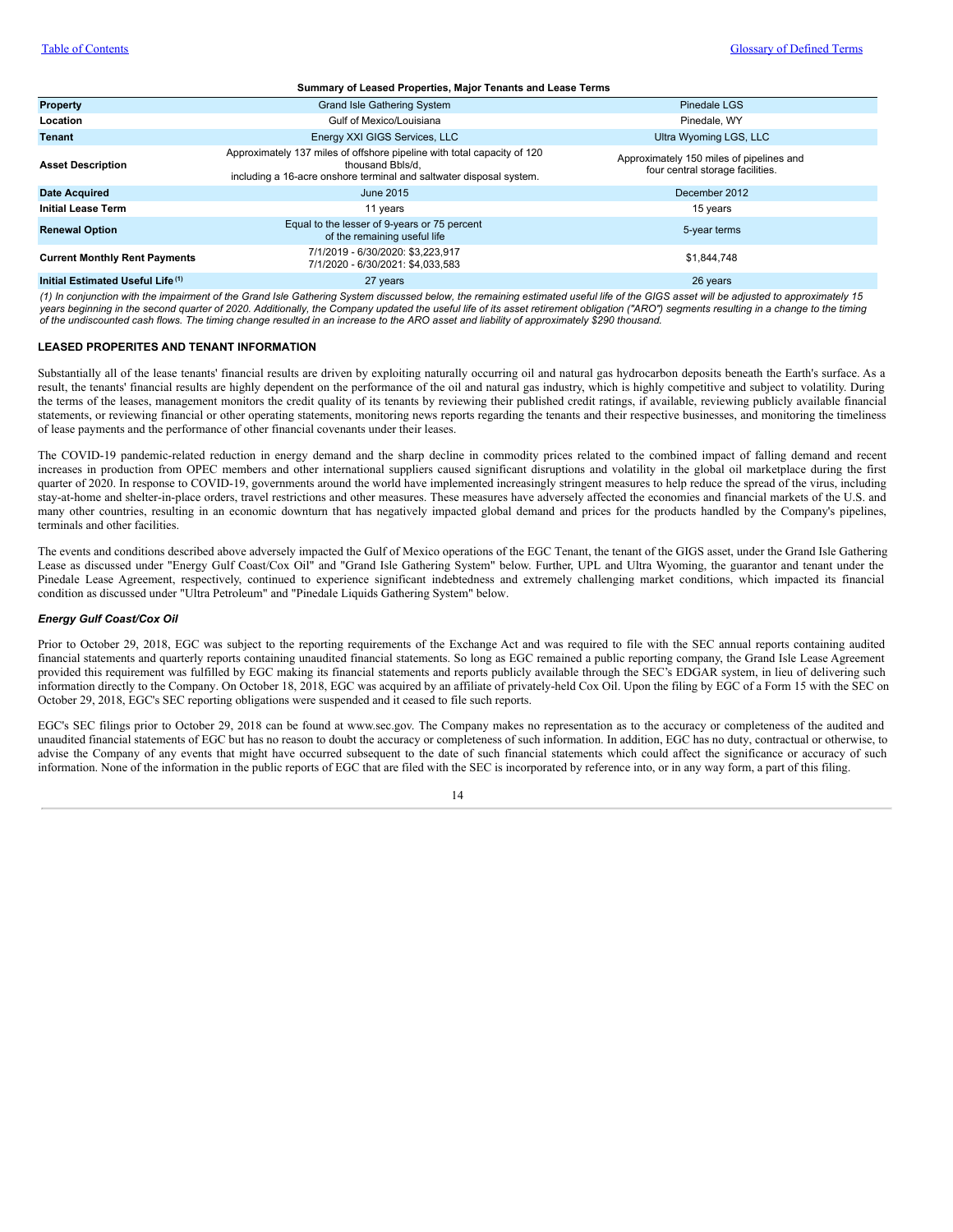The Company believes the terms of the Grand Isle Lease Agreement require copies of certain financial statement information be provided that the Company is required to file pursuant to SEC Regulation S-X, as described in Section 2340 of the SEC Financial Reporting Manual. When EGC's financial information ceased to be publicly available, the Company encouraged officials of EGC and Cox Oil and, through Company counsel, the legal counsel to such entities, to satisfy their obligations under the Grand Isle Lease Agreement to provide the required information to the Company for inclusion in its SEC reports. To date, EGC and Cox Oil have refused to fulfill these obligations. The Company sought to enforce the obligations of EGC and Cox Oil and obtained a temporary restraining order ("TRO") from a Texas state court, mandating that they deliver the required EGC financial statements for the year ended December 31, 2018. The TRO was stayed pending an appeal by EGC and Cox Oil and, pursuant to its own terms, had lapsed by the time that appeal was denied on January 6, 2020. The case was remanded to the trial court for further proceedings. In May 2020, the trial court granted the Company's motion for summary judgment mandating the tenant deliver the required financial statements. The Company believes that it is entitled to such relief and will continue to pursue this litigation and all viable options to obtain and file the necessary financial statements. The Company expects to file the financial statement information that is required by Regulation S-X by amendment to its Annual Reports on Form 10-K for the year ended December 31, 2019, once such information is made available in accordance with the terms of the lease.

On April 1, 2020, the EGC Tenant, a wholly owned indirect subsidiary of Cox Oil, elected to cease paying rent due for April of 2020. EGC Tenant is contractually obligated to pay rent and rent continues to accrue whether or not oil is being shipped. EGC Tenant is a special purpose entity engaged solely in activities related to the lease, and it does not own or operate any wells. EGC, parent of the EGC Tenant, owns and operates wells, including those connected to GIGS, and is the guarantor of the EGC Tenant's obligations under the lease. Following EGC Tenant's failure to pay rent due for April of 2020, and following discussions with Cox Oil management concerning its various operations, the Company sent EGC Tenant and EGC a notice of non-payment. After the required two-day cure period, a default has now occurred under the lease.

The EGC Tenant also failed to make required rent payments for May and June of 2020. As a result, the Company has filed litigation for lien judgment in the State Court of Texas to recover the unpaid rent, plus interest, for April, May and June of 2020 from the EGC Tenant. Further, EGC filed an action to attempt to set aside the guarantee obligations of EGC under the lease. The Company intends to enforce its rights under the lease and expects to be able to enforce the guaranty.

#### *Grand Isle Gathering System*

The Company identified the EGC Tenant's nonpayment of rent discussed above along with the significant decline in the global oil market as indicators of impairment for the GIGS asset. As a result, the Company assessed the GIGS asset for impairment as of March 31, 2020. The Company performed a step 1 impairment assessment on the GIGS asset by estimating the undiscounted contractual cash flows relating to the lease using probability-weighted scenarios, which indicated that the GIGS asset's carrying value was not recoverable. As a result, the fair value of the GIGS asset was estimated through the use of probability-weighted discounted estimated cash flow scenarios to measure the impairment loss. The probability-weighted cash flows used to assess recoverability of the GIGS asset and measure its fair value were developed using assumptions related to the Grand Isle Lease Agreement and near-term crude oil and water price and volume projections reflective of the current environment and management's projections for long-term average prices and volumes. In addition to near and long-term price assumptions, other key assumptions include the timing and collectibility of lease payments, operating costs, timing of incurring such costs and the use of an appropriate discount rate. The Company believes our estimates and models used to determine fair value are similar to what a market participant would use.

The Company engaged specialists and other third-parties to assist with the valuation methodology and analysis of certain underlying assumptions. The fair value measurement of the GIGS asset was based, in part, on significant inputs not observable in the market (as discussed above) and thus represents a Level 3 measurement. The significant unobservable input used includes a discount rate based on an estimated weighted average cost of capital of a theoretical market participant. We utilized a weighted average discount rate of 10.0 percent when deriving the fair value of the GIGS asset impaired during the quarter. The weighted average discount rate reflects management's best estimate of inputs a market participant would utilize. For the three months ended March 31, 2020, the Company recognized a \$140.3 million loss on impairment of leased property related to the GIGS asset in the Consolidated Statements of Operations. As of March 31, 2020, the carrying value of the GIGS asset is \$67.2 million, which is included in leased properties on the Consolidated Balance Sheet.

The Company has previously recognized a deferred rent receivable for the Grand Isle Gathering Lease, which primarily represents timing differences between the straight-line revenue recognition and contractual lease receipts over the lease term. Given the EGC's Tenant's nonpayment of rent in the second quarter of 2020 and the Company's expectations surrounding the collectibility of the contractual lease payments under the lease, the Company does not currently expect the deferred rent receivable to be recoverable. Accordingly, the Company recognized a non-cash write-off of the deferred rent receivable of \$30.1 million for the three months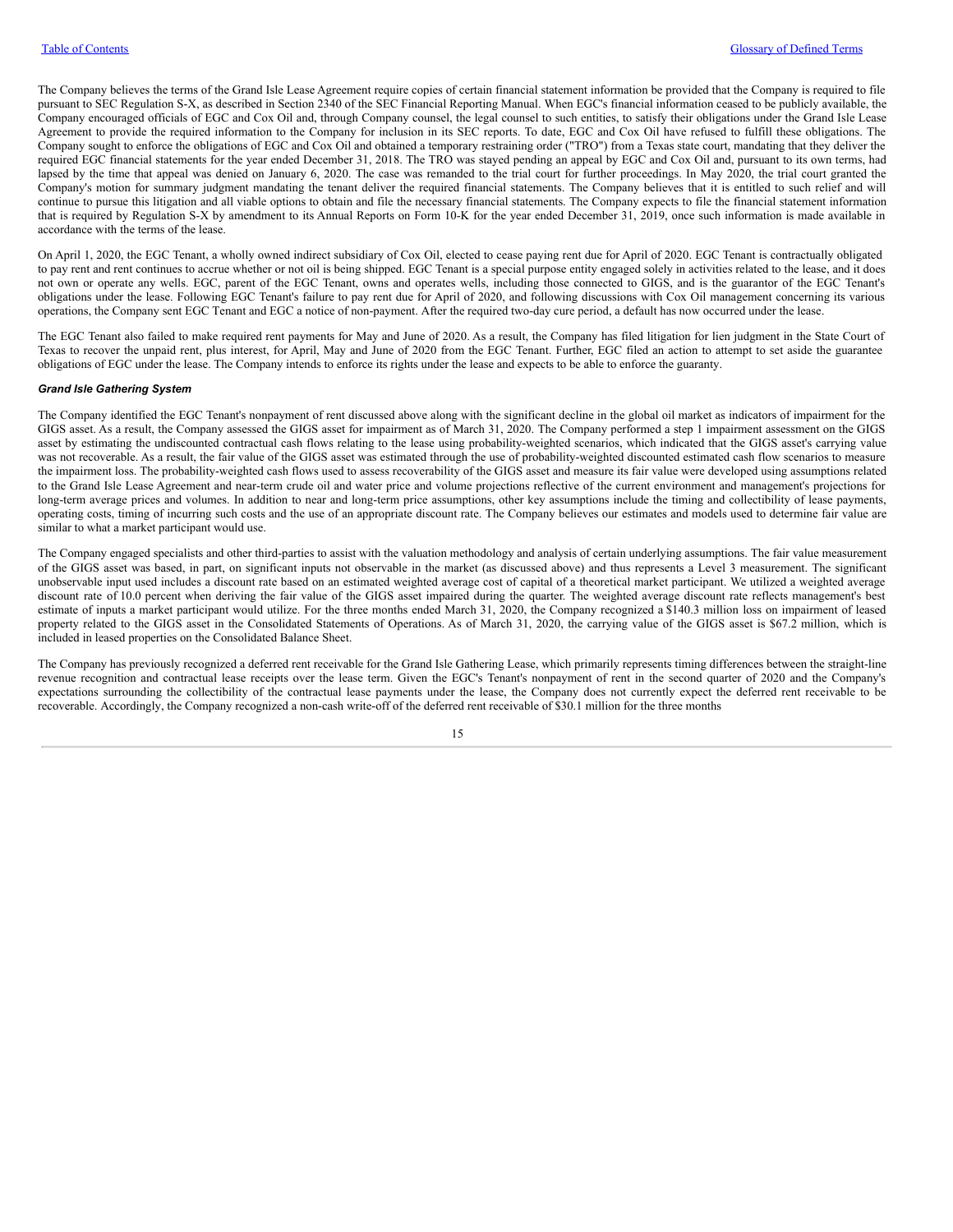ended March 31, 2020. The non-cash write-off was recognized as a reduction of revenue in the Consolidated Statements of Operations.

#### *Ultra Petroleum*

On April 14, 2020, UPL, the parent and guarantor of the lease obligations of the tenant and operator of the Company's Pinedale LGS, announced that its significant indebtedness and extremely challenging current market conditions raise a substantial doubt about its ability to continue as a going concern. The going concern qualification in UPL's financial statements filed in its 2019 10-K resulted in defaults under UPL's credit and term loan agreement. UPL also disclosed that it elected not to make interest payments on certain outstanding indebtedness, triggering a 30-day grace period. If such interest payments were not made by the end of the grace period, an event of default would occur, potentially causing its outstanding indebtedness to become immediately due and payable. UPL further disclosed that if it was unable to obtain sufficient additional capital to repay the outstanding indebtedness and sufficient liquidity to meet its operating needs, it may be necessary for UPL to seek protection from creditors under Chapter 11 of the U.S. Bankruptcy Code.

On May 14, 2020, UPL filed a voluntary petition to reorganize under Chapter 11 of the U.S. Bankruptcy Code. The filing includes Ultra Wyoming, the operator of the Pinedale LGS and tenant under the Pinedale Lease Agreement with the Company's indirect wholly owned subsidiary Pinedale LP. The bankruptcy filing of both the guarantor, UPL, and the tenant constitute defaults under the terms of the Pinedale Lease Agreement. The bankruptcy filing imposes a stay of CorEnergy's ability to exercise remedies for the foregoing defaults. Ultra Wyoming also filed a motion to reject the Pinedale Lease Agreement, with a request that such motion be effective June 30, 2020. Pending the effective date of the rejection, Section 365 of the Bankruptcy Code generally requires Ultra Wyoming to comply on a timely basis with the provisions of the Pinedale Lease Agreement, including the payment provisions. Accordingly, the Company received the rent payments due on the first day of April, May and June 2020.

Pinedale LP, along with Prudential, the lender under the Amended Pinedale Term Credit Facility discussed in Note 10 ("Debt"), commenced discussions with UPL, which resulted in UPL presenting an initial offer to purchase the Pinedale LGS. As of June 25, 2020, Pinedale LP, has \$32.2 million outstanding under the Amended Pinedale Term Credit Facility, which is secured by the Pinedale LGS, the only asset at Pinedale LP. The Amended Pinedale Term Credit Facility is not secured by any assets of CorEnergy or its other subsidiaries. Refer to Note 10 ("Debt") for further discussion of the terms of the Amended Pinedale Term Credit Facility, including a discussion of "Debt Covenant Considerations."

On June 5, 2020, Pinedale LP filed a motion with the U.S. Bankruptcy Court objecting to Ultra Wyoming's motion to reject the Pinedale Lease Agreement while continuing its negotiations with UPL. Pinedale LP and the Company agreed in principle to terms with Ultra Wyoming to sell the Pinedale LGS for \$18.0 million cash as set forth in a nonbinding term sheet that was filed with the U.S. Bankruptcy Court in UPL's Chapter 11 case along with a motion for approval of the transaction on June 22, 2020. A copy of the draft definitive purchase and sale agreement was also filed with the motion. The closing of the sale will be subject to the satisfaction of certain closing conditions, including but not limited to (i) a release of all liens under the Amended Pinedale Term Credit Facility, (ii) a release by Pinedale LP of all claims against UPL and Ultra Wyoming arising from the rejection or termination of the Pinedale Lease Agreement, (iii) the release by Ultra Wyoming of all claims against Pinedale LP and the Company and (iv) approval of the definitive purchase and sale agreement and the closing of the transaction by the bankruptcy court in UPL's Chapter 11 case. The U.S. Bankruptcy Court scheduled a hearing on the motion for June 25, 2020. Assuming the definitive agreement is signed, the transaction is expected to close on or before June 30, 2020 and may be terminated by either party if not closed by July 30, 2020. If the transaction closes after June 30, 2020, the Company does not expect Ultra Wyoming to make any further rent payments under the Pinedale Lease Agreement.

In conjunction with the expected sale of the Pinedale LGS described above, Pinedale LP and the Company expect to enter into a compromise and release agreement with Prudential related to the Amended Pinedale Term Credit Facility. Pursuant to such agreement, it is anticipated that at closing of the Pinedale LGS sale transaction with Ultra Wyoming, the Company will provide all cash related to the sale of the Pinedale LGS along with cash available at Pinedale LP on the closing date, estimated to be approximately \$3.0 million, to Prudential in exchange for the release of all liens on the Pinedale LGS, release of the Company and Pinedale LP from the obligations of the Amended Pinedale Term Credit Facility, and the note under the Amended Pinedale Term Credit Facility will be deemed satisfied.

UPL is currently subject to the reporting requirements under the Exchange Act and is required to file with the SEC annual reports containing audited financial statements and quarterly reports containing unaudited financial statements. Its SEC filings can be found at www.sec.gov. Its common stock is traded on the OTCQX marketplace under the symbol UPLC. The Company makes no representation as to the accuracy or completeness of the audited and unaudited financial statements of UPL but has no reason to doubt the accuracy or completeness of such information. In addition, UPL has no duty, contractual or otherwise, to advise the Company of any events that might have occurred subsequent to the date of such financial statements which could affect the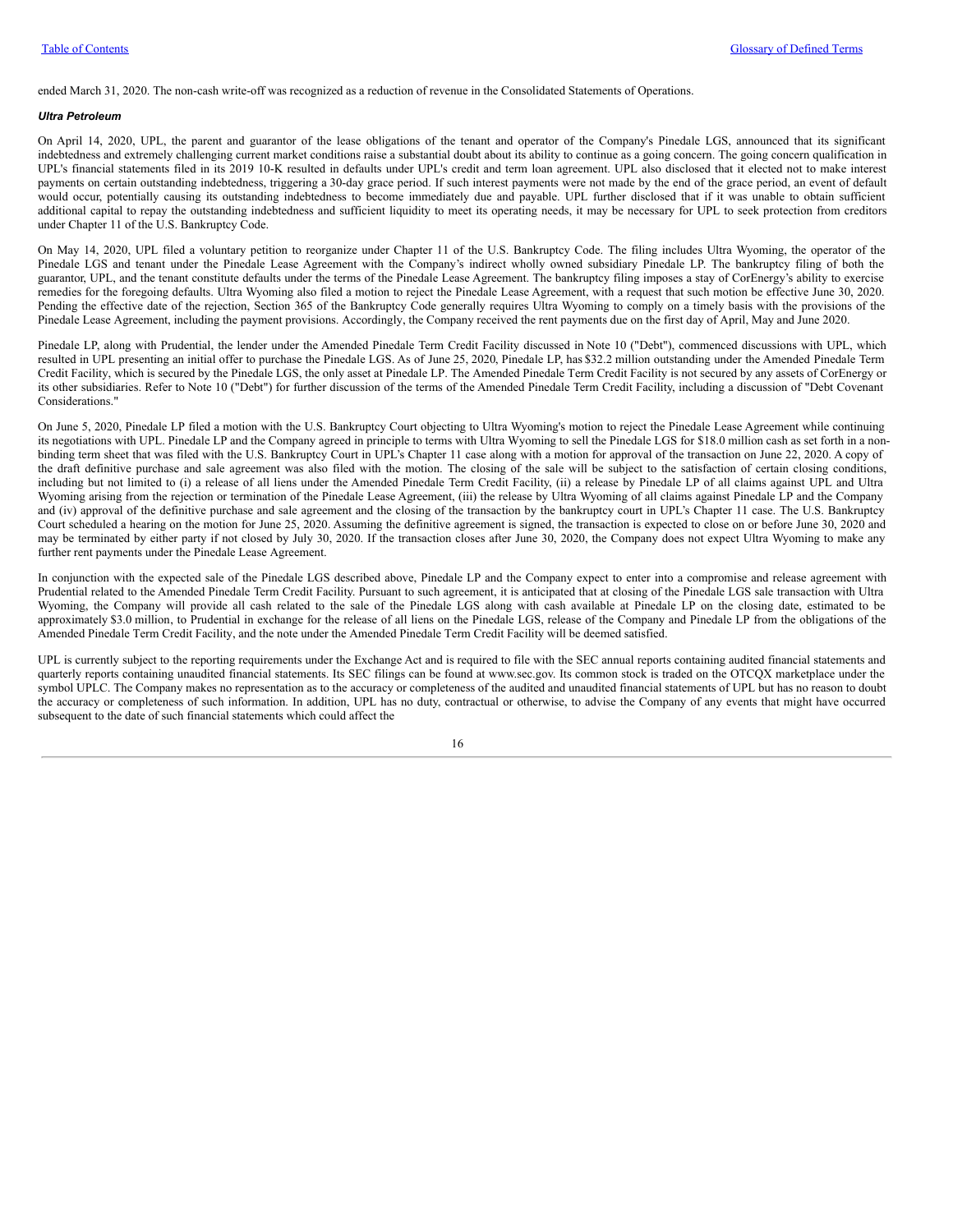significance or accuracy of such information. None of the information in the public reports of UPL that are filed with the SEC is incorporated by reference into, or in any way form, a part of this filing.

#### *Pinedale Liquids Gathering System*

As a result of the events described above, including the anticipated sale of the Pinedale LGS to Ultra Wyoming on or before June 30, 2020, the Company expects to recognize an estimated charge in the Consolidated Statement of Operations of approximately \$147.0 million in the second quarter of 2020. The estimated charge could be partially offset by any reduction of the debt owed under the Amended Pinedale Term Credit Facility.

The table below displays the Company's individually significant leases as a percentage of total leased properties and total lease revenues for the periods presented:

|                                            |                | As a Percentage of (1)   |                            |                |  |  |  |  |
|--------------------------------------------|----------------|--------------------------|----------------------------|----------------|--|--|--|--|
|                                            |                | <b>Leased Properties</b> | <b>Lease Revenues</b>      |                |  |  |  |  |
|                                            |                | As of                    | For the Three Months Ended |                |  |  |  |  |
|                                            | March 31, 2020 | December 31, 2019        | March 31, 2020             | March 31, 2019 |  |  |  |  |
| Pinedale LGS <sup>(2)</sup>                | 70.8%          | 44.4%                    | 35.3%                      | 39.1%          |  |  |  |  |
| Grand Isle Gathering System <sup>(3)</sup> | 28.7%          | 55.3%                    | 64.6%                      | 60.8%          |  |  |  |  |

*(1) Insignificant leases are not presented; thus, percentages may not sum to 100%.*

(2) Pinedale LGS lease revenues include variable rent of \$28 thousand and \$1.1 million for the three months ended March 31, 2020 and 2019, respectively.

(3) As of March 31, 2020, the Grand Isle Gathering System's percentage of leased properties decreased as a result of the long-lived asset impairment discussed above. The Company expects the leased properties percentage to increase in subsequent quarters as a result of the expected sale of the Pinedale LGS on June 30, 2020 or shortly thereafter. For the three months ended March 31, 2020, the Grand Isle Gathering System's percentage of lease revenues is exclusive of the deferred rent receivable write-off discussed above.

The following table reflects the depreciation and amortization included in the accompanying Consolidated Statements of Operations associated with the Company's leases and leased properties:

|                                                    | For the Three Months Ended |                |                |  |
|----------------------------------------------------|----------------------------|----------------|----------------|--|
|                                                    | March 31, 2020             |                | March 31, 2019 |  |
| <b>Depreciation Expense</b>                        |                            |                |                |  |
| <b>GIGS</b>                                        | \$<br>2,440,588            | \$             | 2,440,791      |  |
| Pinedale                                           | 2,217,360                  |                | 2,217,360      |  |
| <b>United Property Systems</b>                     | 9,831                      |                | 9,624          |  |
| <b>Total Depreciation Expense</b>                  | 4,667,779                  |                | 4,667,775      |  |
| <b>Amortization Expense - Deferred Lease Costs</b> |                            |                |                |  |
| <b>GIGS</b>                                        | \$<br>7,641                | $\mathfrak{S}$ | 7,641          |  |
| Pinedale                                           | 15,342                     |                | 15,342         |  |
| Total Amortization Expense - Deferred Lease Costs  | 22,983                     |                | 22,983         |  |
| <b>ARO Accretion Expense</b>                       |                            |                |                |  |
| <b>GIGS</b>                                        | 112,171                    | \$             | 110,992        |  |
| <b>Total ARO Accretion Expense</b>                 | 112,171                    |                | 110,992        |  |

The following table reflects the deferred costs that are included in the accompanying Consolidated Balance Sheets associated with the Company's leased properties:

| March 31, 2020 | December 31, 2019 |
|----------------|-------------------|
|                |                   |
| 191.114        | 198,755           |
| 473.639        | 488,981           |
| 664.753        | 687,736           |
|                |                   |

# **LESSEE - LEASED PROPERTIES**

The Company's operating subsidiaries currently lease single-use office space and equipment with remaining lease terms of approximatelytwo years, some of which may include renewal options. These leases are classified as operating leases and immaterial

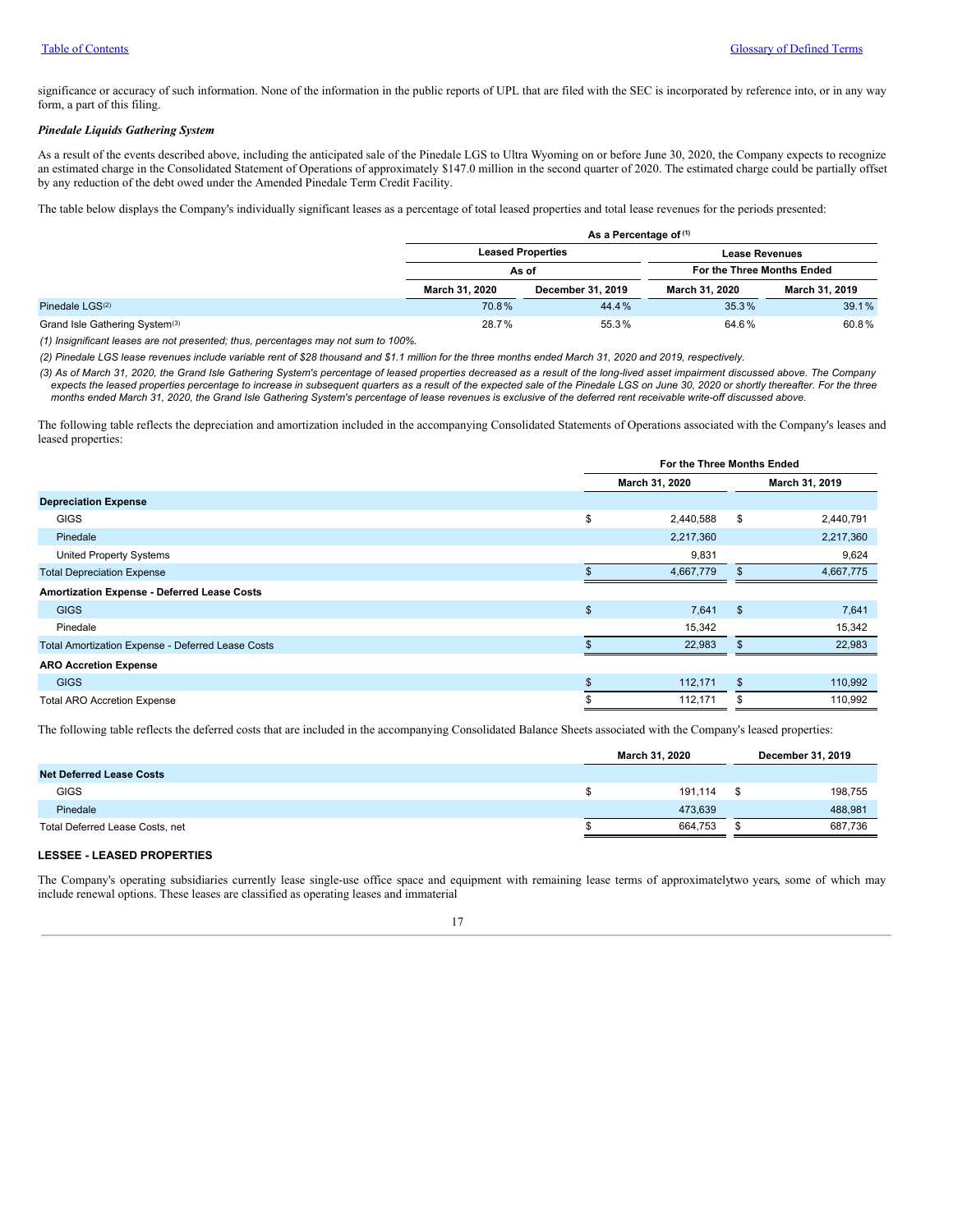<span id="page-20-0"></span>to the consolidated financial statements. The Company recognizes lease expense in the Consolidated Statements of Operations on a straight-line basis over the remaining lease term.

#### **4. TRANSPORTATION AND DISTRIBUTION REVENUE**

The Company's contracts related to transportation and distribution revenue are primarily comprised of a mix of natural gas supply, transportation and distribution performance obligations, as well as limited performance obligations related to system maintenance and improvement. Based on the nature of the agreements, revenue for all but one of the Company's natural gas supply, transportation and distribution performance obligations is recognized on a right to invoice basis as the performance obligations are met, which represents what the Company expects to receive in consideration and is representative of value delivered to the customer. System maintenance and improvement contracts are specific and tailored to the customer's needs, have no alternative use and have an enforceable right to payment as the services are provided. Revenue is recognized on an input method, based on the actual cost of service as a measure of the performance obligation satisfaction. Differences between amounts invoiced and revenue recognized under the input method are reflected as an asset or liability on the Consolidated Balance Sheets. The costs of system improvement projects are recognized as a financing arrangement in accordance with guidance in the lease standard while the margin is recognized in accordance with the revenue standard as discussed above.

The Company has a contract with Spire that has fixed pricing which varies over the contract term. For this specific contract, the transaction price has been allocated ratably over the contractual performance obligation. Based on a downward revision of the rate during the Company's long-term natural gas transportation contract with Spire, ASC 606 requires the Company to record the contractual transaction price, and therefore aggregate revenue, from the contract ratably over the term of the contract. Following the November 2018 rate decline, recognized performance obligations exceeded amounts invoiced and the contract liability began to decline at a rate of approximately \$138 thousand per quarter and will continue to decline at the same rate through the end of the contract in October 2030. As ofMarch 31, 2020, the revenue allocated to the remaining performance obligation under this contract is approximately \$56.8 million.

The table below summarizes the Company's contract liability balance related to its transportation and distribution revenue contracts as ofMarch 31, 2020:

|                                      | Contract Liability <sup>(1)</sup> |            |  |                   |  |
|--------------------------------------|-----------------------------------|------------|--|-------------------|--|
|                                      | March 31, 2020                    |            |  | December 31, 2019 |  |
| Beginning Balance January 1          |                                   | 6.850.790  |  | 6,522,354         |  |
| Unrecognized Performance Obligations |                                   |            |  | 887.916           |  |
| Recognized Performance Obligations   |                                   | (160, 368) |  | (559, 480)        |  |
| <b>Ending Balance</b>                |                                   | 6.690.422  |  | 6,850,790         |  |

*(1) The contract liability balance is included in unearned revenue in the Consolidated Balance Sheets.*

The Company's contract asset balance was \$45 thousand and \$206 thousand as of March 31, 2020 and December 31, 2019, respectively. The contract asset balance is included in prepaid expenses and other assets in the Consolidated Balance Sheets.

The following is a breakout of the Company's transportation and distribution revenue for thethree months ended March 31, 2020 and 2019:

|                                      | For the Three Months Ended |                |  |  |
|--------------------------------------|----------------------------|----------------|--|--|
|                                      | March 31, 2020             | March 31, 2019 |  |  |
| Natural gas transportation contracts | 68.8%                      | 61.4%          |  |  |
| Natural gas distribution contracts   | 23.2%                      | 34.8%          |  |  |

# <span id="page-20-1"></span>**5. FINANCING NOTES RECEIVABLE**

Financing notes receivable are presented at face value plus accrued interest receivable and deferred loan origination costs, and net of related direct loan origination income. Each quarter the Company reviews its financing notes receivable to determine if the balances are realizable based on factors affecting the collectability of those balances. Factors may include credit quality, timeliness of required periodic payments, past due status, and management discussions with obligors. The Company evaluates the collectability of both interest and principal of each of its loans to determine if an allowance is needed. An allowance will be recorded when, based on current information and events, the Company determines it is probable that it will be unable to collect all amounts due according to the existing contractual terms.

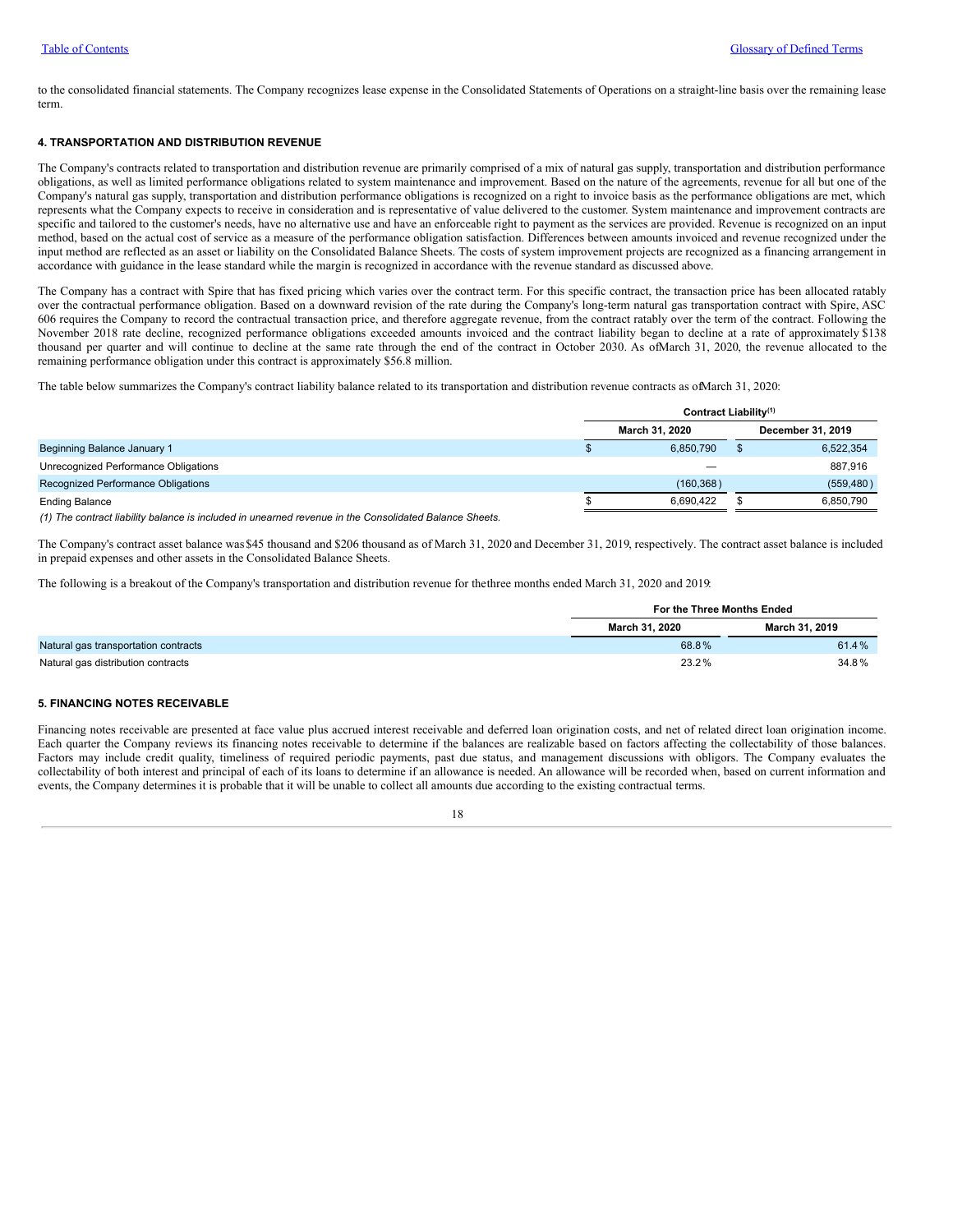#### *Four Wood Financing Note Receivable*

On December 12, 2018, Four Wood Corridor granted SWD Enterprises, LLC, the previous debtor, approval to sell the assets securing the SWD loans to Compass SWD, LLC ("Compass SWD") in exchange for Compass SWD executing a new loan agreement with Four Wood Corridor for \$1.3 million (the "Compass REIT Loan"). On June 12, 2019, Four Wood Corridor entered into an amended and restated Compass REIT Loan. The amended note had a two-year term maturing on June 30, 2021 with monthly principal payments of approximately \$11 thousand and interest accruing on the outstanding principal at an annual rate of8.5 percent. The amended and restated Compass REIT Loan is secured by real and personal property that provides saltwater disposal services for the oil and natural gas industry and pledged ownership interests of Compass SWD members. As of March 31, 2020 and December 31, 2019, the Compass REIT Loan was valued at \$1.2 million.

On May 22, 2020, the terms of the Compass REIT Loan were amended (i) to extend the maturity date from June 30, 2021 to November 31, 2024 and (ii) to reduce payments to interest only through December 31, 2020. Additionally, the amended Compass REIT Loan will continue to accrue interest at an annual rate of 8.5 percent through May 31, 2021. Subsequent to May 31, 2021 interest will accrue at an annual rate of 12.0 percent. Monthly principal payments of approximately \$11 thousand will resume on January 1, 2021 and increase annually beginning on June 30, 2021 through the maturity date.

#### <span id="page-21-0"></span>**6. INCOME TAXES**

Deferred income taxes reflect the net tax effect of temporary differences between the carrying amount of assets and liabilities for financial reporting and tax purposes. Components of the Company's deferred tax assets and liabilities as of March 31, 2020 and December 31, 2019, are as follows:

| <b>Deferred Tax Assets and Liabilities</b> |                |                                 |                   |  |  |  |  |  |  |
|--------------------------------------------|----------------|---------------------------------|-------------------|--|--|--|--|--|--|
|                                            | March 31, 2020 |                                 | December 31, 2019 |  |  |  |  |  |  |
| <b>Deferred Tax Assets:</b>                |                |                                 |                   |  |  |  |  |  |  |
| Deferred contract revenue                  | \$             | \$<br>1,494,179                 | 1,529,473         |  |  |  |  |  |  |
| Net operating loss carryforwards           |                | 5,850,717                       | 5,622,052         |  |  |  |  |  |  |
| <b>Accrued liabilities</b>                 |                | 20,645                          | 424,604           |  |  |  |  |  |  |
| Capital loss carryforward                  |                | 92,418                          | 104,595           |  |  |  |  |  |  |
| Other                                      |                | 6,184                           | 6,184             |  |  |  |  |  |  |
| Sub-total                                  | \$             | 7,464,143<br>\$                 | 7,686,908         |  |  |  |  |  |  |
| Valuation allowance                        |                | (92, 418)                       | (104, 595)        |  |  |  |  |  |  |
| Sub-total                                  |                | $\mathfrak{s}$<br>7,371,725     | 7,582,313         |  |  |  |  |  |  |
| <b>Deferred Tax Liabilities:</b>           |                |                                 |                   |  |  |  |  |  |  |
| Cost recovery of leased and fixed assets   | \$             | (3, 108, 220)<br>\$             | (2,953,319)       |  |  |  |  |  |  |
| Other                                      |                | (39, 865)                       | (35, 433)         |  |  |  |  |  |  |
| Sub-total                                  |                | $\mathfrak{S}$<br>(3, 148, 085) | (2,988,752)       |  |  |  |  |  |  |
| Total net deferred tax asset               |                | \$<br>4,223,640                 | 4,593,561         |  |  |  |  |  |  |

As of March 31, 2020, the total deferred tax assets and liabilities presented above relate to the Company's TRSs. The Company recognizes the tax benefits of uncertain tax positions only when the position is "more likely than not" to be sustained upon examination by the tax authorities based on the technical merits of the tax position. The Company's policy is to record interest and penalties on uncertain tax positions as part of tax expense. Tax years subsequent to the year ended December 31, 2015 remain open to examination by federal and state tax authorities.

On March 27, 2020, the Coronavirus Aid, Relief, and Economic Security Act (the "CARES Act") was enacted in response to the COVID-19 pandemic. The CARES Act, among other things, permits net operating loss ("NOL") carryovers and carrybacks to offset 100 percent of taxable income for taxable years beginning before 2021. In addition, the CARES Act allows NOLs originating in 2018, 2019 and 2020 to be carried back to each of the five preceding taxable years to generate a refund of previously paid income taxes. Certain of the Company's TRSs have NOLs totaling approximately \$1.2 million that are eligible for carryback under the CARES Act. The benefit of these carrybacks has been recorded as an increase to income taxes receivable and a reduction to deferred tax assets. Certain NOLs which were initially measured at the current corporate income tax rate of 21 percent are being carried back to offset taxable income that was taxed at a pre-Tax Cuts and Jobs Act of 2017 rate of 34 percent. The benefit received from the rate differential is reflected in the income tax provision for the three months ended March 31, 2020.

For the year ended December 31, 2019, the Company generated a capital loss carryforward resulting from the liquidation of Lightfoot. The capital loss decreased upon receipt of the final 2019 K-1's in the first quarter of 2020. The amount of the carryforward for tax purposes was approximately \$440 thousand and \$500 thousand as of March 31, 2020 and December 31, 2019, respectively,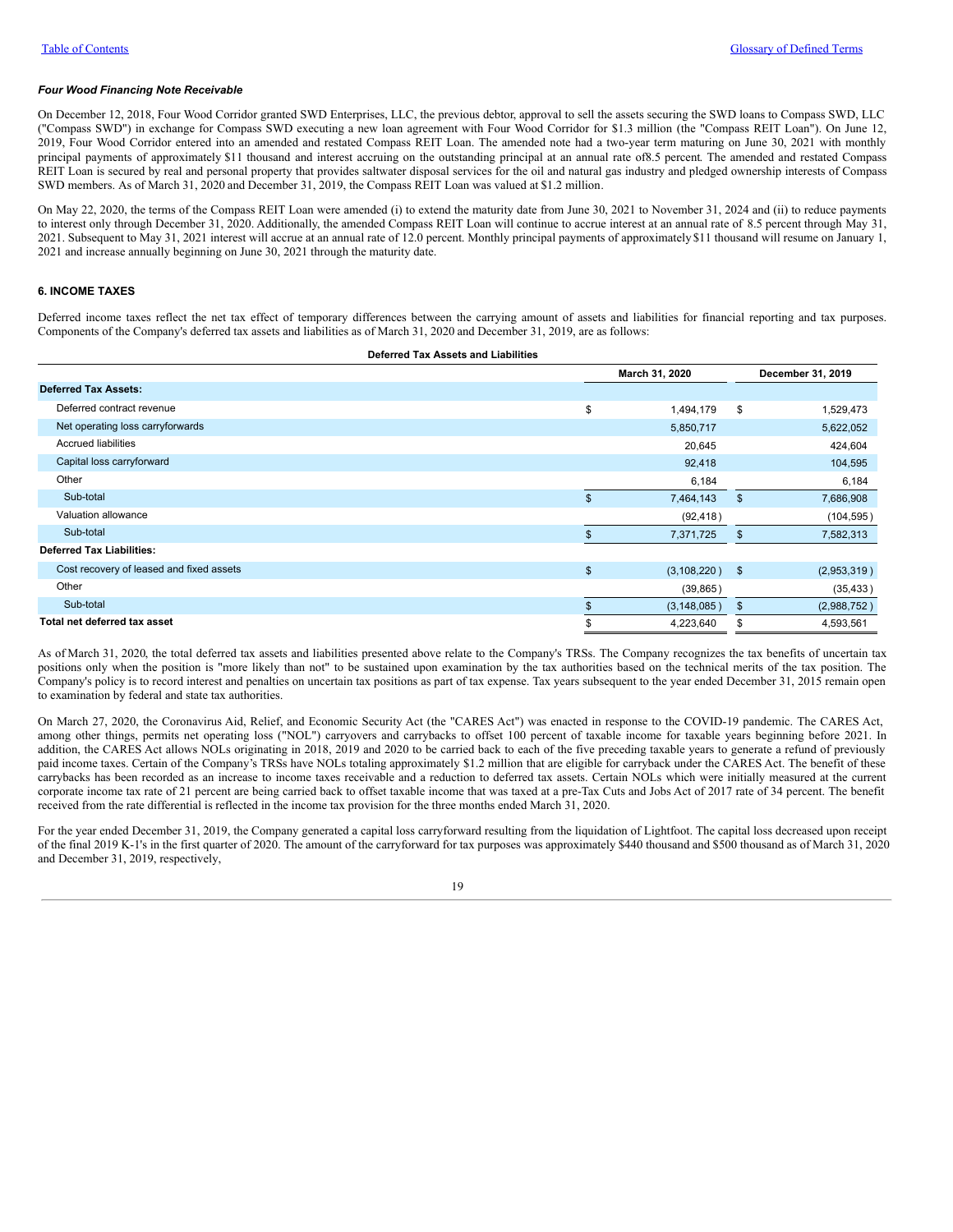and if not utilized, this carryforward will expire as of December 31, 2024. Management assessed the available evidence and determined that it is more likely than not that the capital loss carryforward will not be utilized prior to expiration. Due to the uncertainty of realizing this deferred tax asset, a valuation allowance of \$92 thousand and \$105 thousand was recorded equal to the amount of the tax benefit of this carryforward atMarch 31, 2020 and December 31, 2019, respectively. In the future, if the Company concludes, based on existence of sufficient evidence, that it should realize more or less of its deferred tax assets, the valuation allowance will be adjusted accordingly in the period such conclusion is made.

Total income tax expense (benefit) differs from the amount computed by applying the federal statutory income tax rate of 21 percent for the three months ended March 31, 2020 and 2019 to income from operations and other income and expense for the periods presented, as follows:

**Income Tax Expense (Benefit)**

Other (159,486 ) (58,599 ) **Total income tax expense (benefit)** \$ (24,722 ) \$ 447,335

**Components of Income Tax Expense (Benefit)**

|                                                                    | For the Three Months Ended |  |                |  |  |
|--------------------------------------------------------------------|----------------------------|--|----------------|--|--|
|                                                                    | March 31, 2020             |  | March 31, 2019 |  |  |
| Application of statutory income tax rate                           | 1.744.493                  |  | 905.893        |  |  |
| State income taxes, net of federal tax expense                     | 34.509                     |  | 516.026        |  |  |
| Federal Tax Attributable to Income of Real Estate Investment Trust | (1,644,238)                |  | (915, 985)     |  |  |

The components of income tax expense (benefit) include the following for the periods presented:

|                                              | For the Three Months Ended |    |                |  |
|----------------------------------------------|----------------------------|----|----------------|--|
|                                              | March 31, 2020             |    | March 31, 2019 |  |
| <b>Current tax expense (benefit)</b>         |                            |    |                |  |
| Federal                                      | \$<br>(409, 643)           | \$ | 216,093        |  |
| State (net of federal tax expense (benefit)) | 15,000                     |    | 137,651        |  |
| Total current tax expense (benefit)          | (394, 643)                 | ა  | 353,744        |  |
| Deferred tax expense (benefit)               |                            |    |                |  |
| Federal                                      | \$<br>350.412              | \$ | (284, 784)     |  |
| State (net of federal tax expense (benefit)) | 19,509                     |    | 378,375        |  |
| Total deferred tax expense                   | 369.921                    | \$ | 93,591         |  |
| Total income tax expense (benefit), net      | (24, 722)                  |    | 447,335        |  |
|                                              |                            |    |                |  |

#### <span id="page-22-0"></span>**7. PROPERTY AND EQUIPMENT**

Property and equipment consist of the following:

| <b>Property and Equipment</b>  |                |                |      |                   |  |  |  |  |
|--------------------------------|----------------|----------------|------|-------------------|--|--|--|--|
|                                | March 31, 2020 |                |      | December 31, 2019 |  |  |  |  |
| Land                           |                | 605.070        | \$   | 605,070           |  |  |  |  |
| Natural gas pipeline           |                | 124,628,945    |      | 124,614,696       |  |  |  |  |
| Vehicles and trailers          |                | 671.962        |      | 671,962           |  |  |  |  |
| Office equipment and computers |                | 268,559        |      | 268,559           |  |  |  |  |
| Gross property and equipment   |                | 126,174,536    | - \$ | 126, 160, 287     |  |  |  |  |
| Less: accumulated depreciation |                | (20, 148, 744) |      | (19,304,610)      |  |  |  |  |
| Net property and equipment     |                | 106.025.792    | S    | 106,855,677       |  |  |  |  |

<span id="page-22-1"></span>Depreciation expense was \$844 thousand for the three months ended March 31, 2020, and \$843 thousand for the three months ended March 31, 2019.

# **8. MANAGEMENT AGREEMENT**

The Company pays its manager, Corridor, pursuant to a Management Agreement as described in the 2019 CorEnergy 10-K. During the three months ended March 31, 2020, the Manager voluntarily recommended, and the Company agreed, that the Manager would waive all of the \$171 thousand incentive fee that would otherwise be payable under the provisions of the Management Agreement with respect to dividends paid on the Company's common stock.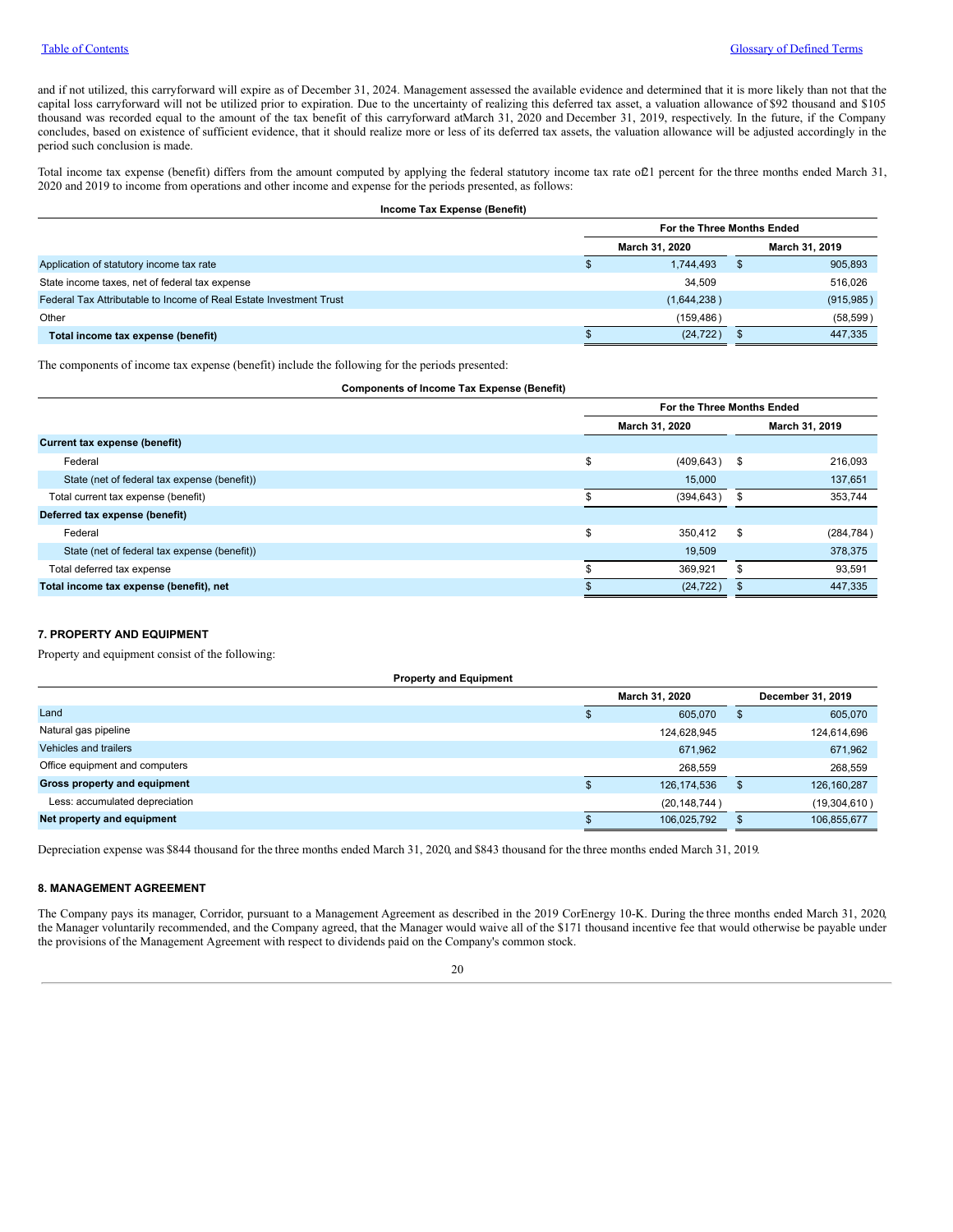In reviewing the application of the quarterly management fee provisions of the Management Agreement to the net proceeds received from the offering of5.875% Convertible Notes, which closed on August 12, 2019, the Manager waived any incremental management fee due as of the end of the first quarter of 2020 based on such proceeds (other than the cash portion of such proceeds that was utilized in connection with the exchange of the Company's 7.00% Convertible Notes).

Fees incurred under the Management Agreement for the three months ended March 31, 2020 were \$1.6 million compared to \$1.8 million for the three months ended March 31, 2019. Fees incurred under the Management Agreement are reported in the general and administrative line item on the Consolidated Statements of Operations.

The Company pays its administrator, Corridor, pursuant to an Administrative Agreement. Fees incurred under the Administrative Agreement for the three months ended March 31, 2020 were \$64 thousand compared to \$68 thousand for the three months ended March 31, 2019. Fees incurred under the Administrative Agreement are reported in the general and administrative line item on the Consolidated Statements of Operations.

#### <span id="page-23-0"></span>**9. FAIR VALUE**

#### *Valuation Techniques and Unobservable Inputs*

The following section describes the valuation methodologies used by the Company for estimating fair value for financial instruments not recorded at fair value, but fair value is included for disclosure purposes only, as required under disclosure guidance related to the fair value of financial instruments.

*Cash and Cash Equivalents* — The carrying value of cash, amounts due from banks, federal funds sold and securities purchased under resale agreements approximates fair value.

*Financing Notes Receivable* — The financing notes receivable are valued on a non-recurring basis. The financing notes receivable are reviewed for impairment when events or changes in circumstances indicate that the carrying amount of such assets may not be recoverable. Financing notes with carrying values that are not expected to be recovered through future cash flows are written-down to their estimated net realizable value. Estimates of realizable value are determined based on unobservable inputs, including estimates of future cash flow generation and value of collateral underlying the notes.

*Secured Credit Facilities* — The fair value of the Company's long-term variable-rate and fixed-rate debt under its secured credit facilities approximates carrying value.

*Unsecured Convertible Senior Notes* — The fair value of the unsecured convertible senior notes is estimated using quoted market prices from either active (Level 1) or generally active (Level 2) markets.

| <b>Carrying and Fair Value Amounts</b>    |                                      |    |                                             |    |             |                   |                                   |    |                   |
|-------------------------------------------|--------------------------------------|----|---------------------------------------------|----|-------------|-------------------|-----------------------------------|----|-------------------|
|                                           |                                      |    | March 31, 2020                              |    |             | December 31, 2019 |                                   |    |                   |
|                                           | Level within fair<br>value hierarchy |    | Carrying<br><b>Fair Value</b><br>Amount (1) |    |             |                   | Carrying<br>Amount <sup>(1)</sup> |    | <b>Fair Value</b> |
| <b>Financial Assets:</b>                  |                                      |    |                                             |    |             |                   |                                   |    |                   |
| Cash and cash equivalents                 | Level 1                              | \$ | 119.054.407                                 | \$ | 119.054.407 | \$                | 120.863.643                       | \$ | 120.863.643       |
| Financing notes receivable (Note 5)       | Level 3                              |    | 1.202.500                                   |    | 1.202.500   |                   | 1,235,000                         |    | 1,235,000         |
| <b>Financial Liabilities:</b>             |                                      |    |                                             |    |             |                   |                                   |    |                   |
| Secured credit facilities                 | Level 2                              | \$ | 32.917.135                                  | \$ | 32.917.135  | \$                | 33.785.930                        | \$ | 33,785,930        |
| 7.00% Unsecured Convertible Senior Notes  | Level 1                              |    | 1.672.445                                   |    | 1.193.228   |                   | 2.084.178                         |    | 2,820,832         |
| 5.875% Unsecured Convertible Senior Notes | Level 2                              |    | 116.406.460                                 |    | 96,336,000  |                   | 116.239.318                       |    | 122,508,000       |

(1) The carrying value of debt balances are presented net of unamortized original issuance discount and debt issuance costs.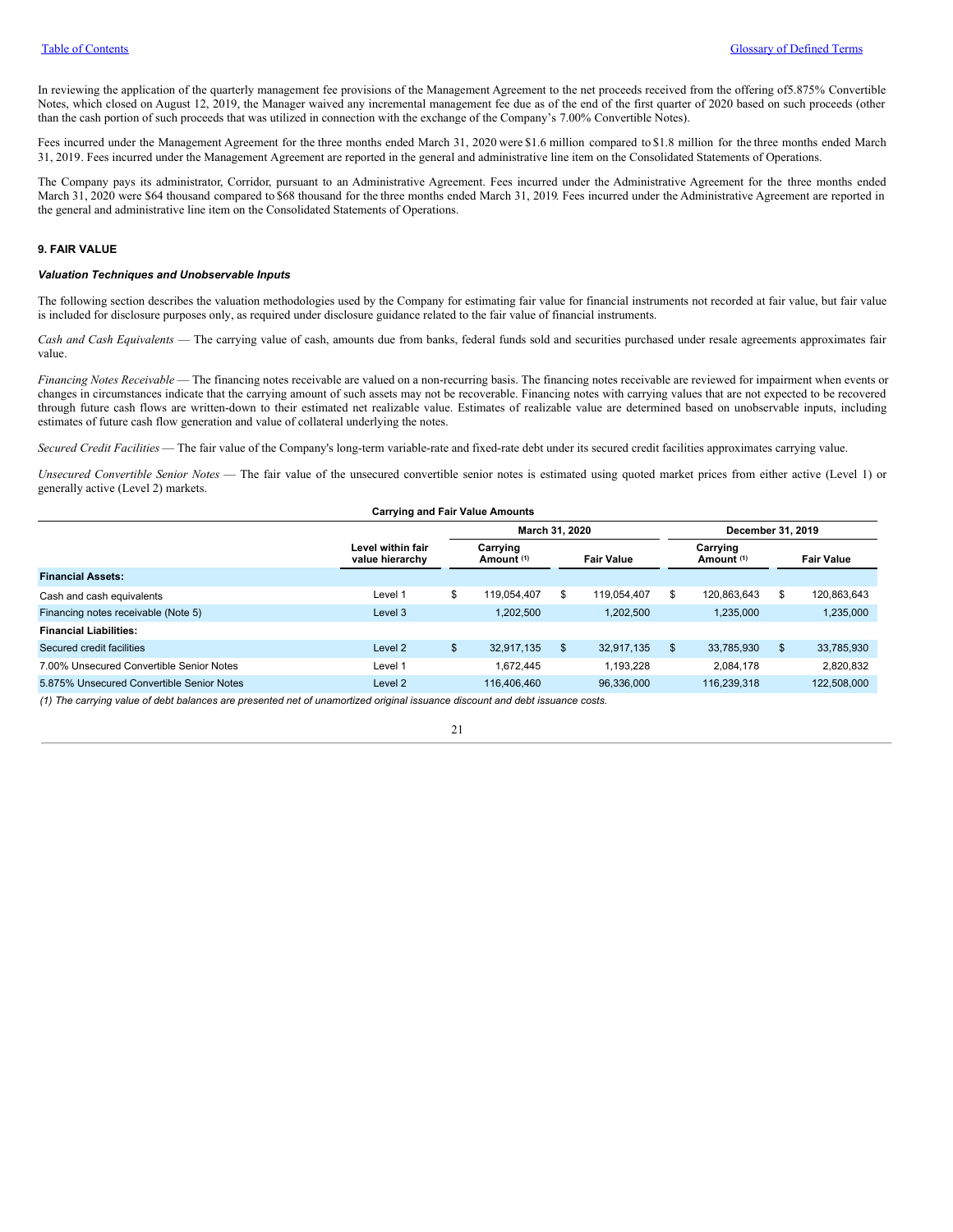#### <span id="page-24-0"></span>**10. DEBT**

The following is a summary of the Company's debt facilities and balances as ofMarch 31, 2020 and December 31, 2019:

|                                                         | Total                                         |                                           |                                | March 31, 2020 |                       | December 31, 2019 |                       |                  |
|---------------------------------------------------------|-----------------------------------------------|-------------------------------------------|--------------------------------|----------------|-----------------------|-------------------|-----------------------|------------------|
|                                                         | <b>Commitment</b><br>or Original<br>Principal | Quarterly<br>Principal<br><b>Payments</b> | <b>Maturity</b><br><b>Date</b> |                | Amount<br>Outstanding | Interest<br>Rate  | Amount<br>Outstanding | Interest<br>Rate |
| CorEnergy Secured Credit Facility:                      |                                               |                                           |                                |                |                       |                   |                       |                  |
| CorEnergy Revolver                                      | 160,000,000                                   | \$                                        | 7/28/2022 \$                   |                |                       | $3.74\%$ \$       |                       | 4.51%            |
| <b>MoGas Revolver</b>                                   | 1,000,000                                     | —                                         | 7/28/2022                      |                |                       | 3.74%             | —                     | 4.51%            |
| Omega Line of Credit                                    | 1,500,000                                     |                                           | 7/31/2020                      |                |                       | 4.99%             |                       | 5.76%            |
| Pinedale Secured Credit Facility:                       |                                               |                                           |                                |                |                       |                   |                       |                  |
| Amended Pinedale Term Credit Facility <sup>(1)</sup>    | 41,000,000                                    | 882,000                                   | 12/29/2022                     |                | 33,062,000            | 6.50%             | 33,944,000            | 6.50%            |
| 7.00% Unsecured Convertible Senior Notes                | 115,000,000                                   | —                                         | 6/15/2020                      |                | 1,676,000             | 7.00%             | 2,092,000             | 7.00%            |
| 5.875% Unsecured Convertible Senior Notes               | 120,000,000                                   |                                           | 8/15/2025                      |                | 120,000,000           | 5.875%            | 120,000,000           | 5.875%           |
| <b>Total Debt</b>                                       |                                               |                                           |                                |                | 154,738,000           |                   | \$<br>156,036,000     |                  |
| Less:                                                   |                                               |                                           |                                |                |                       |                   |                       |                  |
| Unamortized deferred financing costs <sup>(2)</sup>     |                                               |                                           |                                | \$             | 600,362               |                   | \$<br>635,351         |                  |
| Unamortized discount on 7.00% Convertible Senior Notes  |                                               |                                           |                                |                | 3,036                 |                   | 6,681                 |                  |
| Unamortized discount on 5.875% Convertible Senior Notes |                                               |                                           |                                |                | 3,138,562             |                   | 3,284,542             |                  |
| Total Debt, net of deferred financing costs             |                                               |                                           |                                |                | 150,996,040           |                   | 152,109,426           |                  |
| Debt due within one year                                |                                               |                                           |                                |                | 5,200,445             |                   | 5,612,178             |                  |

(1) Effective May 8, 2020 and in conjunction with the Standstill Agreement discussed below, the interest rate on the Amended Pinedale Term Credit Facility increased to the Default *Rate of 8.50%*

(2) Unamortized deferred financing costs related to the Company's revolving credit facilities are included in Deferred Costs in the Assets section of the Consolidated Balance Sheets. *Refer to the "Deferred Financing Costs" paragraph below.*

#### *CorEnergy Credit Facility*

On July 28, 2017, the Company entered into an amendment and restatement of the CorEnergy Credit Facility with Regions Bank, as lender and administrative agent for other participating lenders (collectively, with the Agent, the "Lenders"). The amended facility provides for borrowing commitments of up to \$161.0 million, consisting of (i) \$160.0 million on the CorEnergy Revolver, subject to borrowing base limitations, and (ii)\$1.0 million on the MoGas Revolver.

The amended facility has a 5-year term maturing on July 28, 2022. Borrowings under the credit facility will generally bear interest on the outstanding principal amount using a LIBOR pricing grid that is expected to equal a LIBOR rate plus an applicable margin of 2.75 percent to 3.75 percent, based on the Company's senior secured recourse leverage ratio. Total availability is subject to a borrowing base. The CorEnergy Credit Facility contains, among other restrictions, certain financial covenants including the maintenance of certain financial ratios, as well as default and cross-default provisions customary for transactions of this nature (with applicable customary grace periods).

It is an event of default under the CorEnergy Credit Facility if any unrestricted subsidiary (which would include Pinedale LP) fails to pay at maturity or otherwise when due, or within any applicable grace period, any indebtedness with an outstanding balance of at least \$5.0 million (which would include the Amended Pinedale Term Credit Facility) or fails to comply with any financial covenant with respect thereto, or any bankruptcy or insolvency default occurs with respect to such debt of an unrestricted subsidiary and remains uncured for such period of time as would permit the holders of such debt to accelerate its maturity, then such event would allow the lenders under the CorEnergy Credit Facility to accelerate the maturity of that facility. Pursuant to the Standstill Agreement between Pinedale LP and Prudential discussed below under "Amended Pinedale Term Credit Facility," Prudential has agreed that during the Standstill Period (as defined below) it will not accelerate the debt under the Amended Pinedale Term Credit Facility as a result of UPL's bankruptcy filing. As a result of the Standstill Agreement, since no acceleration is permitted on account of UPL's bankruptcy filing during the Standstill Period, UPL's bankruptcy filing does not trigger the cross-default provision described above and does not cause an event of default under the CorEnergy Credit Facility.

Effective May 14, 2020, the Company entered into a Limited Consent with the Lenders under the CorEnergy Revolver that is part of the CorEnergy Credit Facility. The Lenders agreed to extend the date by which the Company will be required to deliver to the Lenders its financial statements for the fiscal quarter ended March 31, 2020 and certain required quarterly certifications until June 30, 2020, pursuant to the Form 10‑Q filing extension previously disclosed in the Company's Current Report on Form 8-K filed April 23, 2020.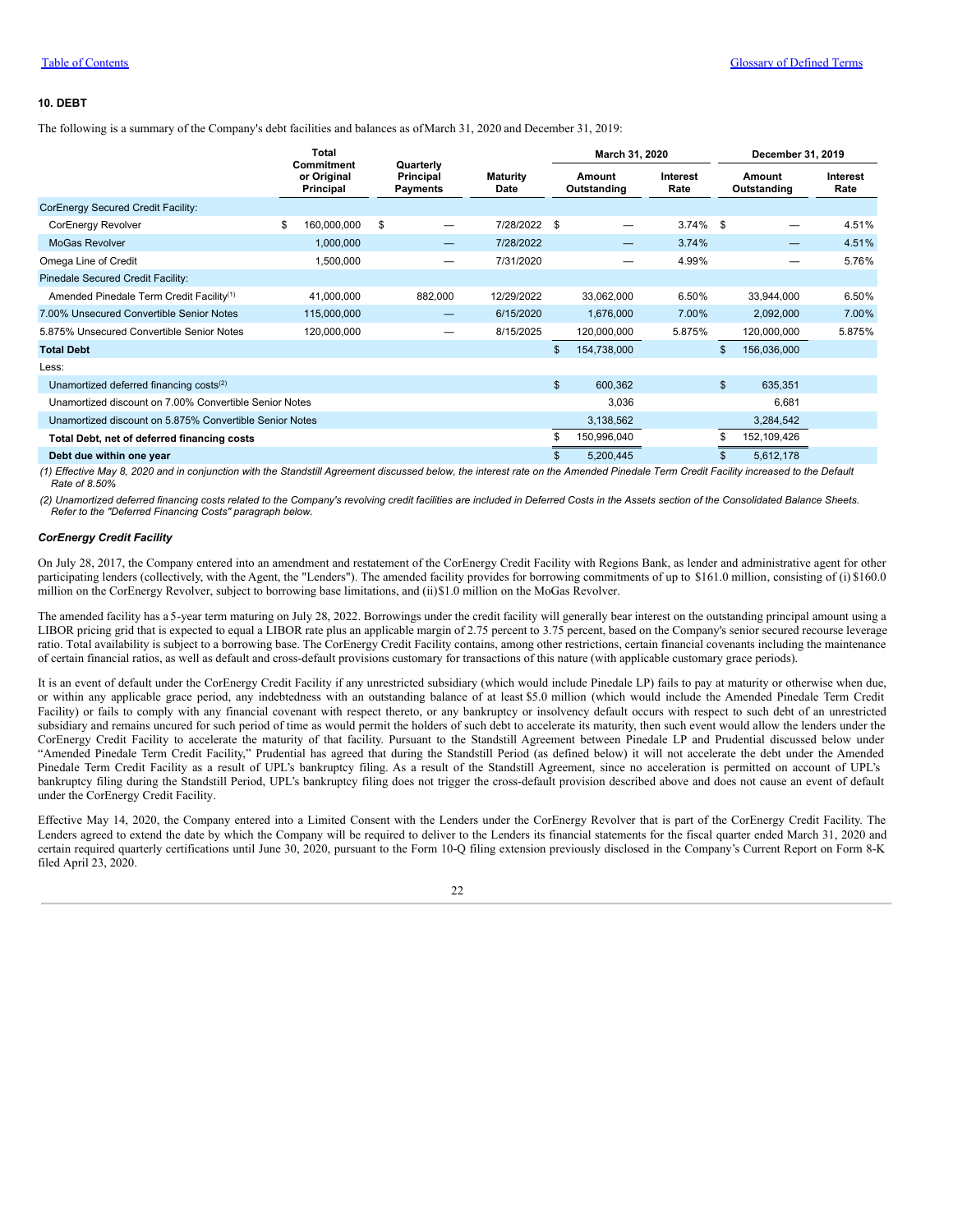The Limited Consent also documents notice previously provided by the Company to the Agent that certain events of default have occurred under the Company's lease for its GIGS asset, as a result of the tenant under the Grand Isle Lease Agreement having failed to pay the rent due for April and May 2020. The Limited Consent is subject to the Company's continued compliance with all of the other terms of the CorEnergy Revolver, and includes the Company's agreement with the Lenders that the borrowing base value of the GIGS asset for purposes of the CorEnergy Revolver shall be zero, effective as of the Company's March 31, 2020 balance sheet date.

As of March 31, 2020, the Company was in compliance with all covenants of the CorEnergy Credit Facility, and the Company hadno borrowings outstanding. The the Company had approximately \$50.0 million and \$1.0 million of availability under the CorEnergy Revolver and MoGas Revolver, respectively.

### *Amended Pinedale Term Credit Facility*

On December 29, 2017, Pinedale LP entered into the Amended Pinedale Term Credit Facility with Prudential and a group of lenders affiliated with Prudential as the sole lenders and Prudential serving as administrative agent. Under the terms of the Amended Pinedale Term Credit Facility, Pinedale LP was provided with a 5-year \$41.0 million term loan facility, bearing interest at a fixed rate of 6.5 percent, which matures on December 29, 2022. Principal payments of\$294 thousand, plus accrued interest, are payable monthly.

Outstanding balances under the facility are secured by the Pinedale LGS assets. The Amended Pinedale Term Credit Facility contains, among other restrictions, specific financial covenants including the maintenance of certain financial coverage ratios and a minimum net worth requirement which, along with other provisions of the credit facility, limit cash dividends and loans by Pinedale LP to the Company. At March 31, 2020, the net assets of Pinedale LP were\$129.9 million and Pinedale LP was in compliance with all of the financial covenants of the Amended Pinedale Term Credit Facility.

As previously discussed in Note 3 ("Leased Properties And Leases"), UPL's bankruptcy filing constitutes a default under the terms of the Pinedale Lease Agreement with Pinedale LP. Such default under the Pinedale Lease Agreement is an event of default under the Amended Pinedale Term Credit Facility, which is secured by the Pinedale LGS. Among other things, an event of default could give rise to a Cash Control Period (as defined in the Amended Pinedale Term Credit Facility), which impacts Pinedale LP's ability to make distributions to the Company. During such a Cash Control Period, which was triggered May 14, 2020, by the bankruptcy filing of Ultra Wyoming and its parent guarantor, UPL, distributions by Pinedale LP to the Company are permitted to the extent required for the Company to maintain its REIT qualification, so long as Pinedale LP's obligations under the Amended Pinedale Term Credit Facility have not been accelerated following an Event of Default (as defined in the Amended Pinedale Term Credit Facility).

Effective May 8, 2020, Pinedale LP entered into a Standstill Agreement with Prudential. The Standstill Agreement anticipated Pinedale LP's notification to Prudential of two Events of Default under the Amended Pinedale Term Credit Facility (the "Specified Events of Default") as a result of the occurrence of either (i) any bankruptcy filing by UPL or Ultra Wyoming and (ii) any resulting impact on Pinedale LP's net worth covenant under the Amended Pinedale Term Credit Facility due to any accounting charge of assets of Pinedale LP triggered by any such bankruptcy filing of Ultra Wyoming. Under the Standstill Agreement, Prudential has agreed to forbear through September 1, 2020, or the earlier occurrence of a separate Event of Default under the Amended Pinedale Term Credit Facility (the "Standstill Period") from exercising any rights they may have to accelerate and declare the outstanding balance under the credit facility immediately due and payable as a result of the occurrence of either of the Specified Events of Default, provided that there are no other Events of Default and Pinedale LP continues to meet its obligations under all of the other terms of the Amended Pinedale Term Credit Facility. The Standstill Agreement also requires that Pinedale LP not make any distributions to the Company during the Standstill Period and that interest will accrue and be payable from the effective date of such agreement at the Default Rate of interest provided for in the Amended Pinedale Term Credit Facility, increasing the effective interest rate to 8.50%.

As previously discussed in Note 3 ("Leased Properties And Leases"), Pinedale LP and the Company expect to enter into a compromise and release agreement with Prudential related to the Amended Pinedale Term Credit Facility. Pursuant to such agreement, it is anticipated that at closing of the Pinedale LGS sale transaction with Ultra Wyoming on or before June 30, 2020, the Company will provide all cash related to the sale of the Pinedale LGS along with cash available at Pinedale LP on the closing date, estimated to be approximately \$3.0 million, to Prudential in exchange for the release of all liens on the Pinedale LGS, release of the Company and Pinedale LP from the obligations of the Amended Pinedale Term Credit Facility, and the note under the Amended Pinedale Term Credit Facility will be deemed satisfied.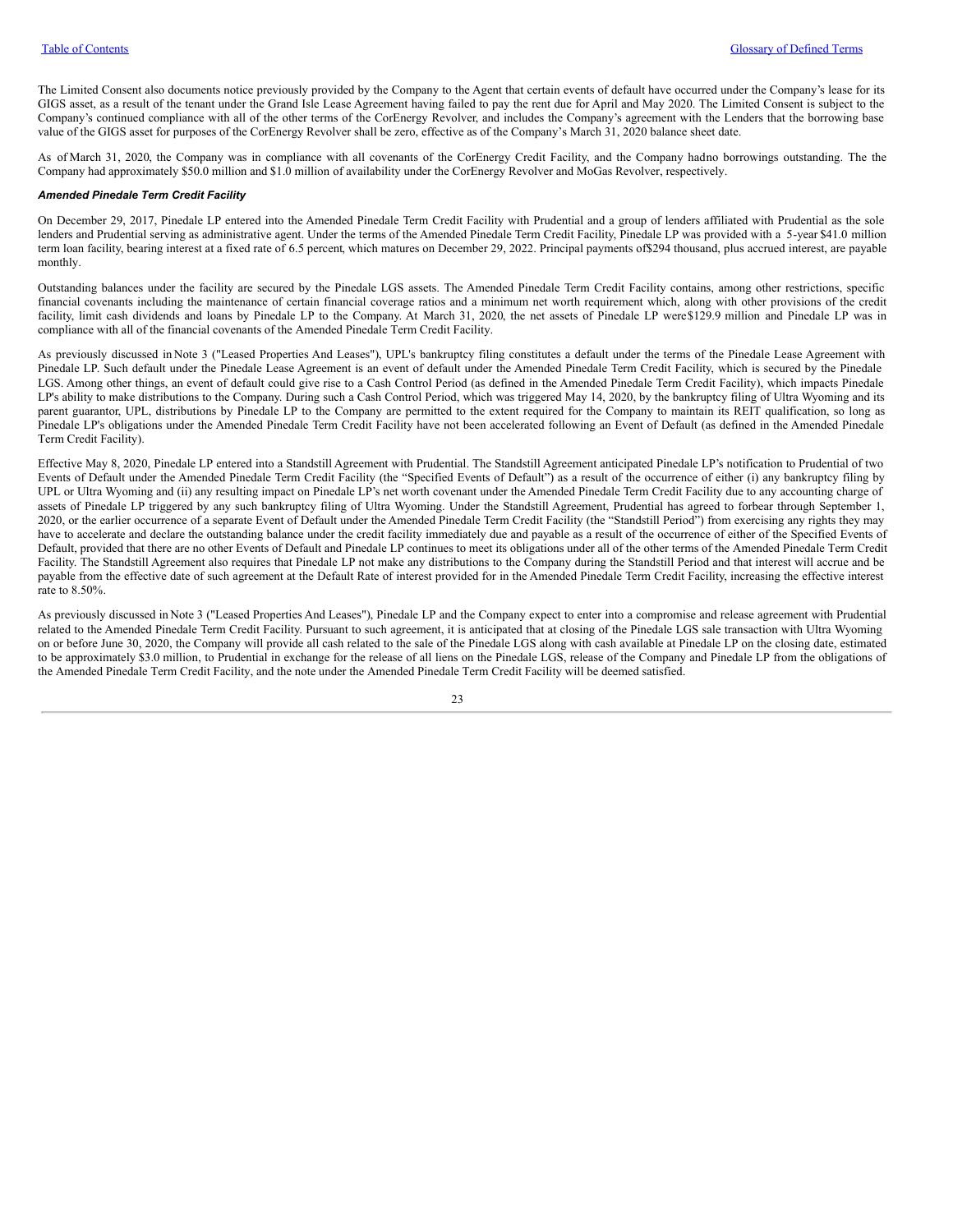#### *Deferred Financing Costs*

A summary of deferred financing cost amortization expenses for thethree months ended March 31, 2020 and 2019is as follows:

|                                                      | For the Three Months Ended |  |                |  |
|------------------------------------------------------|----------------------------|--|----------------|--|
|                                                      | March 31, 2020             |  | March 31, 2019 |  |
| <b>CorEnergy Credit Facility</b>                     | 143.635                    |  | 143,636        |  |
| Amended Pinedale Term Credit Facility                | 13.205                     |  | 13,205         |  |
| Total Deferred Debt Cost Amortization Expense (1)(2) | 156,840                    |  | 156.841        |  |

(1) Amortization of deferred debt issuance costs is included in interest expense in the Consolidated Statements of Operations.

(2) For the amount of deferred debt cost amortization relating to the convertible notes included in the Consolidated Statements of Operations, refer to the Convertible Note Interest *Expense table below.*

#### CorEnergy Credit Facilities

Prior to the July 28, 2017 credit facility amendment and restatement, previously existing deferred financing costs related to the CorEnergy Credit Facility were approximately \$1.8 million, of which approximately \$1.6 million continue to be deferred and amortized under the amended and restated facility. Additionally, the Company incurred approximately \$1.3 million in new debt issuance costs which have been deferred and are being amortized over the term of the new facility. Total deferred financing costs of \$2.9 million are being amortized on a straight-line basis over the5-year term of the amended and restated CorEnergy Credit Facility.

### Amended Pinedale Term Credit Facility

In connection with entering into the Amended Pinedale Term Credit Facility, Pinedale LP incurred approximately \$367 thousand in new debt issuance costs, of which\$264 thousand were deferred and are being amortized on a straight-line basis over the5-year term of the Amended Pinedale Term Credit Facility.

#### *Contractual Payments*

The remaining contractual principal payments as of March 31, 2020 under the Amended Pinedale Term Credit Facility are as follows:

| Year                                        |          | <b>Amended Pinedale</b><br><b>Term Credit Facility</b> |
|---------------------------------------------|----------|--------------------------------------------------------|
| 2020                                        | <b>D</b> | 2,646,000                                              |
| 2021                                        |          | 3,528,000                                              |
| 2022                                        |          | 26,888,000                                             |
| 2023                                        |          |                                                        |
| 2024                                        |          |                                                        |
| Thereafter                                  |          |                                                        |
| <b>Total Remaining Contractual Payments</b> |          | 33,062,000                                             |

### *Convertible Debt*

#### 7.00% Convertible Notes

On June 29, 2015, the Company completed a public offering of\$115.0 million aggregate principal amount of 7.00% Convertible Senior Notes Due 2020 (the "7.00% Convertible Notes"). The 7.00% Convertible Notes had a maturity date of June 15, 2020 and bore interest at a rate of 7.00 percent per annum, payable semi-annually in arrears on June 15 and December 15 of each year, beginning on December 15, 2015. The 7.00% Convertible Notes were convertible into common stock at a rate of 30.3030 shares of common stock per \$1,000 principal amount of 7.00% Convertible Notes, equivalent to a conversion price of\$33.00 per share of common stock.

On January 16, 2019, the Company agreed with three holders of its 7.00% Convertible Notes, pursuant to privately negotiated agreements, to exchange\$43.8 million face amount of such notes for an aggregate of 837,040 shares of the Company's common stock, par value \$0.001 per share, plus aggregate cash consideration of \$19.8 million, including \$315 thousand of interest expense. The Company's agent and lenders under the CorEnergy Credit Facility provided a consent for the convertible note exchange. The Company recorded a loss on extinguishment of debt of approximately \$5.0 million in the Consolidated Statements of Operations

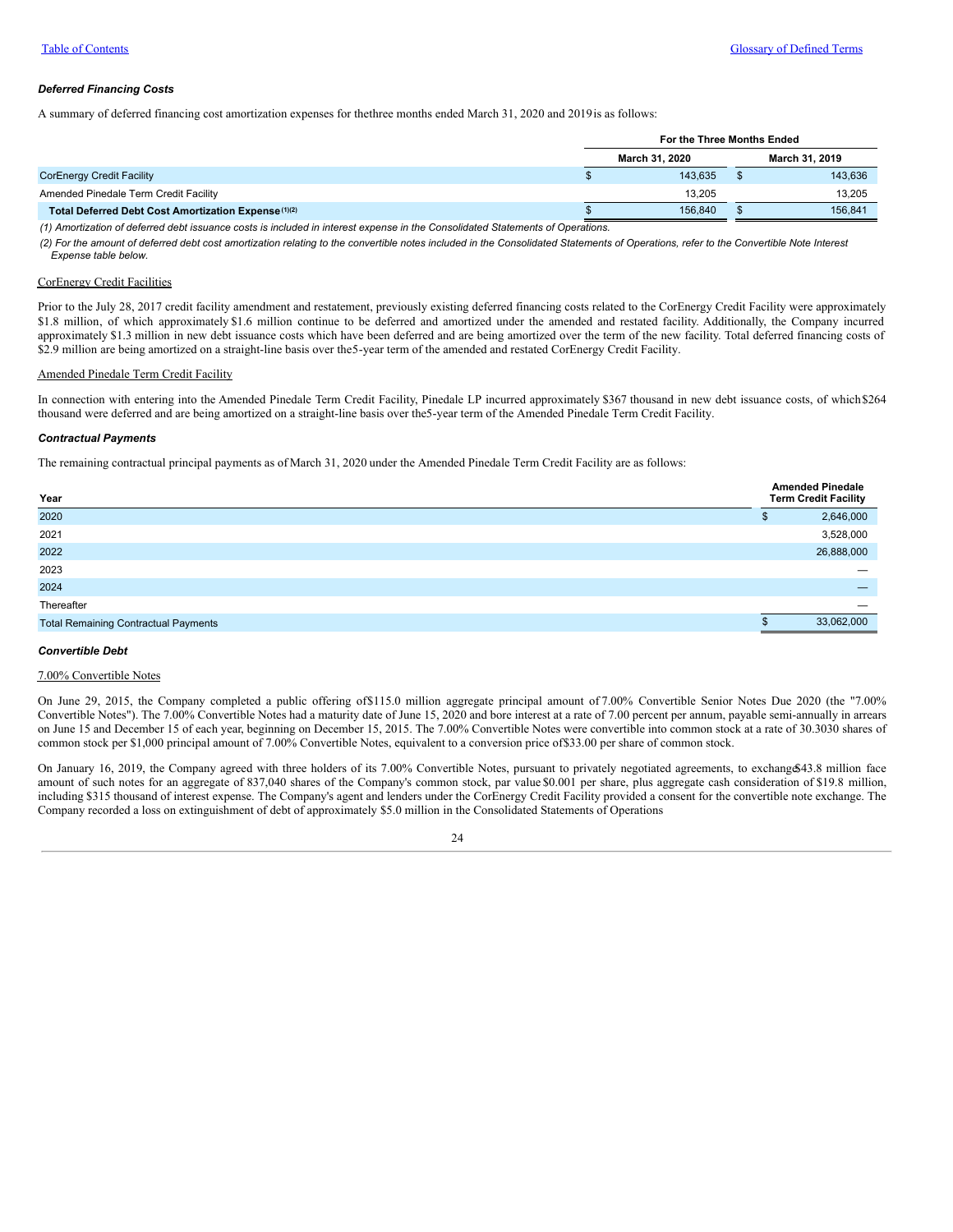for the first quarter of 2019. The loss on extinguishment of debt included the write-off of a portion of the underwriter's discount and deferred debt costs of 409 thousand and \$27 thousand, respectively.

On August 15, 2019, the Company used a portion of the net proceeds from the offering of the 5.875% Convertible Notes discussed further below, together with shares of its common stock, to exchange \$63.9 million face amount of its 7.00% Convertible Notes pursuant to privately negotiated agreements with three holders. The total cash and stock consideration for the exchange was valued at approximately \$93.2 million. This included an aggregate of 703,432 shares of common stock plus cash consideration of approximately \$60.2 million, including \$733 thousand of interest expense. The Company recorded a loss on extinguishment of debt of approximately\$28.9 million in the Consolidated Statements of Operations for the third quarter of 2019. The loss on extinguishment of debt included the write-off of a portion of the underwriter's discount and deferred debt costs of \$360 thousand and \$24 thousand, respectively. Collectively, for the two exchange transactions described above, the Company recorded a loss on extinguishment of debt of \$34.0 million for the year ended December 31, 2019.

Additionally, during the three months ended March 31, 2020, certain holders elected to convert (i)\$416 thousand of 7.00% Convertible Notes for approximately12,605 shares of common stock. As of March 31, 2020, the Company has \$1.7 million aggregate principal amount of 7.00% Convertible Notes outstanding.

On June 12, 2020, the Company paid\$1.7 million in aggregate principal and \$59 thousand in interest expense upon maturity of the 7.00% Convertible Notes to extinguish the remaining debt outstanding.

#### 5.875% Convertible Notes

On August 12, 2019, the Company completed a private placement offering of \$120.0 million aggregate principal amount of 5.875% Convertible Senior Notes due 2025 (the "5.875% Convertible Notes") to the initial purchasers of such notes for cash in reliance on an exemption from registration provided by Section 4(a)(2) of the Securities Act. The initial purchasers then resold the 5.875% Convertible Notes for cash equal to 100 percent of the aggregate principal amount thereof to qualified institutional buyers, as defined in Rule 144A under the Securities Act, in reliance on an exemption from registration provided by Rule 144A. The 5.875% Convertible Notes mature on August 15, 2025 and bear interest at a rate of 5.875 percent per annum, payable semi-annually in arrears on February 15 and August 15 of each year, beginning on February 15, 2020.

The 5.875% Convertible Notes were issued with an initial purchasers' discount of\$3.5 million, which is being amortized over the life of the notes. The Company also incurred approximately \$508 thousand of deferred debt costs in issuing the 5.875% Convertible Notes, which are also being amortized over the life of the notes.

Holders may convert all or any portion of their 5.875% Convertible Notes into shares of the Company's common stock at their option at any time prior to the close of business on the business day immediately preceding the maturity date. The initial conversion rate for the 5.875% Convertible Notes is 20.0 shares of common stock per \$1,000 principal amount of the 5.875% Convertible Notes, equivalent to an initial conversion price of 50.00 per share of the Company's common stock. Such conversion rate will be subject to adjustment in certain events as specified in the Indenture.

The Indenture for the 5.875% Convertible Notes specifies events of default, including default by the Company or any of its subsidiaries with respect to any debt agreements under which there may be outstanding, or by which there may be secured or evidenced, any debt in excess of \$25.0 million in the aggregate of the Company and/or any such subsidiary, resulting in such indebtedness becoming or being declared due and payable prior to its stated maturity.

On April 29, 2020, the Company repurchased approximately \$2.0 million face amount of its 5.875% Convertible Notes for approximately\$1.3 million, including \$24 thousand of interest expense. The repurchase will result in a gain on extinguishment of debt of\$576 thousand for the second quarter of 2020. Subsequent to the transaction, the Company has \$118.1 million aggregate principal amount of 5.875% Convertible Notes outstanding.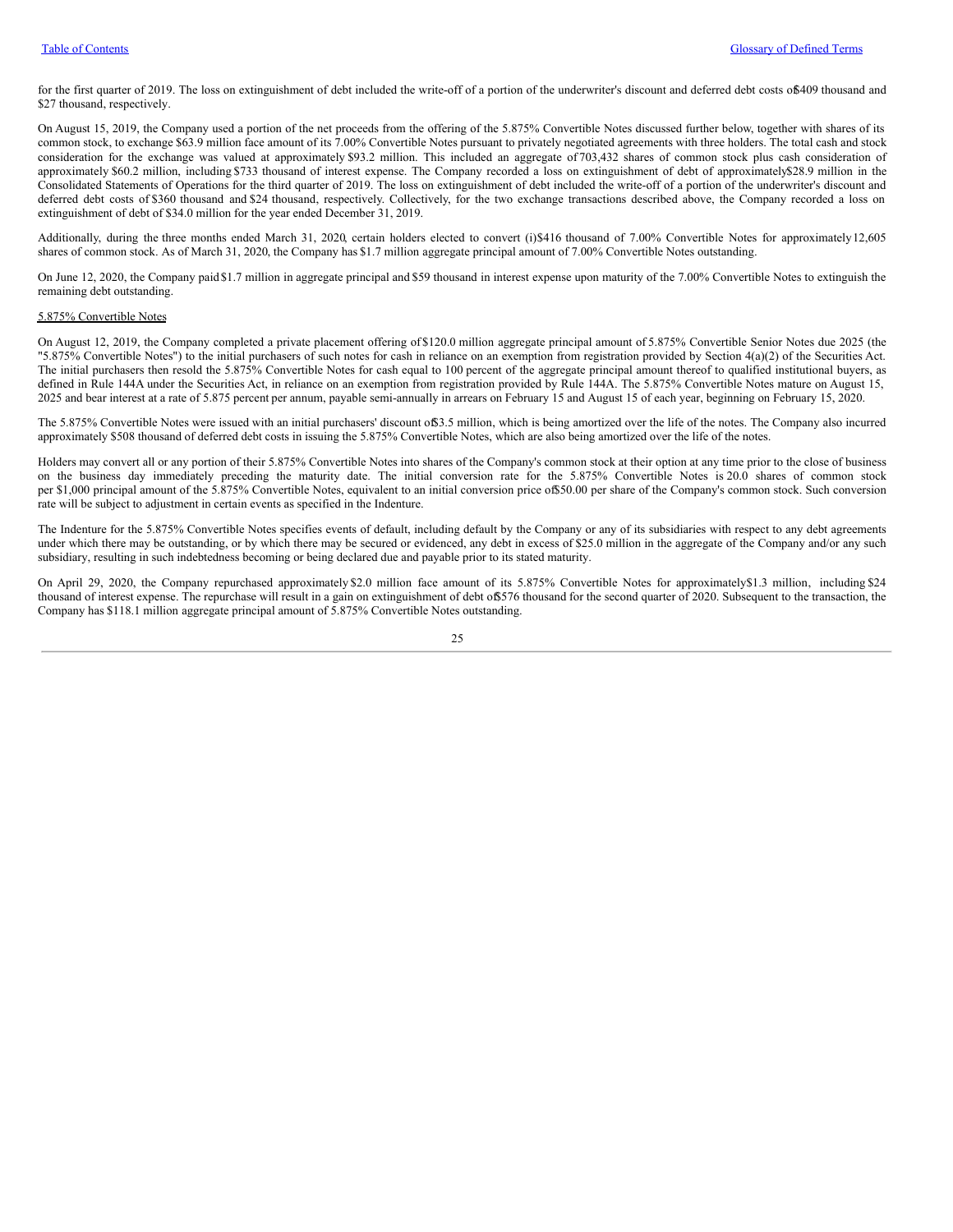#### Convertible Note Interest Expense

The following is a summary of the impact of convertible notes on interest expense for thethree months ended March 31, 2020 and 2019:

|                                                | CONVEILIDIE NOTE INTEREST EXPENSE |                            |                |  |  |  |
|------------------------------------------------|-----------------------------------|----------------------------|----------------|--|--|--|
|                                                |                                   | For the Three Months Ended |                |  |  |  |
|                                                | March 31, 2020                    |                            | March 31, 2019 |  |  |  |
| 7.00% Convertible Notes:                       |                                   |                            |                |  |  |  |
| Interest Expense                               | \$                                | \$<br>31,215               | 1,406,857      |  |  |  |
| <b>Discount Amortization</b>                   |                                   | 3,645                      | 132,910        |  |  |  |
| Deferred Debt Issuance Amortization            |                                   | 622                        | 8,681          |  |  |  |
| Total 7.00% Convertible Notes                  |                                   | 35,482<br>\$               | 1,548,448      |  |  |  |
| 5.875% Convertible Notes:                      |                                   |                            |                |  |  |  |
| Interest Expense                               | \$                                | \$<br>1,762,500            |                |  |  |  |
| <b>Discount Amortization</b>                   |                                   | 145,980                    |                |  |  |  |
| Deferred Debt Issuance Amortization            |                                   | 21,162                     |                |  |  |  |
| Total 5.875% Convertible Notes                 |                                   | 1,929,642<br>\$            |                |  |  |  |
| <b>Total Convertible Note Interest Expense</b> |                                   | 1,965,124<br>S             | 1,548,448      |  |  |  |
|                                                |                                   |                            |                |  |  |  |

**Convertible Note Interest Expense**

Including the impact of the convertible debt discount and related deferred debt issuance costs, (i) the effective interest rate on the 7.00% Convertible Notes is approximately 8.0 percent and 7.7 percent for the three months ended March 31, 2020 and 2019, respectively and (ii) the effective interest rate on the 5.875% Convertible Notes is approximately 6.4 percent for the three months ended March 31, 2020.

#### *Debt Covenant Considerations*

In accordance with GAAP, when preparing financial statements for each annual and interim reporting period, management evaluates whether there are conditions or events that, when considered in the aggregate, raise substantial doubt about the Company's ability to continue as a going concern within one year after the date that the financial statements are issued. In making its assessment, management considered the Company's current financial condition and liquidity sources, including current funds available, forecasted future cash flows and conditional and unconditional obligations due over the next twelve months. As discussed in this footnote, the Company was in compliance with its debt covenants under the CorEnergy Credit Facility and the Amended Pinedale Term Credit Facility as of March 31, 2020.

The Company has considered the projected impact of COVID-19 and the significant disruptions and volatility in the global energy markets on the ability of it tenants to pay rent, which represent a significant portion of the Company's lease revenues and operating cash flows. Additionally, the Company has considered UPL's bankruptcy and Ultra Wyoming's related motion to reject the lease effective June 30, 2020, including the expected sale of the Pinedale LGS to Ultra Wyoming on or before June 30, 2020. Further, the Company considered Pinedale LP's ability to service its debt under the Amended Pinedale Term Credit Facility. Based on its analysis of future compliance with its financial covenants, management has determined that the Company may violate certain financial covenants under its debt agreements within the next twelve months if covenant waivers are not obtained. If the Company were to violate one or more financial covenants, the lenders could declare the Company in default and could accelerate the amounts due under a portion or all of the Company's outstanding debt. Further, a default under one debt agreement could trigger cross-default provisions within certain of the Company's other debt agreements. While these conditions raise substantial doubt about our ability to continue as a going concern within one year after the financial statements are issued, management has concluded that such doubt is mitigated by the considerations discussed below, which lead to a conclusion that the Company will continue to be able to fund current obligations as they become due one year from the date of issuance of these financial statements.

The Company is in the process of working with its lenders and believes it will receive waivers with respect to the affected financial covenants before any covenants are violated. However, any waivers would be granted at the sole discretion of the lenders, and there can be no assurance that the Company will be able to obtain such waivers. Additionally, the Company currently has no borrowings or expected future borrowings on its CorEnergy Credit Facility, which mitigates the cross-default provision described above under the Company's 5.875% Convertible Notes. As discussed in Note 3 ("Leased Properties And Leases"), Pinedale LP and the Company expect to sell the Pinedale LGS to Ultra Wyoming on or before June 30, 2020 and by no later than July 30, 2020, and the Company expects to provide all cash related to the sale, along with cash available at Pinedale LP on the closing date, estimated to be approximately \$3.0 million, to Prudential to satisfy the Amended Pinedale Term Credit Facility. Management believes these measures, as the Company continues to implement them, may enable it to comply with the financial covenants under

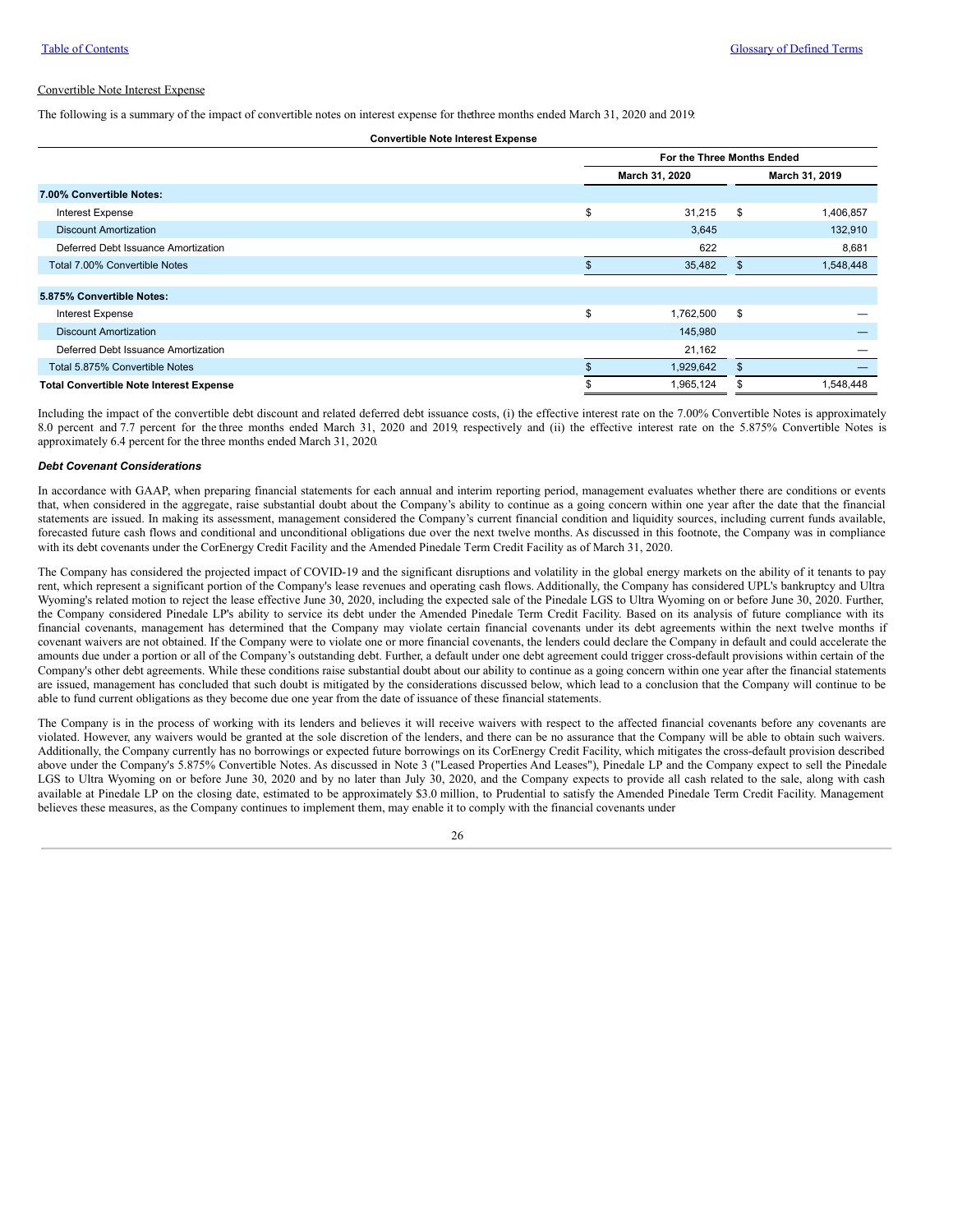its debt agreements. In any event, should negotiations with the Company's lenders concerning additional waivers prove unsuccessful or should the sale of the Pinedale LGS not occur, based on management's current projections, the Company would have sufficient liquidity to extinguish the outstanding balance due under the Amended Pinedale Term Credit Facility, and to pay fees that would be due in connection with any termination of the CorEnergy Credit Facility, while also continuing to fund current obligations as they become due one year from the date of issuance of these financial statements. As a result, the accompanying unaudited consolidated financial statements and related notes have been prepared assuming that the Company will continue as a going concern.

#### <span id="page-29-0"></span>**11. STOCKHOLDERS' EQUITY**

The Company's Board of Directors authorized a securities repurchase program for the Company to buy up to the remaining amount of its7.00% Convertible Notes and up to \$5.0 million of its common stock and7.375% Series A Preferred Stock, which commenced March 21, 2020. Purchases may be made through the program through August 20, 2020.

#### **PREFERRED STOCK**

As of March 31, 2020, the Company has a total of 5,010,814 depository shares outstanding, or approximately 50,108 whole shares of its 7.375% Series A Preferred Stock. On March 30, 2020, the Company repurchased 8,913 depository shares of Series A Preferred Stock for approximately\$162 thousand in cash.

See Note 13 ("Subsequent Events") for further information regarding the declaration of a dividend on the7.375% Series A Preferred Stock.

#### **COMMON STOCK**

As of March 31, 2020, the Company has 13,651,521 of common shares issued and outstanding. SeeNote 13 ("Subsequent Events") for further information regarding the declaration of a dividend on the common stock.

#### **SHELF REGISTRATION STATEMENTS**

On October 30, 2018, the Company filed a shelf registration statement with the SEC, pursuant to which it registered1,000,000 shares of common stock for issuance under its dividend reinvestment plan. As of March 31, 2020, the Company has issued 22,003 shares of common stock under its dividend reinvestment plan pursuant to the shelf, resulting in remaining availability (subject to the current limitation discussed below) of approximately 977,997 shares of common stock.

On November 9, 2018, the Company had a new shelf registration statement declared effective by the SEC replacing the Company's previously filed shelf registration statement, pursuant to which it may publicly offer additional debt or equity securities with an aggregate offering price of up to \$600.0 million. As described elsewhere in this Report, EGC and Cox Oil have refused to provide the financial statement information concerning EGC required to be filed by the Company pursuant to SEC Regulation S-X. At least until it is able to file these EGC financial statements, the Company does not expect to be able to use this shelf registration statement, or the shelf registration statement filed for its dividend reinvestment plan, to sell its securities. As previously disclosed in the Company's Current Report on Form 8-K filed on April 24, 2019, the Company has suspended its dividend reinvestment plan.

<span id="page-29-1"></span>The Company has engaged in dialogue with the staff of the SEC in an effort to shorten the period during which it does not use its registration statements. The Company does not expect this period to be shortened until the EGC financial statement information has been received and filed.

#### **12. EARNINGS PER SHARE**

Basic earnings (loss) per share data is computed based on the weighted-average number of shares of common stock outstanding during the periods. Diluted earnings (loss) per share data is computed based on the weighted-average number of shares of common stock outstanding, including all potentially issuable shares of common stock. Diluted earnings (loss) per share for the three months ended March 31, 2020 and 2019 excludes the impact to income and the number of shares outstanding from the conversion of the 7.00% Convertible Notes and the 5.875% Convertible Notes, as applicable, because such impact is antidilutive.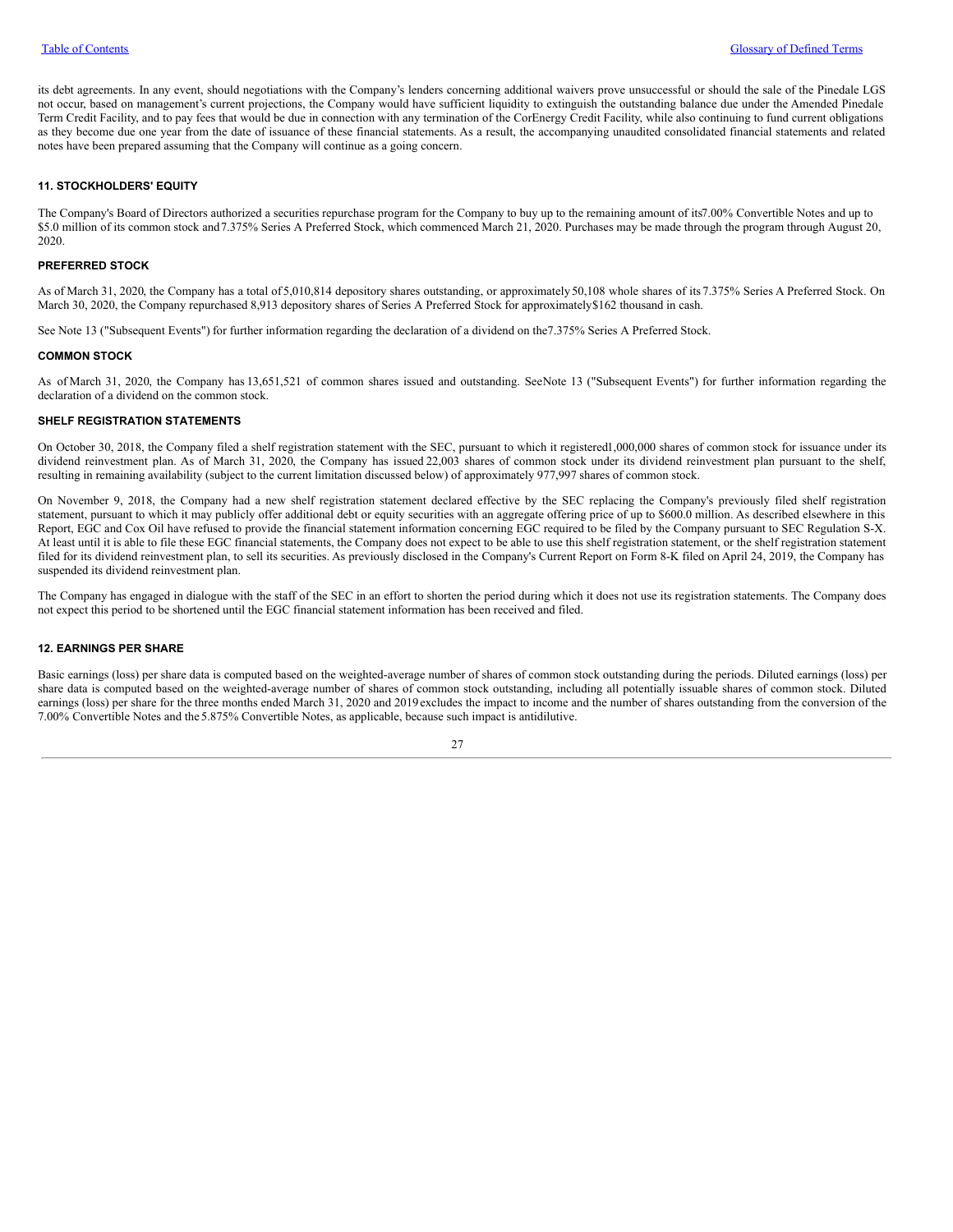Under the if converted method, and after consideration of the common shares issued in the Convertible Notes exchanges and conversions discussed inNote 10 ("Debt"), the 7.00% Convertible Notes and 5.875% Convertible Notes would result in an additional2,450,788 common shares outstanding for thethree months ended March 31, 2020. For the three months ended March 31, 2019, under the if-converted method, the7.00% Convertible Notes would have resulted in an additional2,126,545 common shares outstanding.

|                                                                    | For the Three Months Ended |                      |     |                |
|--------------------------------------------------------------------|----------------------------|----------------------|-----|----------------|
|                                                                    | March 31, 2020             |                      |     | March 31, 2019 |
| Net Income (Loss) attributable to CorEnergy Stockholders           | ৬                          | (162, 042, 368)      | - 5 | 3,866,441      |
| Less: preferred dividend requirements                              |                            | 2,260,793            |     | 2,314,128      |
| Net Income (Loss) attributable to Common Stockholders              |                            | (164, 303, 161)      |     | 1,552,313      |
| Weighted average shares - basic                                    |                            | 13.648.293           |     | 12,604,943     |
| Basic earnings (loss) per share                                    |                            | (12.04)              |     | 0.12           |
|                                                                    |                            |                      |     |                |
| Net Income (loss) attributable to Common Stockholders (from above) | $\mathfrak{S}$             | $(164, 303, 161)$ \$ |     | 1,552,313      |
| Add: After tax effect of convertible interest                      |                            |                      |     |                |
| Income (loss) attributable for dilutive securities                 |                            | (164, 303, 161)      | - 5 | 1,552,313      |
| Weighted average shares - diluted                                  |                            | 13.648.293           |     | 12,604,943     |
| Diluted earnings (loss) per share                                  |                            | (12.04)              |     | 0.12           |

# <span id="page-30-0"></span>**13. SUBSEQUENT EVENTS**

The Company performed an evaluation of subsequent events through the date of the issuance of these financial statements and determined that no additional items require recognition or disclosure, except for the following:

### **Common Stock Dividend Declaration**

On April 27, 2020 the Company's Board of Directors declared a 2020 first quarter dividend of\$0.05 per share for CorEnergy common stock. The dividend was paid onMay 29, 2020 to stockholders of record on May 15, 2020. As previously disclosed in the Company's Current Report on Form 8-K filed on April 28, 2020, the Company paid this quarter's common stock dividend entirely in cash.

### **Preferred Stock Dividend Declaration**

On April 27, 2020, the Company's Board of Directors also declared a dividend of\$0.4609375 per depositary share for its7.375% Series A Preferred Stock. The preferred stock dividend was paid on May 29, 2020 to stockholders of record on May 15, 2020.

#### **Pinedale LGS Accounting Charge**

As a result of events that occurred in the second quarter of 2020 related to UPL and Ultra Wyoming, the guarantor and tenant under the Pinedale Lease Agreement, respectively, which are more fully described in Note 3 ("Leased Properties And Leases"), the Company expects to recognize a charge in the Consolidated Statement of Operations for the Pinedale LGS in the second quarter of 2020. The estimated charge could be partially offset by any reduction of the debt owed under the Amended Pinedale Term Credit Facility.

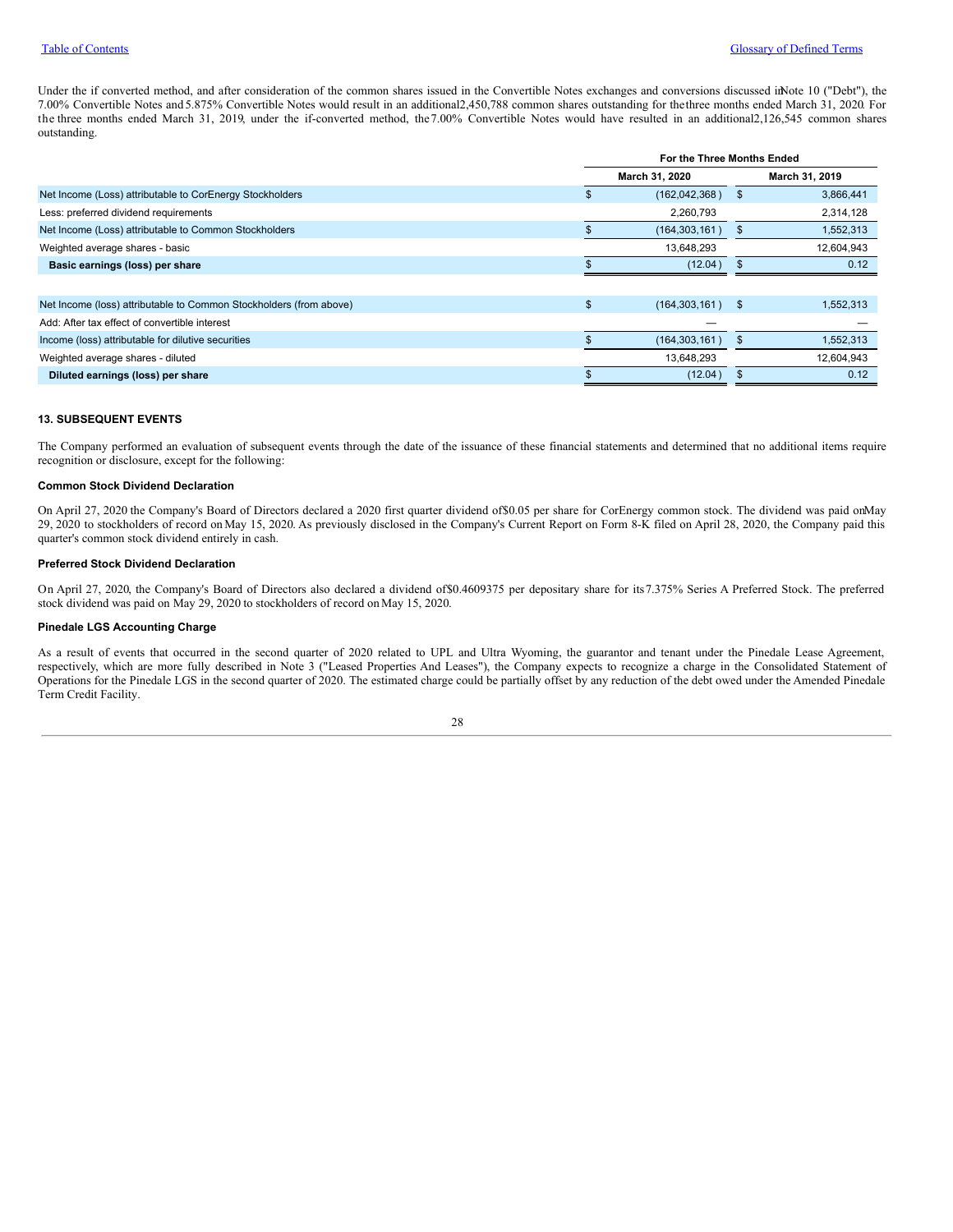#### <span id="page-31-0"></span>**ITEM 2. MANAGEMENT'S DISCUSSION AND ANALYSIS OF FINANCIAL CONDITION AND RESULTS OF OPERATIONS**

The following discussion should be read in conjunction with the Consolidated Financial Statements and Notes thereto in this Report on Form 10-Q ("Report") of CorEnergy Infrastructure, Inc. ("the Company," "CorEnergy," "we" or "us"). The forward-looking statements included in this discussion and elsewhere in this Report involve risks and uncertainties, including anticipated financial performance, business prospects, industry trends, stockholder returns, performance under leases by tenants, performance on loans to customers, and other matters, which reflect management's best judgment based on factors currently known. See "Cautionary Statement Concerning Forward-Looking Statements" which is incorporated herein by reference. Actual results and experience could differ materially from the anticipated results and other expectations expressed in our forward-looking statements as a result of a number of factors, including but not limited to those discussed in Part I, Item 1A, "Risk Factors" in our Annual Report on Form 10-K for the year ended December 31, 2019, filed with the SEC on February 27, 2020, as supplemented by the disclosures contained in Part II, Item 1A, "Risk Factors", in this Report.

## **RECENT DEVELOPMENTS**

The COVID-19 pandemic-related reduction in energy demand and the sharp decline in commodity prices related to the combined impact of falling demand and recent increases in production from OPEC members and other international suppliers has caused significant disruptions and volatility in the global oil marketplace during the first and second quarters of 2020, which have adversely affected our tenants. In response to COVID-19, governments around the world have implemented increasingly stringent measures to help reduce the spread of the virus, including stay-at-home and shelter-in-place orders, travel restrictions and other measures. These measures have adversely affected the economies and financial markets of the U.S. and many other countries, resulting in an economic downturn that has negatively impacted global demand and prices for the products handled by our pipelines, terminals and other facilities. There is significant uncertainty regarding how long these conditions will persist and the impact of the virus on the energy industry and potential impacts to our business. For further discussion, see Part II, Item 1A, "Risk Factors."

Events as described above resulted in decreases of current and expected long-term crude oil prices along with significant reductions to the market capitalization of many oil and gas producing companies. Our tenant under the Grand Isle Lease Agreement was impacted by these economic events and elected to cease paying rent starting on April 1 and continuing to date through the second quarter of 2020. These events triggered us to review the carrying value of our long-lived GIGS asset as of March 31, 2020. Our evaluation resulted in the recognition of a \$140.3 million impairment for our GIGS asset and a\$30.1 million non-cash write-off of the deferred rent receivable for the Grand Isle Lease Agreement.

Further, as a result of the bankruptcy filing of UPL and Ultra Wyoming, the guarantor and tenant of the Pinedale Lease Agreement, the tenant's motion to reject the lease effective June 30, 2020 and the expected sale of the Pinedale LGS to Ultra Wyoming for \$18.0 million on or before June 30, 2020, we expect to recognize an estimated charge to the Consolidated Statement of Operations of approximately \$147.0 million in the second quarter of 2020, which could be partially offset by any reduction of the debt owed on the Amended Pinedale Term Credit Facility. For a further discussion of these matters, see Part I, Item 1, Note 3 ("Leased Properties And Leases"). The events and conditions surrounding COVID-19, volatility in the global energy markets, UPL's bankruptcy filing and pending rejection of the Pinedale Lease Agreement and the expected sale of the Pinedale LGS to Ultra Wyoming have impacted and are expected to continue to adversely impact our lease revenue and operating cash flows. Refer to "Dividends" and "Liquidity and Capital Resources" for further discussion.

### **BUSINESS OBJECTIVE**

The Recent Developments affecting our assets have adversely impacted CorEnergy's objective of providing a stable dividend with potential for long term growth. Our recent dividend announcements, including our decision to only pay cash dividends based upon rents received, will continue to be reviewed quarterly. We believe that the tax efficient business model described in this Report is valid; these extreme events demonstrate that while tenant-specific risks can be mitigated, they are not eliminated by our lease revenue model. We expect to manage our liquidity carefully in light of our balance sheet obligations, while expanding our business development efforts to include other REIT *qualifying revenue sources, in the wake of the recent events discussed above.*

CorEnergy primarily owns and seeks to own assets in the U.S. energy sector that perform utility-like functions, such as pipelines, storage terminals, rail terminals and gas and electric transmission and distribution assets. Our objective has been to generate long-term contracted revenue from operators of our assets, primarily under triple-net participating leases without direct commodity price exposure. We believe our leadership team's energy and utility expertise provides CorEnergy with a competitive advantage to acquire, own and lease U.S. energy infrastructure assets in a tax-efficient, transparent and investor-friendly REIT. Our leadership team also utilizes a disciplined investment philosophy developed through an average of over 25 years of relevant industry experience.

We expect our leases to provide us with contracted base rent, plus participating rent based upon asset-specific criteria. The energy industry commonly employs contracts with participating features, and we provide exposure to both the risk and opportunity of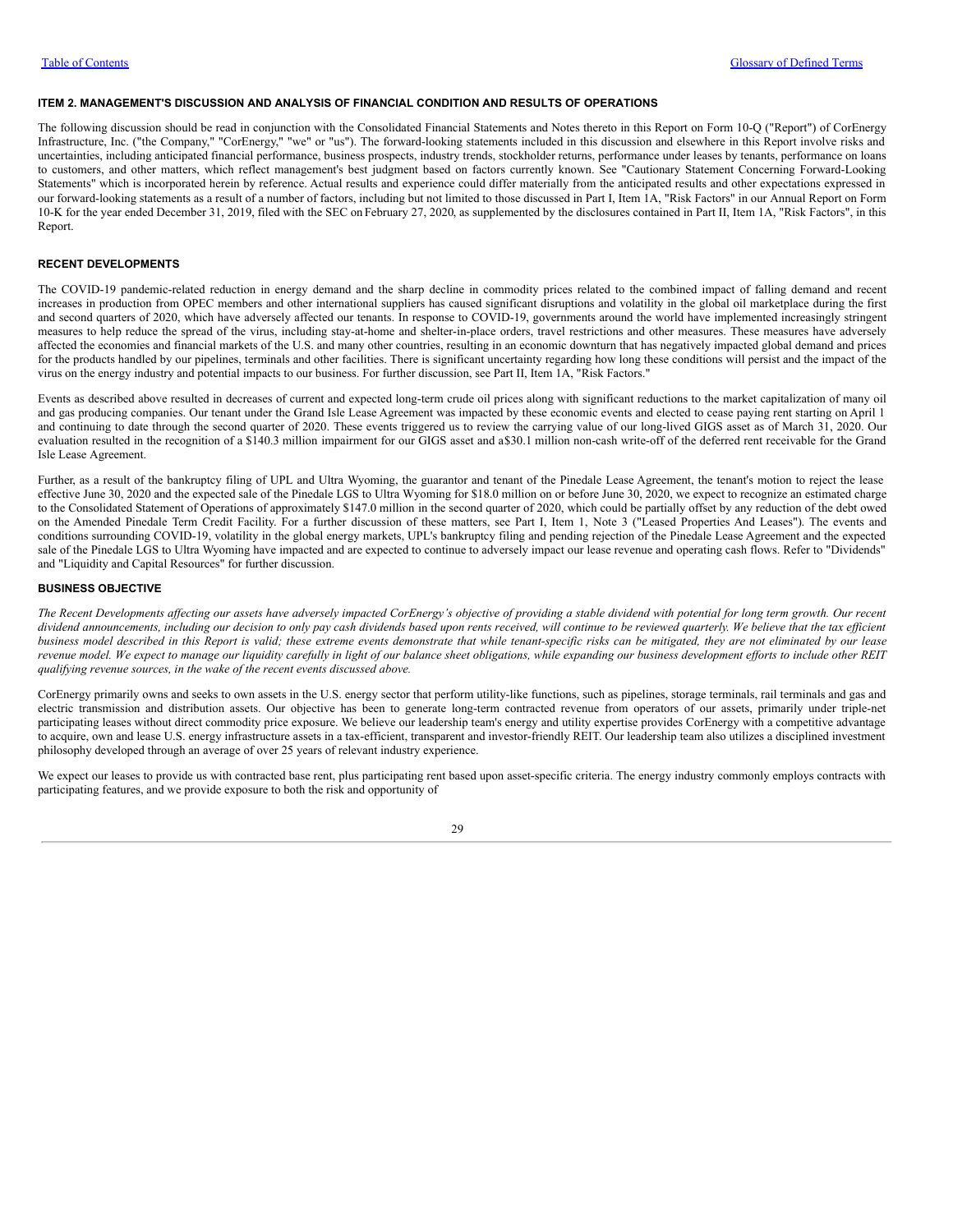utilization of our assets, which we believe is a hallmark of infrastructure assets of all types. Our participating triple-net leases require the operator to pay all expenses of the business including maintaining our assets in good working order.

The majority of our assets leased to tenants under triple-net leases are dependent upon the tenants' exploitation of hydrocarbon reserves in the fields where our assets are located. These reserves are depleted over time, and therefore, may economically diminish the value of our assets over the period that the underlying reserves are exploited. Accordingly, we expect the contracted base rents under these leases, including fair market renewal rent expectations, to provide for a return-on-capital, as well as a return of our invested capital, over the life of the asset. The portion of rents we believe to constitute a return of our invested capital are utilized for debt repayment and/or are reserved for capital reinvestment activities in order to maintain our long-term earnings and dividend paying capacity. The return-on-capital is that portion of rents which are available for distribution to our stockholders through dividend payouts.

Base rents under our leases are structured on an estimated fair market value rent structure over the initial term, which includes assumptions related to the terminal value of our assets and expectations of tenant renewals. At the conclusion of the initial lease term, our leases may contain fair market value repurchase options or fair market rent renewal terms. These clauses also act as safeguards against our tenants pursuing activities which would undermine or degrade the value of our assets faster than the underlying reserves are depleted. Our participating rents are structured to provide exposure to the successful commercial activity of the tenant, and as such, also provide protection in the event that the economic life of our assets is reduced based on accelerated production by our tenants.

Our assets are predominately mission-critical to our customers, in that utilization of our assets is necessary for the business they seek to conduct and their rental payments are an essential operating expense. For example, our crude oil gathering system assets are necessary to the exploitation of upstream crude oil reserves, so the operators' lease of those assets is economically critical to their operations. Some of our assets are subject to rate regulation by FERC or state public utility commissions. Further, energy infrastructure assets are an essential and growing component of the U.S. economy that give us the opportunity to assist the capital expansion plans and meet the capital needs of various midstream and upstream participants.

On November 16, 2018, the IRS issued the PLR to CorEnergy. The PLR provides to us assurance that fees we may receive for the usage of storage and pipeline capacity on assets we may own, including oil platforms, will qualify as rents from real property for purposes of our qualification as a REIT. As a result, the PLR grants us the opportunity to own and operate certain infrastructure assets under conditions set forth in the PLR. We can consider, and are considering, a broader set of investment opportunities than was available to us prior to issuance of the PLR. For example, prior to the PLR, we could own the Portland Terminal Facility, a petroleum products terminal that we previously leased to Zenith Terminals, but we were not then assured that we could operate such an asset and treat the revenues as rents from real property for purposes of the REIT income test. As a result of the PLR, we can now acquire and operate a storage terminal facility such as the Portland Terminal Facility.

We intend to distribute substantially all of our cash available for distribution, less prudent reserves, on a quarterly basis. We regularly assess our ability to pay and to grow our dividend to common stockholders, including the impact of events described under "Recent Developments" above. We are targeting long-term revenue growth from acquisitions. There can be no assurance that any potential acquisition opportunities will result in consummated transactions. Our management contract includes incentive provisions, aligning our leadership team with our stockholders' interests.

We believe these characteristics align CorEnergy with the attractive attributes of other globally listed infrastructure companies, including high barriers to entry and contracts with predictable revenue streams, while mitigating risks and volatility experienced by other companies engaged in the midstream energy sector.

#### **Basis of Presentation**

The consolidated financial statements include CorEnergy Infrastructure Trust, Inc., as ofMarch 31, 2020, and its direct and indirect wholly-owned subsidiaries. All significant intercompany accounts and transactions have been eliminated in consolidation.

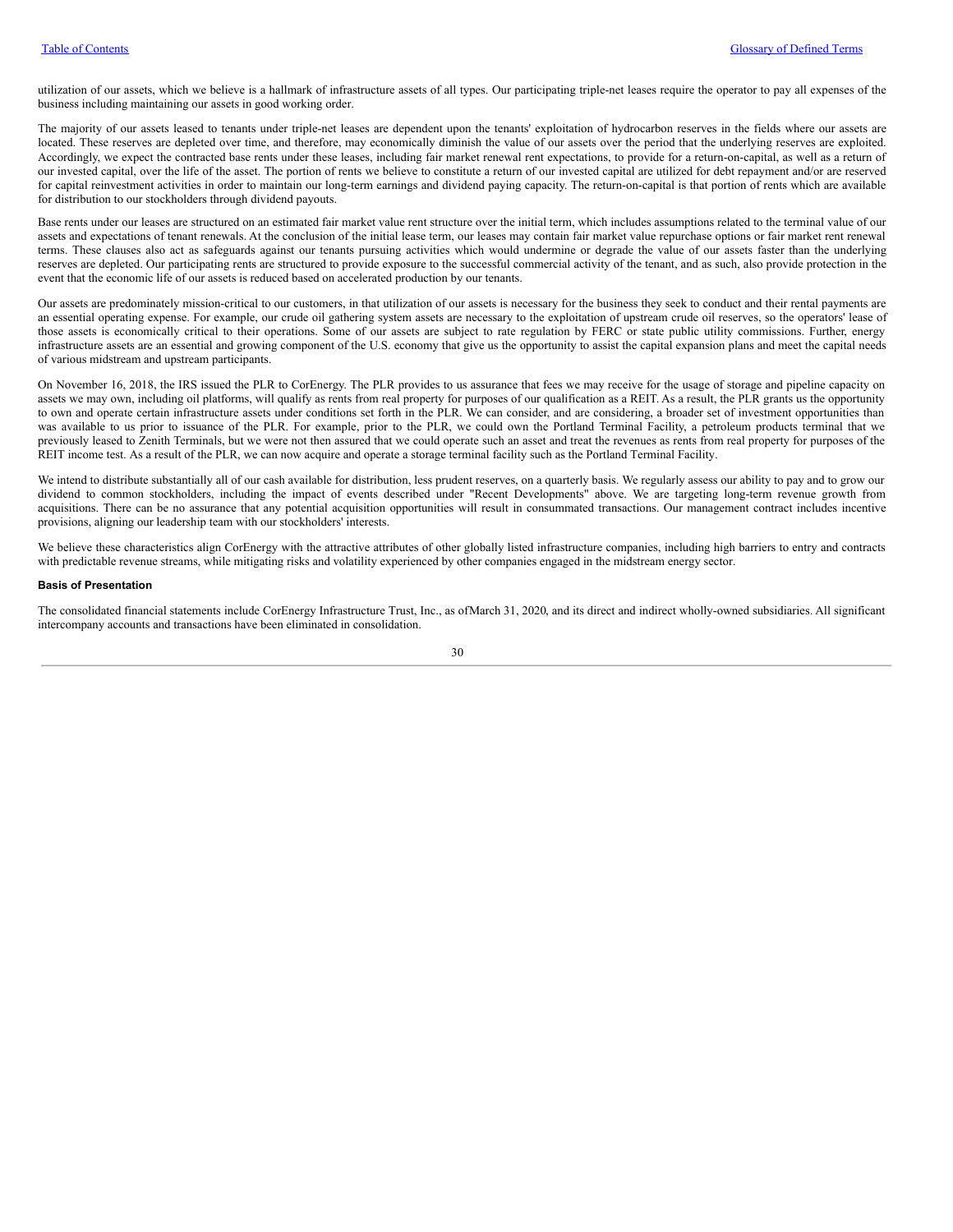# **RESULTS OF OPERATIONS**

The following table summarizes the financial data and key operating statistics for CorEnergy for thethree months ended March 31, 2020 and 2019. We believe the Operating Results detail presented below provides investors with information that will assist them in analyzing our operating performance. The following data should be read in conjunction with our consolidated financial statements and the notes thereto included in Part I, Item 1 of this Report. All information in Part I, Item 2 "Management's Discussion and Analysis of Financial Condition and Results of Operations," except for balance sheet data as of December 31, 2019, is unaudited.

|                                                          |                | For the Three Months Ended |                |                |  |
|----------------------------------------------------------|----------------|----------------------------|----------------|----------------|--|
|                                                          |                | March 31, 2020             |                | March 31, 2019 |  |
| <b>Revenue</b>                                           |                |                            |                |                |  |
| Lease revenue                                            | \$             | 15,746,504                 | \$             | 16,717,710     |  |
| Deferred rent receivable write-off                       |                | (30, 105, 820)             |                |                |  |
| Transportation and distribution revenue                  |                | 5,200,500                  |                | 4,871,582      |  |
| Financing revenue                                        |                | 26,307                     |                | 33,540         |  |
| <b>Total Revenue (Loss)</b>                              |                | (9, 132, 509)              |                | 21,622,832     |  |
| <b>Expenses</b>                                          |                |                            |                |                |  |
| Transportation and distribution expenses                 |                | 1,375,229                  |                | 1,503,143      |  |
| General and administrative                               |                | 3,076,143                  |                | 2,870,407      |  |
| Depreciation, amortization and ARO accretion expense     |                | 5,647,067                  |                | 5,645,096      |  |
| Loss on impairment of leased property                    |                | 140,268,379                |                |                |  |
| <b>Total Expenses</b>                                    |                | 150,366,818                |                | 10,018,646     |  |
| <b>Operating Income (Loss)</b>                           | $\sqrt[6]{3}$  | (159, 499, 327)            | $\mathfrak{s}$ | 11,604,186     |  |
| Other Income (Expense)                                   |                |                            |                |                |  |
| Net distributions and other income                       | \$             | 317,820                    | \$             | 256,615        |  |
| Interest expense                                         |                | (2,885,583)                |                | (2,507,294)    |  |
| Loss on extinguishment of debt                           |                |                            |                | (5,039,731)    |  |
| <b>Total Other Expense</b>                               |                | (2,567,763)                |                | (7, 290, 410)  |  |
| Income (Loss) before income taxes                        |                | (162,067,090)              |                | 4,313,776      |  |
| Income tax expense (benefit), net                        |                | (24, 722)                  |                | 447,335        |  |
| Net Income (Loss) attributable to CorEnergy Stockholders |                | (162, 042, 368)            |                | 3,866,441      |  |
| Preferred dividend requirements                          |                | 2,260,793                  |                | 2,314,128      |  |
| Net Income (Loss) attributable to Common Stockholders    | $\mathfrak{S}$ | (164, 303, 161)            | $\mathfrak{s}$ | 1,552,313      |  |
|                                                          |                |                            |                |                |  |
| Other Financial Data (1)                                 |                |                            |                |                |  |
| Adjusted EBITDAre                                        | \$             | 16,839,759                 | \$             | 17,505,897     |  |
| <b>NAREIT FFO</b>                                        |                | (18,522,869)               |                | 7,063,434      |  |
| <b>FFO</b>                                               |                | (18, 672, 454)             |                | 7,215,227      |  |
| <b>AFFO</b>                                              |                | 12,128,329                 |                | 13,036,877     |  |

(1) Refer to the "Non-GAAP Financial Measures" section that follows for additional details.

#### **Three Months Ended March 31, 2020 Compared to the Three Months Ended March 31, 2019**

*Revenue (Loss).* Consolidated revenues were a loss of \$9.1 million for the three months ended March 31, 2020 compared to revenue of \$21.6 million for the three months ended March 31, 2019, representing a decrease of \$30.8 million. Lease revenue was \$15.7 million and was fully offset by the non-cash write-off of the deferred rent receivable of \$30.1 million related to the Grand Isle Lease Agreement, resulting in a loss of \$14.4 million for the three months ended March 31, 2020. Lease revenue was\$16.7 million for the three months ended March 31, 2019, resulting in a decrease of approximately \$31.1 million from the prior-year period. The decrease in lease revenue was primarily driven by (i) the non-cash write-off of the deferred rent receivable, which is no longer probable of collection, and (ii) the decrease in participating rent at Pinedale. Refer to Part I, Item 1, Note 3 ("Leased Properties And Leases") for further discussion of the impairment of the deferred rent receivable.

Transportation and distribution revenue from our subsidiaries MoGas and Omega was\$5.2 million and \$4.9 million for the three months ended March 31, 2020 and 2019, respectively, representing an increase of \$329 thousand. The increase was primarily driven by short-term winter firm transportation contracts at MoGas.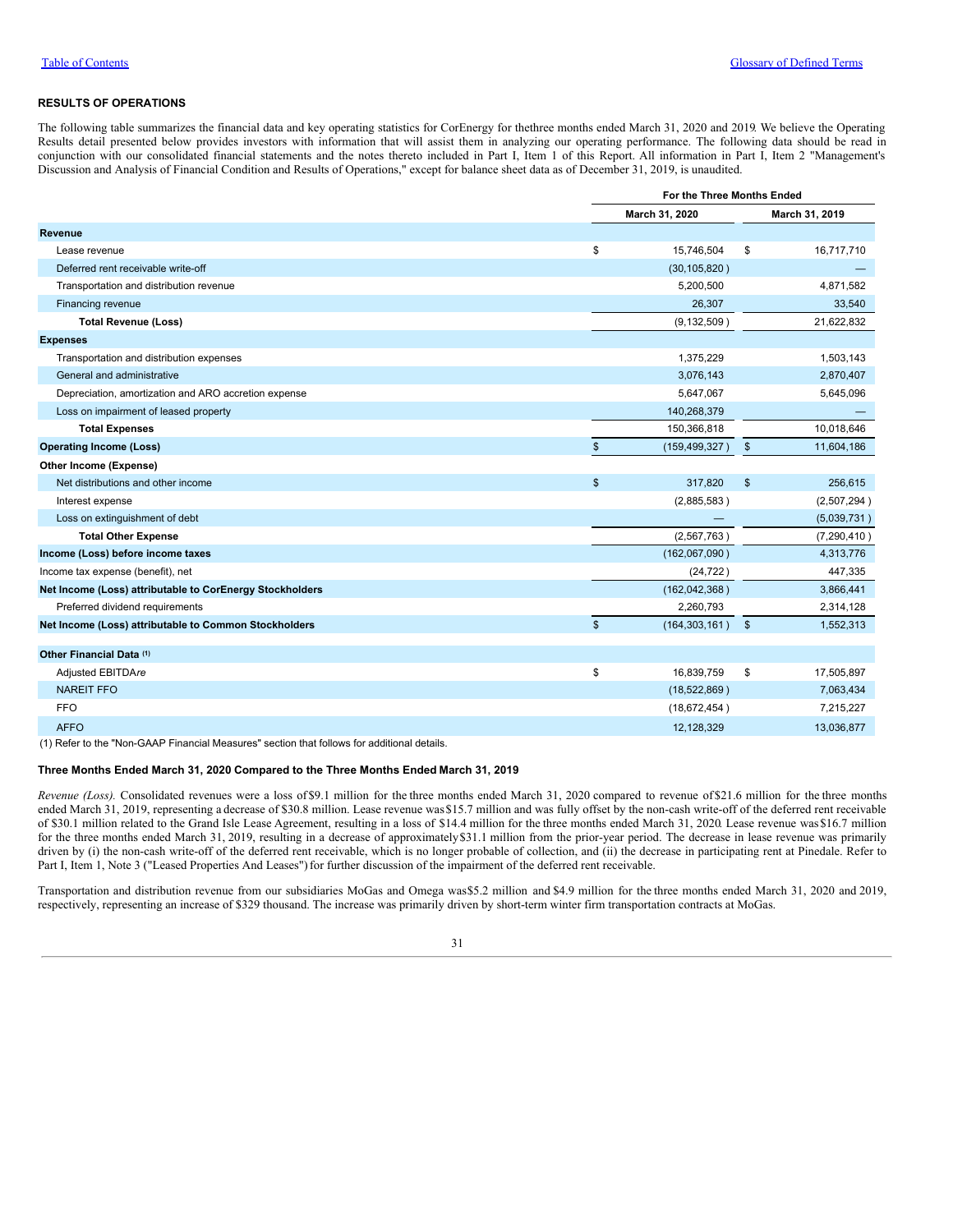*Transportation and Distribution Expenses.* Transportation and distribution expenses were \$1.4 million and \$1.5 million for the three months ended March 31, 2020 and 2019, respectively, representing a decrease of approximately \$128 thousand. The decrease primarily relates to lower legal and maintenance costs at MoGas.

*General and Administrative Expenses.* General and administrative expenses were \$3.1 million for the three months ended March 31, 2020 compared to \$2.9 million for the three months ended March 31, 2019. The most significant components of the variance from the prior-year period are outlined in the following table and explained below:

|                                   | For the Three Months Ended |                |  |                |  |
|-----------------------------------|----------------------------|----------------|--|----------------|--|
|                                   |                            | March 31, 2020 |  | March 31, 2019 |  |
| Management fees                   |                            | 1,609,522      |  | 1,808,501      |  |
| Acquisition and professional fees |                            | 1,151,935      |  | 691,272        |  |
| Other expenses                    |                            | 314,686        |  | 370,634        |  |
| <b>Total</b>                      |                            | 3.076.143      |  | 2,870,407      |  |

Management fees are directly proportional to our asset base. For thethree months ended March 31, 2020, management fees decreased \$199 thousand compared to the prioryear period due to (i) a full waiver of the incentive fee at March 31, 2020 (ii) a management fee waiver in the current period to exclude the net proceeds from the 5.875% Convertible Notes offering in August of 2019 (other than the cash portion of such proceeds utilized in connection with the exchange of the Company's 7.00% Convertible Notes). See Part I, Item 1, Note 8 ("Management Agreement") for additional information.

Acquisition and professional fees for the three months ended March 31, 2020 increased \$461 thousand from the prior-year period, primarily the result of professional fees, which increased approximately \$408 thousand during the three months ended March 31, 2020. The increase in professional fees was attributable to (i) higher legal costs in the current-year period related to the ongoing litigation with EGC/Cox Oil and (ii) higher consulting costs related to monitoring our Pinedale and GIGS assets. Asset acquisition expenses increased approximately \$53 thousand due to acquisition opportunities which had advanced into various stages of due diligence, but which have not ultimately resulted in a transaction. Generally, we expect asset acquisition expenses to be repaid over time from income generated by acquisitions. However, any particular period may reflect significant expenses arising from third party legal, engineering, and consulting fees that are incurred in the early to mid-stages of due diligence.

*Depreciation, Amortization and ARO Accretion Expense.* Depreciation, amortization and ARO accretion expense was \$5.6 million for the three months ended March 31, 2020, remaining consistent with the three months ended March 31, 2019.

*Loss on Impairment of Leased Property.* For the three months ended March 31, 2020, we recognized a \$140.3 million loss on impairment of leased property related to our GIGS asset. The impairment analysis was triggered by the impacts of the COVID-19 pandemic and significant decline in the global energy markets, which adversely impacted the EGC Tenant under the Grand Isle Lease Agreement. Refer to Part I, Item 1, Note 3 ("Leased Properties And Leases") for further discussion of the impairment, including the valuation methodology used to determine the fair value of the GIGS asset.

*Net Distributions and Other Income.* Net distributions and other income was \$318 thousand for the three months ended March 31, 2020 compared to \$257 thousand for the three months ended March 31, 2019. This increase was related to interest income, which increased approximately \$61 thousand from the prior-year period as a result of a higher cash balance during the three months ended March 31, 2020.

*Interest Expense.* For the three months ended March 31, 2020 and 2019, interest expense totaled approximately\$2.9 million and \$2.5 million, respectively. This increase was primarily attributable to additional interest expense incurred as a result of the 5.875% Convertible Notes Offering in August of 2019, partially offset by lower interest expense on the 7.00% Convertible Notes due to the exchanges completed during the first and third quarters of 2019. For additional information, see Part I, Item 1, Note 10 ("Debt").

Loss on *Extinguishment* of *Debt*. For the three months ended March 31, 2019, a loss on extinguishment of debt totaling approximately\$5.0 million was recorded in connection with the 7.00% Convertible Notes exchange entered into on January 16, 2019. For additional information, see Part I, Item 1, Note 10 ("Debt"). There was no loss on extinguishment of debt recorded for the three months ended March 31, 2020.

*Income Tax Expense (Benefit)*. Income tax benefit was \$25 thousand for the three months ended March 31, 2020, as compared to income tax expense of \$447 thousand for the three months ended March 31, 2019. The income tax benefit in the current year period is primarily the result of net operating loss carrybacks allowed under the CARES Act enacted in March of 2020, partially offset by certain fixed asset, deferred contract revenue and refund liability settlement activities. The income tax expense recorded in the prior-year period was primarily the result of a change in our state effective rate due to changes in state law and state operations by certain of our TRS entities.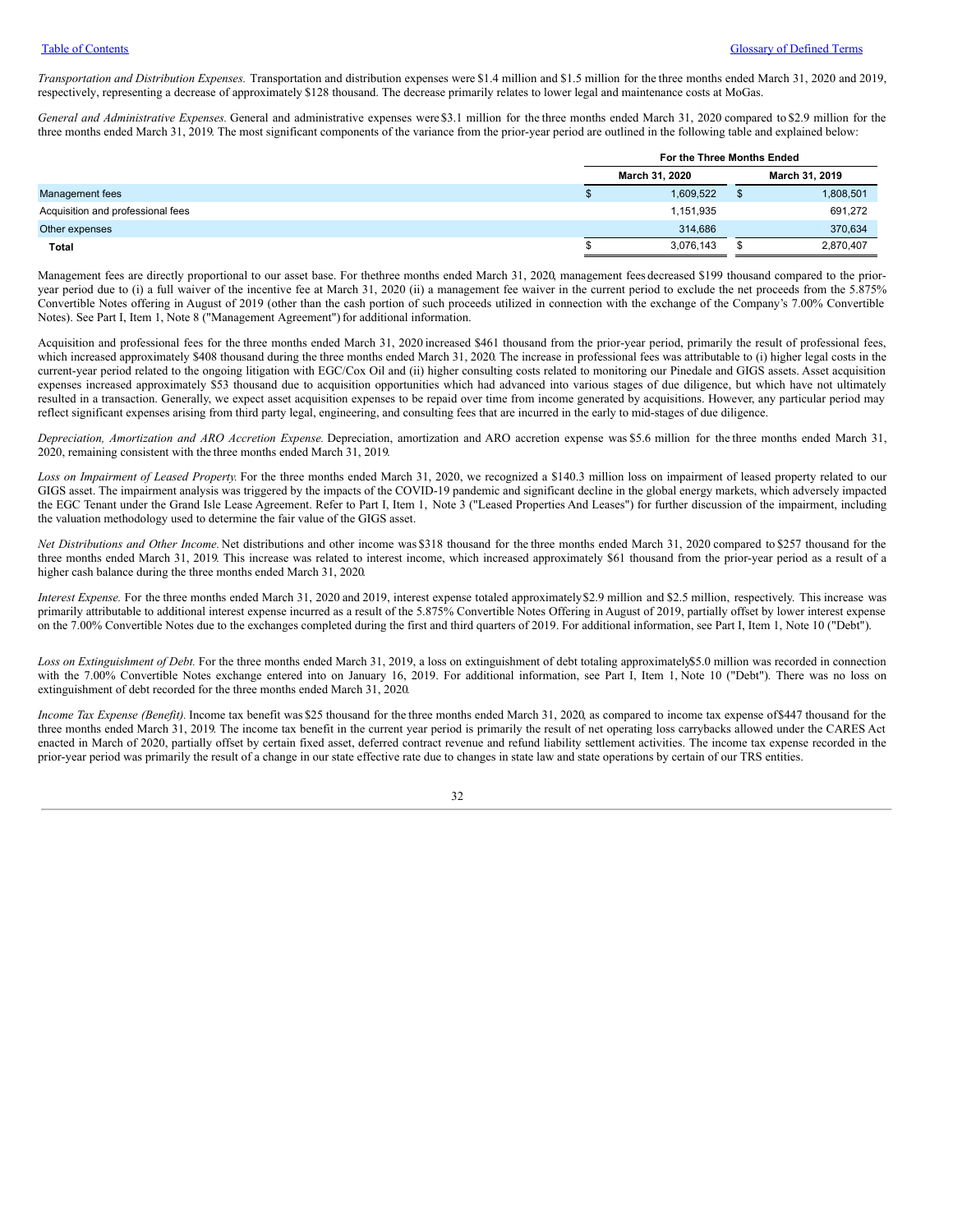*Net Income (Loss).* Net income (loss) attributable to CorEnergy stockholders was\$(162.0) million and \$3.9 million for the three months ended March 31, 2020 and 2019, respectively. After deducting \$2.3 million for the portion of preferred dividends that are allocable to both respective periods, net income (loss) attributable to common stockholders for the three months ended March 31, 2020 was  $\frac{\mathcal{S}(164.3)}{\mathcal{S}(164.3)}$  million, or  $\frac{\mathcal{S}(12.04)}{\mathcal{S}(12.04)}$  per basic and diluted common share as compared to\$1.6 million, or \$0.12 per basic and diluted common share for the prior-year period.

#### **Common Equity Attributable to CorEnergy Stockholders per Share**

As of March 31, 2020, our common equity decreased by approximately \$174.1 million to\$177.1 million from \$351.2 million as of December 31, 2019. This decrease principally consists of: (i) the net loss attributable to CorEnergy common stockholders of approximately \$164.3 million, which was driven by the impairment of leased property for the Grand Isle Gathering System (\$140.3 million) and deferred rent receivable write-off for the Grand Isle Lease Agreement (\$30.1 million) and (ii) dividends paid to our common stockholders of approximately \$10.2 million offset by (iii) \$419 thousand of common stock issued pursuant to exchanges and conversion of 7.00% Convertible Notes.

| <b>Book Value Per Common Share</b>                                                                                                                                                                                                                                                |    |                 |                   |
|-----------------------------------------------------------------------------------------------------------------------------------------------------------------------------------------------------------------------------------------------------------------------------------|----|-----------------|-------------------|
| <b>Analysis of Equity</b>                                                                                                                                                                                                                                                         |    | March 31, 2020  | December 31, 2019 |
| Series A Cumulative Redeemable Preferred Stock 7.375%, \$125,270,350 and \$125,493,175 liquidation preference<br>(\$2,500 per share, \$0.001 par value), 10,000,000 authorized; 50,108 and 50,197 issued and outstanding at March<br>31, 2020 and December 31, 2019, respectively | æ. | 125.270.350     | \$<br>125.493.175 |
| Capital stock, non-convertible, \$0.001 par value; 13,651,521 and 13,638,916 shares issued and outstanding at<br>March 31, 2020 and December 31, 2019 (100,000,000 shares authorized)                                                                                             |    | 13.652          | 13,639            |
| Additional paid-in capital                                                                                                                                                                                                                                                        |    | 348,719,125     | 360,844,497       |
| Accumulated retained deficit                                                                                                                                                                                                                                                      |    | (171,601,344)   | (9,611,872)       |
| <b>Total CorEnergy Stockholders' Equity</b>                                                                                                                                                                                                                                       |    | 302.401.783     | 476,739,439       |
| Subtract: 7.375% Series A Preferred Stock                                                                                                                                                                                                                                         |    | (125, 270, 350) | (125, 493, 175)   |
| <b>Total CorEnergy Common Equity</b>                                                                                                                                                                                                                                              |    | 177, 131, 433   | 351,246,264       |
| Common shares outstanding                                                                                                                                                                                                                                                         |    | 13.651.521      | 13,638,916        |
| Book Value per Common Share                                                                                                                                                                                                                                                       |    | 12.98           | 25.75             |

#### **NON-GAAP FINANCIAL MEASURES**

We use certain financial measures that are not recognized under GAAP. The non-GAAP financial measures used in this Report include earnings before interest, taxes, depreciation and amortization as defined by the National Association of Real Estate Investment Trusts ("EBITDA*re*"); EBITDA*re* as adjusted in the manner described below ("Adjusted EBITDA*re*"); NAREIT funds from operations ("NAREIT FFO"); funds from operations adjusted for securities investments ("FFO"); and FFO as further adjusted in the manner described below ("AFFO"). These supplemental measures are used by our management team and are presented because we believe they help investors understand our business, performance and ability to earn and distribute cash to our stockholders by providing perspectives not immediately apparent from net income (loss). The presentation of EBITDA*re,* Adjusted EBITDA*re*, NAREIT FFO, FFO and AFFO are not intended to be considered in isolation or as a substitute for, or superior to, the financial information prepared and presented in accordance with GAAP.

We offer these measures to assist the users of our financial statements in assessing our operating performance under U.S. GAAP, but these measures are non-GAAP measures and should not be considered measures of liquidity, alternatives to net income (loss) or indicators of any other performance measure determined in accordance with GAAP, nor are they indicative of funds available to fund our cash needs, including capital expenditures (if any), to make payments on our indebtedness or to make distributions. Our method of calculating these measures may be different from methods used by other companies and, accordingly, may not be comparable to similar measures as calculated by other companies. Investors should not rely on these measures as a substitute for any GAAP measure, including net income (loss), cash flows from operating activities or revenues.

#### **EBITDA***re* **and Adjusted EBITDA***re*

EBITDA*re* and Adjusted EBITDA*re* are non-GAAP financial measures that management and external users of our consolidated financial statements, such as industry analysts, investors and lenders may use to evaluate our ongoing operating results, including (i) the performance of our assets without regard to the impact of financing methods, capital structure or historical cost basis of our assets and (ii) the overall rates of return on alternative investment opportunities. EBITDA*re,* as established by NAREIT, is defined as net income (loss) (calculated in accordance with GAAP) excluding interest expense, income tax, depreciation and amortization, gains or losses on disposition of depreciated property (including gains or losses on change of control), impairment

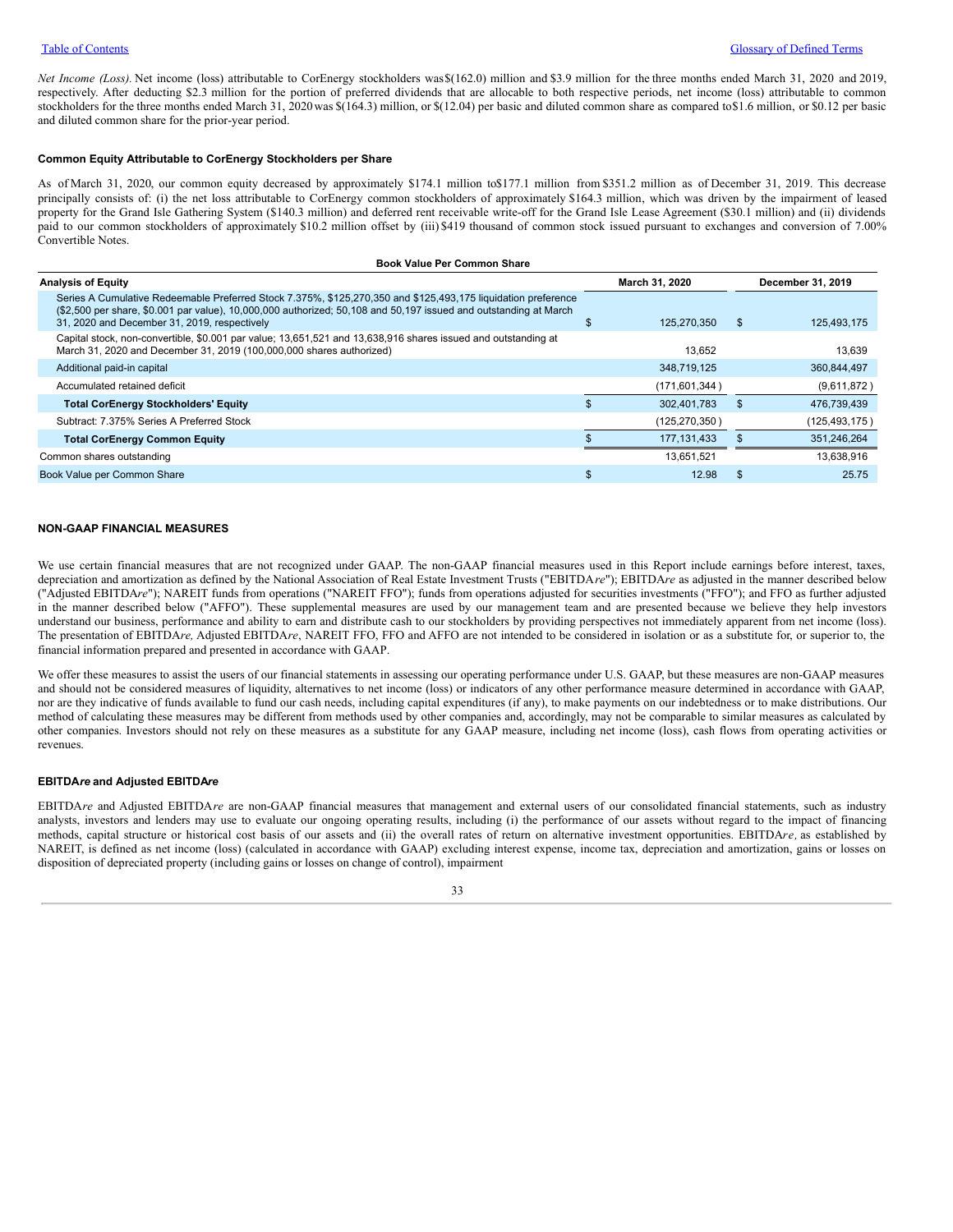write-downs of depreciated property and of investments in unconsolidated affiliates caused by a decrease in value of depreciated property in the affiliate, and adjustments to reflect the entity's pro rata share of EBITDA*re* of unconsolidated affiliates. Our presentation of Adjusted EBITDA*re* represents EBITDA*re* adjusted for deferred rent receivable write-off; (gain) loss on extinguishment of debt; provision for loan (gain) loss; and preferred dividend requirements.

We believe that the presentation of EBITDA*re* and Adjusted EBITDA*re* provides useful information to investors in assessing our financial condition and results of operations. Our presentation of EBITDA*re* is calculated in accordance with standards established by NAREIT, which may not be comparable to measures calculated by other companies that do not use the NAREIT definition of EBITDA*re.* In addition, although EBITDA*re* is a useful measure when comparing our results to other REITs, it may not be helpful to investors when comparing to non-REITs. Adjusted EBITDA *re* presented by other companies may not be comparable to our presentation, since each company may define these terms differently. EBITDA*re* and Adjusted EBITDA*re* should not be considered measures of liquidity and should not be considered as alternatives to operating income (loss), net income (loss) or other indicators of performance determined in accordance with GAAP.

The following table presents a reconciliation of Income (Loss) Attributable to Common Stockholders, as reported in the Consolidated Statements of Operations to EBITDA*re* and Adjusted EBITDA*re*:

|                                                   | For the Three Months Ended |                                  |   |            |
|---------------------------------------------------|----------------------------|----------------------------------|---|------------|
|                                                   |                            | March 31, 2020<br>March 31, 2019 |   |            |
| Income (Loss) Attributable to Common Stockholders | \$                         | $(164, 303, 161)$ \$             |   | 1,552,313  |
| Add:                                              |                            |                                  |   |            |
| Interest expense, net                             |                            | 2,885,583                        |   | 2,507,294  |
| Depreciation, amortization, and ARO accretion     |                            | 5,647,067                        |   | 5,645,096  |
| Loss on impairment of leased property             |                            | 140,268,379                      |   |            |
| Less:                                             |                            |                                  |   |            |
| Income tax (expense) benefit                      |                            | 24,722                           |   | (447, 335) |
| <b>EBITDAre</b>                                   | \$                         | (15, 526, 854)                   | S | 10,152,038 |
| Add:                                              |                            |                                  |   |            |
| Deferred rent receivable write-off                |                            | 30,105,820                       |   |            |
| Loss on extinguishment of debt                    |                            |                                  |   | 5,039,731  |
| Preferred dividend requirements                   |                            | 2,260,793                        |   | 2,314,128  |
| <b>Adjusted EBITDAre</b>                          |                            | 16,839,759                       |   | 17,505,897 |

#### **NAREIT FFO**

FFO is a widely used measure of the operating performance of real estate companies that supplements net income (loss) determined in accordance with GAAP. As defined by NAREIT, NAREIT FFO represents net income (loss) (computed in accordance with GAAP), excluding gains (or losses) from sales of depreciable operating property, impairment losses of depreciable properties, real estate-related depreciation and amortization (excluding amortization of deferred financing costs or loan origination costs) and other adjustments for unconsolidated partnerships and non-controlling interests. Adjustments for non-controlling interests are calculated on the same basis. We define FFO attributable to common stockholders as defined above by NAREIT less dividends on preferred stock. Our method of calculating FFO attributable to common stockholders may differ from methods used by other REITs and, as such, may not be comparable.

#### **FFO ADJUSTED FOR SECURITIES INVESTMENTS (FFO)**

Due to the legacy investments that we held, we have also historically presented a measure of FFO, to which we refer herein as FFO Adjusted for Securities Investments which is derived by further adjusting NAREIT FFO for distributions received from investment securities, income tax expense (benefit) from investment securities, net distributions and other income and net realized and unrealized gain or loss on other equity securities.

We present NAREIT FFO and FFO Adjusted for Securities Investments because we consider it an important supplemental measure of our operating performance and believe that it is frequently used by securities analysts, investors, and other interested parties in the evaluation of REITs, many of which present FFO when reporting their results. FFO is a key measure we use in assessing performance and in making resource allocation decisions.

Both NAREIT FFO and FFO Adjusted for Securities Investments are intended to exclude GAAP historical cost depreciation and amortization of real estate and related assets, which assumes that the value of real estate diminishes ratably over time. Historically, however, real estate values have risen or fallen with market conditions, and that may also be the case with certain of the energy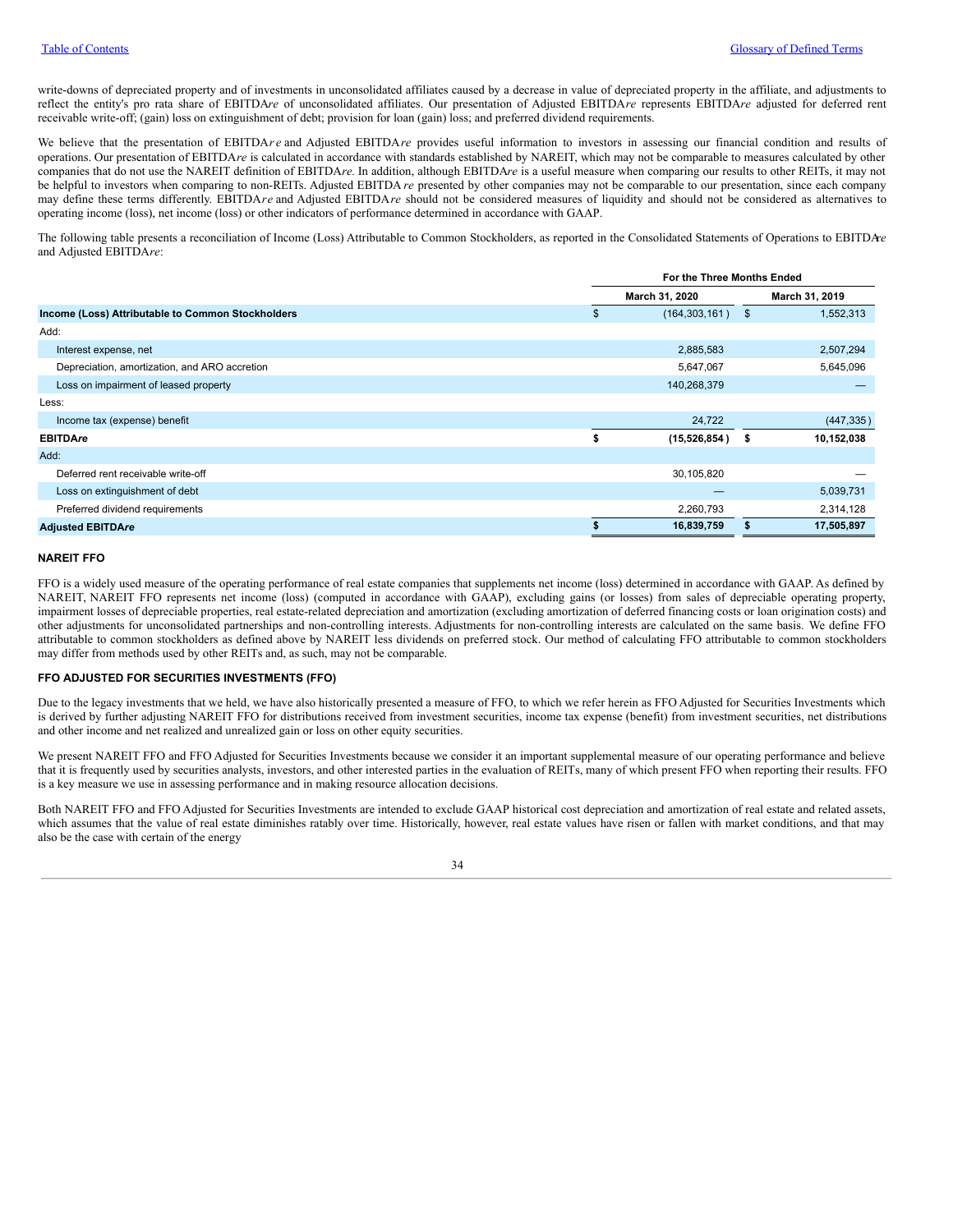infrastructure assets in which we invest. NAREIT FFO and FFO Adjusted for Securities Investments exclude depreciation and amortization unique to real estate and gains and losses from property dispositions and extraordinary items. As such, these performance measures provide a perspective not immediately apparent from net income (loss) when compared to prior-year periods. These metrics reflect the impact to operations from trends in base and participating rents, company operating costs, development activities, and interest costs.

We calculate NAREIT FFO in accordance with standards established by the Board of Governors of the National Association of Real Estate Investment Trusts in its March 1995 White Paper (as amended in November 1999 and April 2002) and FFO Adjusted for Securities Investment as NAREIT FFO with additional adjustments described above due to our legacy investments. This may differ from the methodology for calculating FFO utilized by other REITs and, accordingly may not be comparable to such other REITs. NAREIT FFO and FFO Adjusted for Securities Investments do not represent amounts available for management's discretionary use because of needed capital for replacement or expansion, debt service obligations, or other commitments and uncertainties. NAREIT FFO and FFO Adjusted for Securities Investments, as we have historically reported, should not be considered as an alternative to net income (loss) (computed in accordance with GAAP), as an indicator of our financial performance, or to cash flow from operating activities (computed in accordance with GAAP), as an indicator of our liquidity, or as an indicator of funds available for our cash needs, including our ability to make distributions or to service our indebtedness.

#### **AFFO**

Management uses AFFO as a measure of long-term sustainable operational performance. AFFO in excess of dividends is used for debt repayment, capital reinvestment activities, funding our ARO liability, or other commitments and uncertainties which are necessary to sustain our dividend over the long term. AFFO should not be considered as an alternative to net income (loss) (computed in accordance with GAAP), as an indicator of our financial performance, or as an alternative to cash flow from operating activities (computed in accordance with GAAP), as an indicator of our liquidity, or as an indicator of funds available for our cash needs, including our ability to make distributions or service our indebtedness.

For completeness, the following table sets forth a reconciliation of our net income (loss) as determined in accordance with GAAP and our calculations of NAREIT FFO, FFO Adjusted for Securities Investments, and AFFO for the three months ended March 31, 2020 and 2019. AFFO is a supplemental, non-GAAP financial measure which we define as FFO Adjusted for Securities Investment plus deferred rent receivable write-off, (gain) loss on extinguishment of debt, provision for loan (gain) loss, net of tax, transaction costs, amortization of debt issuance costs, amortization of deferred lease costs, accretion of asset retirement obligation, non-cash costs associated with derivative instruments, and certain costs of a nonrecurring nature, less maintenance, capital expenditures (if any), income tax (expense) benefit unrelated to securities investments, amortization of debt premium, and other adjustments as deemed appropriate by Management. Also presented is information regarding the weighted-average number of shares of our common stock outstanding used for the computation of per share data:

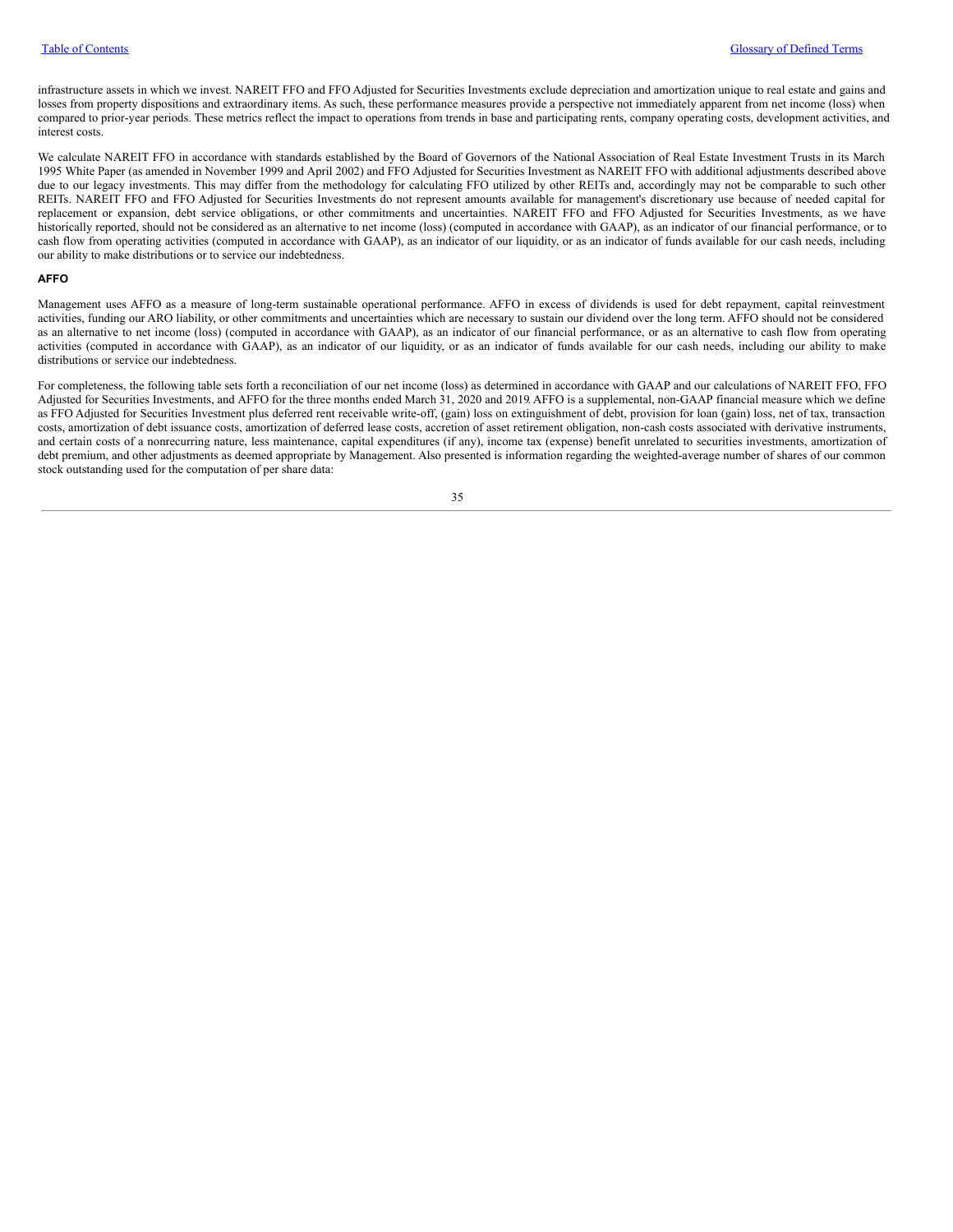|                                                                 |              | For the Three Months Ended |                |            |  |  |
|-----------------------------------------------------------------|--------------|----------------------------|----------------|------------|--|--|
|                                                                 |              | March 31, 2020             | March 31, 2019 |            |  |  |
| Net Income (loss) attributable to CorEnergy Stockholders        | $\mathbb{S}$ | (162, 042, 368)            | $\sqrt{3}$     | 3,866,441  |  |  |
| Less:                                                           |              |                            |                |            |  |  |
| <b>Preferred Dividend Requirements</b>                          |              | 2,260,793                  |                | 2,314,128  |  |  |
| Net Income (loss) attributable to Common Stockholders           | \$           | (164, 303, 161)            | - \$           | 1,552,313  |  |  |
| Add:                                                            |              |                            |                |            |  |  |
| Depreciation                                                    |              | 5,511,913                  |                | 5,511,121  |  |  |
| Loss on impairment of leased property                           |              | 140,268,379                |                |            |  |  |
| <b>NAREIT funds from operations (NAREIT FFO)</b>                | \$           | (18,522,869)               | \$             | 7,063,434  |  |  |
| Less:                                                           |              |                            |                |            |  |  |
| Income tax (expense) benefit from investment securities         |              | 149,585                    |                | (151, 793) |  |  |
| Funds from operations adjusted for securities investments (FFO) | $\sqrt{2}$   | (18,672,454)               | \$             | 7,215,227  |  |  |
| Add:                                                            |              |                            |                |            |  |  |
| Deferred rent receivable write-off                              |              | 30,105,820                 |                |            |  |  |
| Loss on extinguishment of debt                                  |              |                            |                | 5,039,731  |  |  |
| <b>Transaction costs</b>                                        |              | 106,697                    |                | 53,970     |  |  |
| Amortization of debt issuance costs                             |              | 328,249                    |                | 298,432    |  |  |
| Amortization of deferred lease costs                            |              | 22,983                     |                | 22,983     |  |  |
| Accretion of asset retirement obligation                        |              | 112,171                    |                | 110,992    |  |  |
| Income tax expense                                              |              | 124,863                    |                | 295,542    |  |  |
| Adjusted funds from operations (AFFO)                           | \$           | 12,128,329                 | \$             | 13,036,877 |  |  |
|                                                                 |              |                            |                |            |  |  |
| Weighted Average Shares of Common Stock Outstanding:            |              |                            |                |            |  |  |
| Basic                                                           |              | 13,648,293                 |                | 12,604,943 |  |  |
| <b>Diluted</b>                                                  |              | 16,089,703                 |                | 15,042,567 |  |  |
| <b>NAREIT FFO attributable to Common Stockholders</b>           |              |                            |                |            |  |  |
| Basic                                                           | \$           | (1.36)                     | -\$            | 0.56       |  |  |
| Diluted $(1)$                                                   | \$           | (1.36)                     | -\$            | 0.56       |  |  |
| FFO attributable to Common Stockholders                         |              |                            |                |            |  |  |
| Basic                                                           | \$           | (1.37)                     | \$             | 0.57       |  |  |
| Diluted (1)                                                     | \$           | (1.37)                     | -\$            | 0.57       |  |  |
| <b>AFFO attributable to Common Stockholders</b>                 |              |                            |                |            |  |  |
| Basic                                                           | \$           | 0.89                       | \$             | 1.03       |  |  |
| Diluted $(2)$                                                   | \$           | 0.87                       | \$             | 0.96       |  |  |

**NAREIT FFO, FFO Adjusted for Securities Investment and AFFO Reconciliation**

(1) For the three months ended March 31, 2020 and 2019, diluted per share calculations exclude dilutive adjustments for convertible note interest expense, discount amortization and deferred debt issuance amortization because such impact is antidilutive. For periods presented without per share dilution, the number of weighted average diluted shares is equal to the number of weighted average basic shares presented. Refer to the Convertible Note Interest Expense table in Part I, Item 1, Note 10 ("Debt") for additional details.

(2) Diluted per share calculations include a dilutive adjustment for convertible note interest expense. Refer to the Convertible Note Interest Expense table in Part I, Item 1, Note 10 *("Debt") for additional details.*

# **DIVIDENDS**

Our portfolio of real property assets and promissory notes generates cash flow from which we pay distributions to stockholders. For the period endedMarch 31, 2020, the primary sources of our stockholder distributions include lease revenue, excluding the \$30.1 million non-cash write-off of the deferred rent receivable related to the Grand Isle Lease Agreement, and transportation and distribution revenue from MoGas and Omega. Deterioration in the cash flows generated by any of these sources would impact our ability to fund distributions to stockholders.

As described elsewhere in this Report, our lease revenue and cash flows have been adversely impacted in the second quarter of 2020 as a result of the impacts of the COVID-19 pandemic and significant decline in the global energy markets, which resulted in our EGC Tenant's election to cease paying rent under the Grand Isle Lease Agreement in the second quarter of 2020. The EGC's Tenant's nonpayment of rent resulted in reduced lease revenue cash flows of \$9.7 million for the second quarter of 2020. If the EGC Tenant elects to continue to not pay rent contractually due per the terms of the Grand Isle Lease Agreement, our lease revenue cash flows will be reduced by \$12.1 million during each of the third and fourth quarters of 2020. Additionally, the impairment of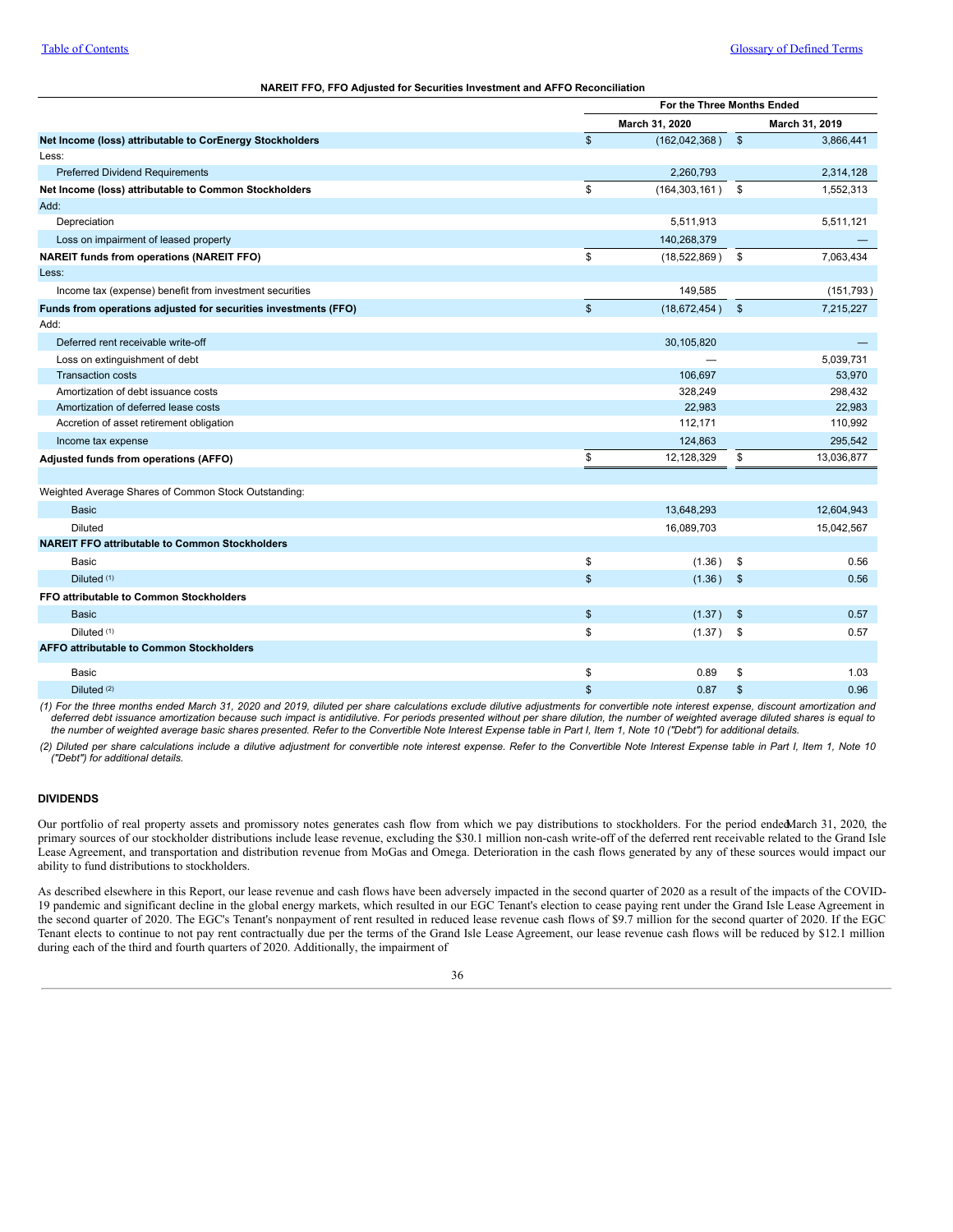the Grand Isle Gathering System discussed in Part I, Item 1,Note 3 ("Leased Properties And Leases") established a new fair value for the GIGS asset as of March 31, 2020, which will be depreciated over a shorter useful life beginning in the second quarter of 2020. Depreciation expense for the remainder of 2020 is expected to be \$1.2 million per quarter for the GIGS asset.

Further, the UPL bankruptcy filing in May 2020, Ultra Wyoming's motion to reject the Pinedale Lease Agreement effective June 30, 2020 and the expected sale of the Pinedale LGS to Ultra Wyoming on or before June 30, 2020, raised significant uncertainty surrounding the future Pinedale lease revenue cash flows. While Ultra Wyoming paid rent for the second quarter of 2020, we do not expect to collect rent beginning in the third quarter of 2020 based upon the expected sale of the Pinedale LGS and termination of the Pinedale Lease Agreement. As a result, our cash flows from lease revenue for the Pinedale Lease Agreement will be reduced by \$5.5 million for each of the third and fourth quarters of 2020.

Based on our asset base prior to the events and conditions described above, we targeted a ratio of AFFO to dividends of 1.5 times. We believe that this level of coverage provided a prudent reserve level to achieve dividend stability and growth over the long term. For the period ended March 31, 2020, our ratio of AFFO to dividends is 1.19 times, which is below our target ratio. We expect our AFFO coverage ratio in subsequent quarters to be adversely impacted until we can recover rent contractually due from the EGC Tenant under the Grand Isle Lease Agreement or engage in additional asset acquisitions to enhance our revenue generating asset base. The Board of Directors will continue to evaluate our dividend payments on a quarterly basis. There is no assurance that we will continue to make regular dividend payments at current levels.

Distributions to common stockholders are recorded on the ex-dividend date and distributions to preferred stockholders are recorded when declared by the Board of Directors. The characterization of any distribution for federal income tax purposes will not be determined until after the end of the taxable year.

A REIT is generally required to distribute during the taxable year an amount equal to at least 90 percent of the REIT taxable income (determined under Internal Revenue Code section 857(b)(2), without regard to the deduction for dividends paid). We intend to adhere to this requirement in order to maintain our REIT status. The Board of Directors will continue to determine the amount of any distribution that we expect to pay our stockholders. Dividend payouts may be affected by cash flow requirements and remain subject to other risks and uncertainties.

On February 28, 2020, we paid dividends of \$0.75 per share of common stock and \$0.4609375 per depositary share for our 7.375% Series A Preferred Stock.

On May 29, 2020, we paid dividends of\$0.05 per share of common stock and\$0.4609375 per depositary share for our7.375% Series A Preferred Stock.

#### **MAJOR TENANTS**

As of March 31, 2020, we had two significant leases. For additional information concerning each of these leases, see Part I, Item 1,Note 3 ("Leased Properties And Leases") included in this Report.

#### **ASSET PORTFOLIO AND RELATED DEVELOPMENTS**

For detailed descriptions of our asset portfolio and related operations, please refer to Part I, Item 2 "Properties" in our Annual Report on Form 10-K for the year ended December 31, 2019, and to Part I, Item 1, Note 3 ("Leased Properties And Leases") and Note 5 ("Financing Notes Receivable") included in this Report. This section provides additional information concerning material developments related to our asset portfolio that occurred during and subsequent to the period ended March 31, 2020.

#### *Grand Isle Gathering System*

On October 18, 2018, EGC was acquired by an affiliate of the privately-held Gulf of Mexico operator, Cox Oil. With the purchase of EGC by Cox Oil it is anticipated that EGC will remain a separate subsidiary owned by an affiliate of Cox Oil, and that EGC (not Cox Oil) will continue to be the guarantor of the tenant's obligations under the Lease Agreement. Prior to April 1, 2020, EGC had met its obligations to make lease payments.

On April 1, 2020, the EGC Tenant elected to cease paying rent due for April of 2020. The EGC Tenant is contractually obligated to pay rent and rent continues to accrue whether or not oil is being shipped. Following EGC Tenant's failure to pay rent due for April of 2020, and following discussions with Cox Oil management concerning its various operations, we sent EGC Tenant and EGC a notice of non-payment. After the required two-day cure period, a default has now occurred under the Grand Isle Lease Agreement. The EGC Tenant also failed to make required rent payments for May and June of 2020.

We are engaged in a number of legal matters with EGC and the EGC Tenant regarding the Grand Isle Lease Agreement, including the nonpayment of rent and EGC's attempt to set aside the guarantee obligations of EGC under the lease. We intend to enforce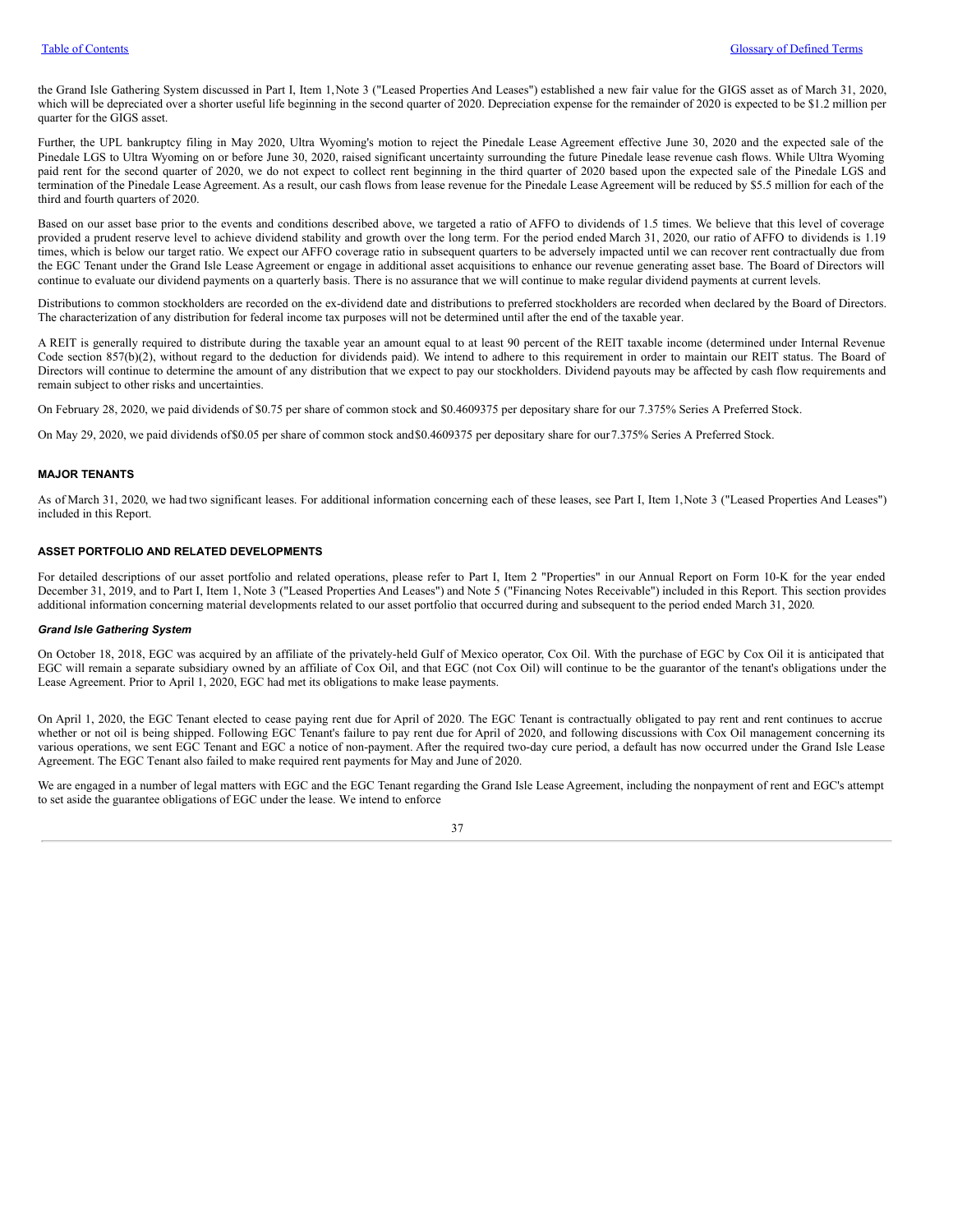our rights under the lease, including previously disclosed efforts to enforce the reporting requirements in the lease, and expect to be able to enforce the guaranty. For additional information, please refer to Part I, Item 1, Note 3 ("Leased Properties And Leases") and Part II, Item 1, Legal Proceedings, in this Report.

#### *Pinedale LGS*

On April 14, 2020, UPL, the parent and guarantor of the lease obligations of the tenant and operator of our Pinedale LGS, announced that its significant indebtedness and extremely challenging current market conditions raise a substantial doubt about its ability to continue as a going concern. The going concern qualification in UPL's financial statements filed in its 2019 10-K resulted in defaults under UPL's credit and term loan agreement. UPL also disclosed that it elected not to make interest payments on certain outstanding indebtedness, triggering a 30-day grace period. If such interest payments were not made by the end of the grace period, an event of default would occur, potentially causing its outstanding indebtedness to become immediately due and payable. UPL further disclosed that if it was unable to obtain sufficient additional capital to repay the outstanding indebtedness and sufficient liquidity to meet its operating needs, it may be necessary for UPL to seek protection from creditors under Chapter 11 of the U.S. Bankruptcy Code.

On May 14, 2020, UPL filed a voluntary petition to reorganize under Chapter 11 of the U.S. Bankruptcy Code. The filing includes Ultra Wyoming, the operator of the Pinedale LGS and tenant under the Pinedale Lease Agreement with our indirect wholly owned subsidiary Pinedale LP. The bankruptcy filing of both the guarantor, UPL, and the tenant constitute defaults under the terms of the Pinedale Lease Agreement. The bankruptcy filing imposes a stay of CorEnergy's ability to exercise remedies for the foregoing defaults. Ultra Wyoming also filed a motion to reject the Pinedale Lease Agreement, with a request that such motion be effective June 30, 2020.

In conjunction with the bankruptcy filing, UPL also has agreed to the terms of a comprehensive balance-sheet restructuring with key creditor constituencies, more specifically including holders of 100% of the loans under its first lien RBL credit facility, 85% of the loans under its first lien term loan, and 67% of its second lien notes. UPL has secured a commitment for financing of up to \$25.0 million from certain holders of its first lien term loan, which combined with cash on hand and its normal operating cash flow, is expected to allow UPL to maintain normal operations and meet ongoing financial commitments throughout the Chapter 11 restructuring period. Additionally, all of UPL's existing lenders under its first lien RBL credit facility have executed commitment letters to provide exit financing in the form of a revolving credit facility with an initial borrowing base of \$100.0 million and total commitments of \$60.0 million.

Pending the effective date of the rejection, Section 365 of the Bankruptcy Code generally requires Ultra Wyoming to comply on a timely basis with the provisions of the Pinedale Lease Agreement, including the payment provisions. Accordingly, we received the rent payments due on the first day of April, May and June 2020.

Pinedale LP, along with Prudential, the lender under the Amended Pinedale Term Credit Facility, commenced discussions with UPL, which resulted in UPL presenting an initial offer to purchase the Pinedale LGS. As of June 25, 2020, Pinedale LP, has \$32.2 million outstanding under the Amended Pinedale Term Credit Facility, which is secured by the Pinedale LGS, the only asset at Pinedale LP. The Amended Pinedale Term Credit Facility is not secured by any assets of CorEnergy or its other subsidiaries.

On June 5, 2020, Pinedale LP filed a motion with the U.S. Bankruptcy Court objecting to Ultra Wyoming's motion to reject the Pinedale Lease Agreement while continuing its negotiations with UPL. Pinedale LP and us agreed in principle to terms with Ultra Wyoming to sell the Pinedale LGS for \$18.0 million cash as set forth in a non-binding term sheet that was filed with the U.S. Bankruptcy Court in UPL's Chapter 11 case along with a motion for approval of the transaction on June 22, 2020. A copy of the draft definitive purchase and sale agreement was also filed with the motion. The closing of the sale will be subject to the satisfaction of certain closing conditions, including but not limited to (i) a release of all liens under the Amended Pinedale Term Credit Facility, (ii) a release by Pinedale LP of all claims against UPL and Ultra Wyoming arising from the rejection or termination of the Pinedale Lease Agreement, (iii) the release by Ultra Wyoming of all claims against Pinedale LP and us and (iv) approval of the definitive purchase and sale agreement and the closing of the transaction by the bankruptcy court in UPL's Chapter 11 case. The U.S. Bankruptcy Court scheduled a hearing on the motion for June 25, 2020. Assuming the definitive agreement is signed, the transaction is expected to close on or before June 30, 2020 and may be terminated by either party if not closed by July 30, 2020. If the transaction closes after June 30, 2020, we do not expect Ultra Wyoming to make any further rent payments under the Pinedale Lease Agreement.

In conjunction with the expected sale of the Pinedale LGS described above, Pinedale LP and us expect to enter into a compromise and release agreement with Prudential related to the Amended Pinedale Term Credit Facility. Pursuant to such agreement, it is anticipated that at closing of the Pinedale LGS sale transaction with Ultra Wyoming, we will provide all cash related to the sale of the Pinedale LGS along with cash available at Pinedale LP on the closing date, estimated to be approximately \$3.0 million, to Prudential in exchange for the release of all liens on the Pinedale LGS, release of us and Pinedale LP from the obligations of the Amended Pinedale Term Credit Facility, and the note under the Amended Pinedale Term Credit Facility will be deemed satisfied.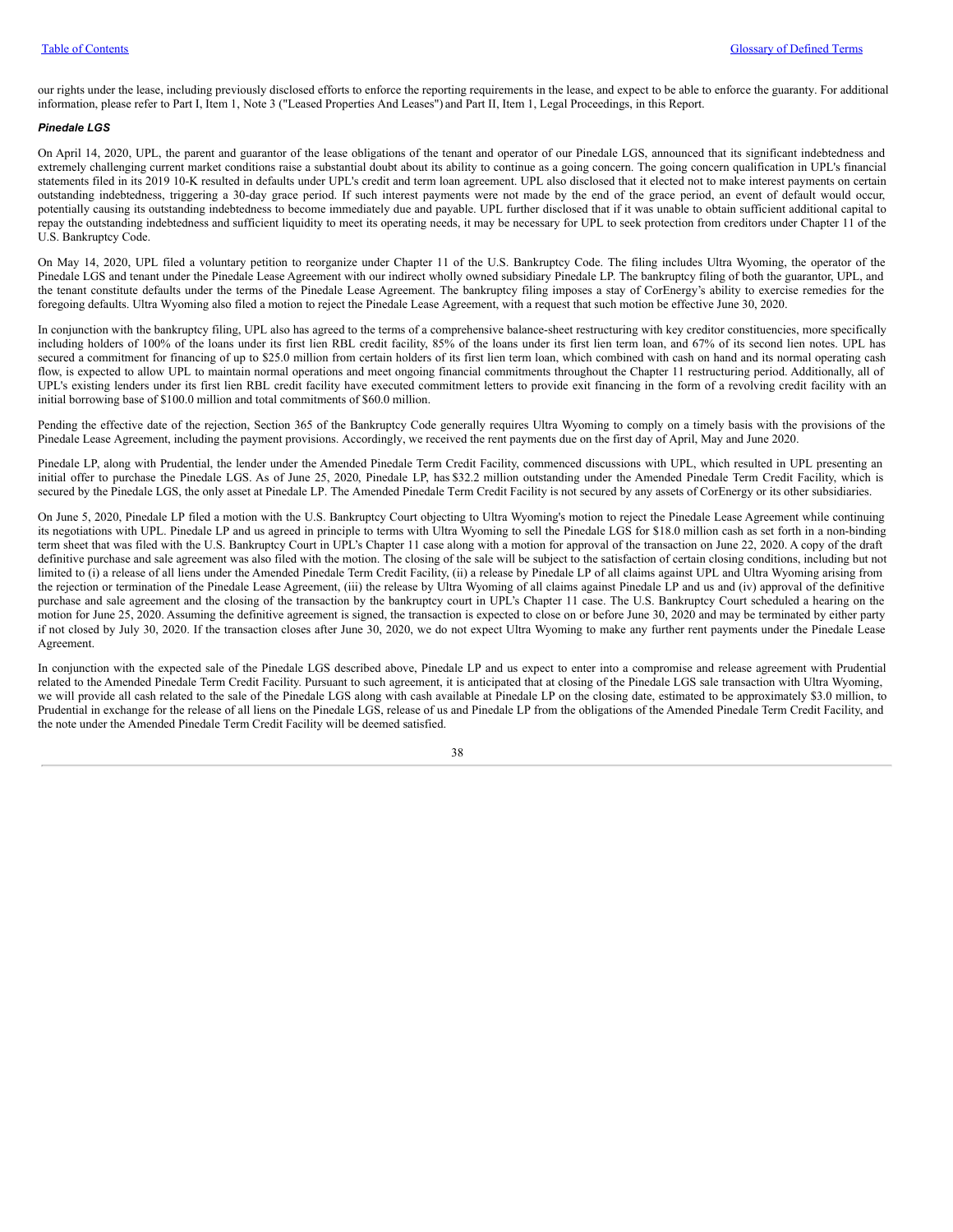As a result of the events described above, including the anticipated sale of the Pinedale LGS to Ultra Wyoming on or before June 30, 2020, we expect to recognize an estimated charge in the Consolidated Statement of Operations of approximately \$147.0 million in the second quarter of 2020. The estimated charge could be partially offset by any reduction of the debt owed under the Amended Pinedale Term Credit Facility.

#### *MoGas Pipeline*

On April 24, 2020, MoGas entered into a Facilities Interconnect Agreement with Spire STL Pipeline LLC ("STL Pipeline"). Under the terms of the agreement, MoGas will construct an interconnect to allow gas to be delivered by STL Pipeline and received by MoGas for an estimated cost of approximately \$3.9 million. Construction is set to begin during the third quarter of 2020 and is expected to be completed by the fourth quarter of 2020 at which point MoGas is expected to begin receiving incremental revenue.

MoGas has entered into an additional ten-year firm transportation services agreement with Ameren Energy, an existing customer. The new agreement will provide incremental revenue for MoGas beginning in the fourth quarter of 2020.

#### **CONTRACTUAL OBLIGATIONS**

The following table summarizes our significant contractual payment obligations as ofMarch 31, 2020:

| <b>Contractual Obligations</b>                                                           |  |             |  |            |  |            |   |                          |             |
|------------------------------------------------------------------------------------------|--|-------------|--|------------|--|------------|---|--------------------------|-------------|
| <b>Notional Value</b><br>3-5 years<br>More than 5 years<br>Less than 1 year<br>1-3 years |  |             |  |            |  |            |   |                          |             |
| Pinedale LP Debt                                                                         |  | 33.062.000  |  | 3.528.000  |  | 29,534,000 | Ъ | $\overline{\phantom{m}}$ |             |
| Interest payments on Pinedale LP Debt(1)                                                 |  |             |  | 2,039,017  |  | 3,128,418  |   |                          |             |
| 7.00% Convertible Debt                                                                   |  | 1.676.000   |  | 1.676.000  |  |            |   |                          |             |
| Interest payments on 7.00% Convertible Debt                                              |  |             |  | 58.660     |  |            |   |                          |             |
| 5.875% Convertible Debt <sup>(2)</sup>                                                   |  | 120.000.000 |  |            |  |            |   |                          | 120,000,000 |
| Interest payments on 5.875% Convertible Debt <sup>(2)</sup>                              |  |             |  | 7,050,000  |  | 14,100,000 |   | 14.100.000               | 3,525,000   |
| <b>Totals</b>                                                                            |  |             |  | 14,351,677 |  | 46.762.418 |   | 14.100.000               | 123,525,000 |

(1) Effective May 8, 2020 and in conjunction with the Standstill Agreement discussed in Part I, Item 1, Note 10 ("Debt"), the interest rate on the Amended Pinedale Term Credit Facility increased to the Default Rate of 8.50%. Under the Default Rate, the interest payments on the Pinedale LP Debt will be \$2.6 million and \$4.1 million for the "Less than 1 year" and "1-3 *years" periods, respectively.*

(2) On April 29, 2020, we repurchased approximately \$2.0 million of 5.875% Convertible Debt as discussed in Part I, Item 1, Note 10 ("Debt"). Subsequent to the repurchase, we have \$178.1 million of 5.875% Convertible Debt outstanding and interest payments are \$6.9 million, \$13.9 million, \$13.9 million and \$3.5 million for "Less than 1 year," "1-3 years," "3-5 *years," and "More than 5 years," respectively.*

Fees paid to Corridor under the Management Agreement and the Administrative Agreement are not included because they vary as a function of the value of our total asset base. For additional information, see Part I, Item 1, Note 8 ("Management Agreement") included in this Report.

#### **SEASONALITY**

Our operating companies, MoGas and Omega, generally have stable revenues throughout the year and will complete necessary pipeline maintenance during the "non-heating" season, or quarters two and three. Therefore, operating results for the interim periods are not necessarily indicative of the results that may be expected for the full year.

#### **OFF-BALANCE SHEET ARRANGEMENTS**

We do not have, and are not expected to have, any off-balance sheet arrangements that have or are reasonably likely to have a current or future effect on our financial condition, changes in financial condition, revenues or expenses, results of operations, liquidity, capital expenditures or capital resources.

#### **IMPACT OF INFLATION AND DEFLATION**

Deflation can result in a decline in general price levels, often caused by a decrease in the supply of money or credit. The predominant effects of deflation are high unemployment, credit contraction, and weakened consumer demand. Restricted lending practices could impact our ability to obtain financings or to refinance our properties and our tenants' ability to obtain credit. During inflationary periods, we intend for substantially all of our tenant leases to be designed to mitigate the impact of inflation. Often, our leases include rent escalators that are based on the CPI, or other agreed upon metrics that increase with inflation.

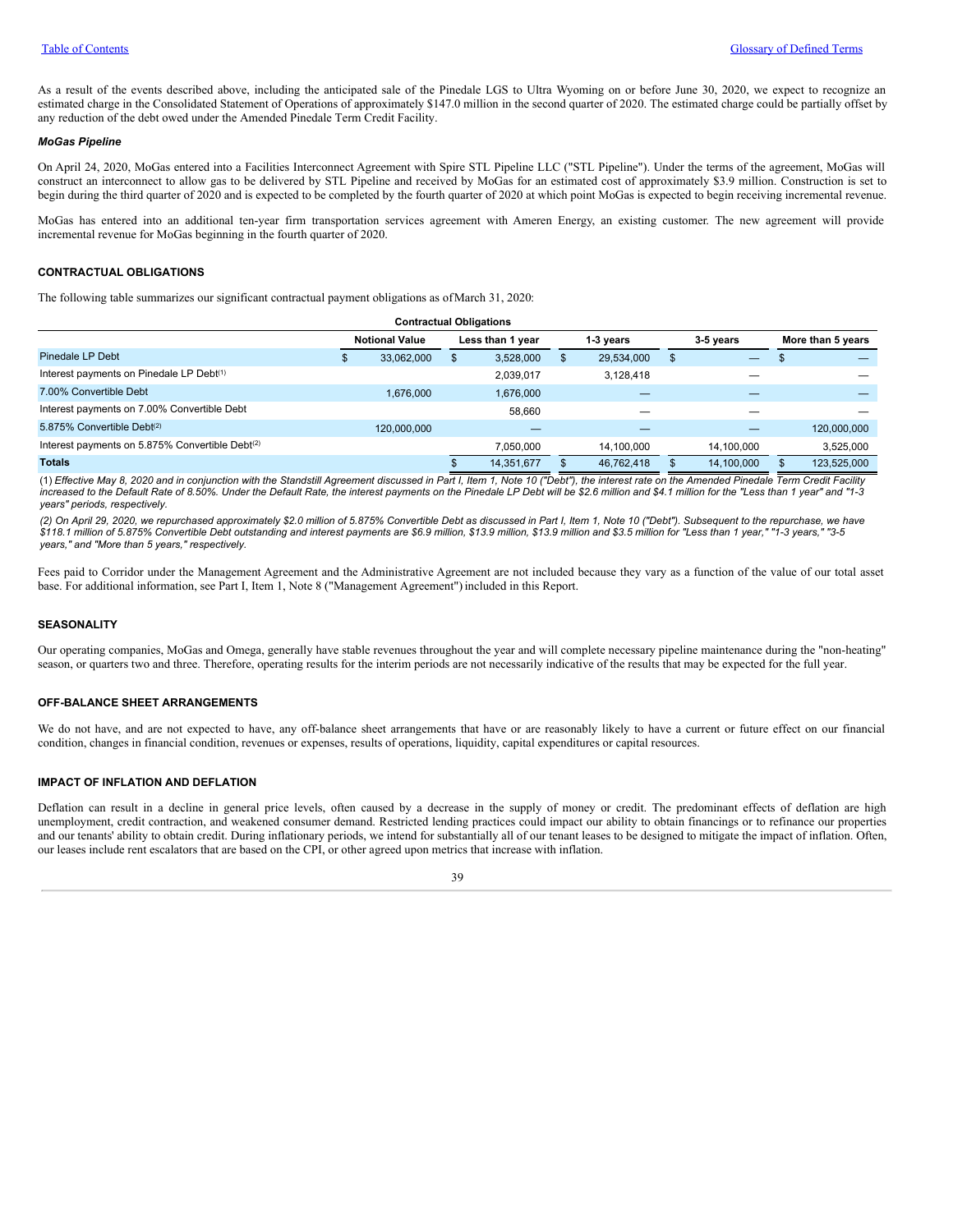# **LIQUIDITY AND CAPITAL RESOURCES**

#### *Overview*

At March 31, 2020, we had liquidity of approximately \$169.1 million comprised of cash of\$119.1 million plus revolver availability of \$50.0 million. As discussed under the "CorEnergy Credit Facility" below, revolver availability excluded any borrowing base value from our GIGS asset, and there were no borrowings outstanding as of March 31, 2020. We use cash flows generated from our operations to fund current obligations, projected working capital requirements, debt service payments and dividend payments. As discussed in Part I, Item 1, Note 3 ("Leased Properties And Leases"), our tenant of the GIGS asset, EGC Tenant, a wholly owned indirect subsidiary of Cox Oil, elected to cease paying rent due for the second quarter of 2020, which significantly impacts our cash flows from operations. While Ultra Wyoming, our tenant of the Pinedale LGS, paid rent for the second quarter of 2020, we do not expect to collect rent beginning in the third quarter of 2020 due to the expected sale of the Pinedale LGS and termination of the Pinedale Lease Agreement on or before June 30, 2020. The loss of rent from the Pinedale Lease Agreement will significantly impact future cash flows from operations.

While our cash flows from operations have been or will be adversely impacted by the events and conditions described above, management expects that our current cash liquidity will be sufficient to fund future operating requirements during this period of uncertainty. As discussed in Part I, Item 1, Note 10 ("Debt"), based on our analysis of future compliance with our financial covenants, management has determined that we may violate certain financial covenants under our debt agreements within the next twelve months if covenant waivers are not obtained. If we were to violate one or more financial covenants, the lenders could declare us in default and could accelerate the amounts due under a portion or all of our outstanding debt. Further, a default under one debt agreement could trigger cross-default provisions within certain of our other debt agreements. While these conditions raise substantial doubt about our ability to continue as a going concern within one year after the financial statements are issued, management has concluded that such doubt is mitigated by the considerations discussed below, which lead to a conclusion that we will continue to be able to fund current obligations as they become due one year from the date of issuance of the financial statements included in this Report.

We are in the process of working with our lenders and believe we will receive waivers with respect to the affected financial covenants before any covenants are violated. However, any waivers would be granted at the sole discretion of the lenders, and there can be no assurance that we will be able to obtain such waivers. Additionally, we currently have no borrowings or expected future borrowings on our CorEnergy Credit Facility, which mitigates the cross-default provision described below under the Company's 5.875% Convertible Notes. As discussed in Part I, Item 1, Note 3 ("Leased Properties And Leases"), Pinedale LP and the Company expect to sell the Pinedale LGS to Ultra Wyoming on or before June 30, 2020, and will provide all cash related to the sale, along with cash available at Pinedale LP on the closing date, to Prudential to satisfy the Amended Pinedale Term Credit Facility. Management believes these measures, as we continue to implement them, may enable us to comply with the financial covenants under our debt agreements. In any event, should negotiations with our lenders concerning additional waivers prove unsuccessful or should the sale of the Pinedale LGS not occur, based on management's current projections, we would have sufficient liquidity to extinguish the outstanding balance due under the Amended Pinedale Term Credit Facility, and to pay fees that would be due in connection with any termination of the CorEnergy Credit Facility, while also continuing to fund current obligations as they become due one year from the date of issuance of these financial statements.

Further, if our ability to access the capital markets is restricted, as currently is the case as discussed in Part I, Item 1, Note 11 ("Stockholders' Equity") or if debt or equity capital were unavailable on favorable terms, or at all, our ability to fund acquisition opportunities or to comply with the REIT distribution rules could be adversely affected.

There are acquisition opportunities that are in preliminary stages of review, and consummation of any of these opportunities may depend on a number of factors beyond our control. There can be no assurance that any of these acquisition opportunities will result in consummated transactions. As part of our disciplined investment philosophy, we plan to use a moderate level of leverage, approximately 25 percent to 50 percent of assets, supplemented with accretive equity issuance as needed, subject to current market conditions. We may invest in assets subject to greater leverage which could be both recourse and non-recourse to us.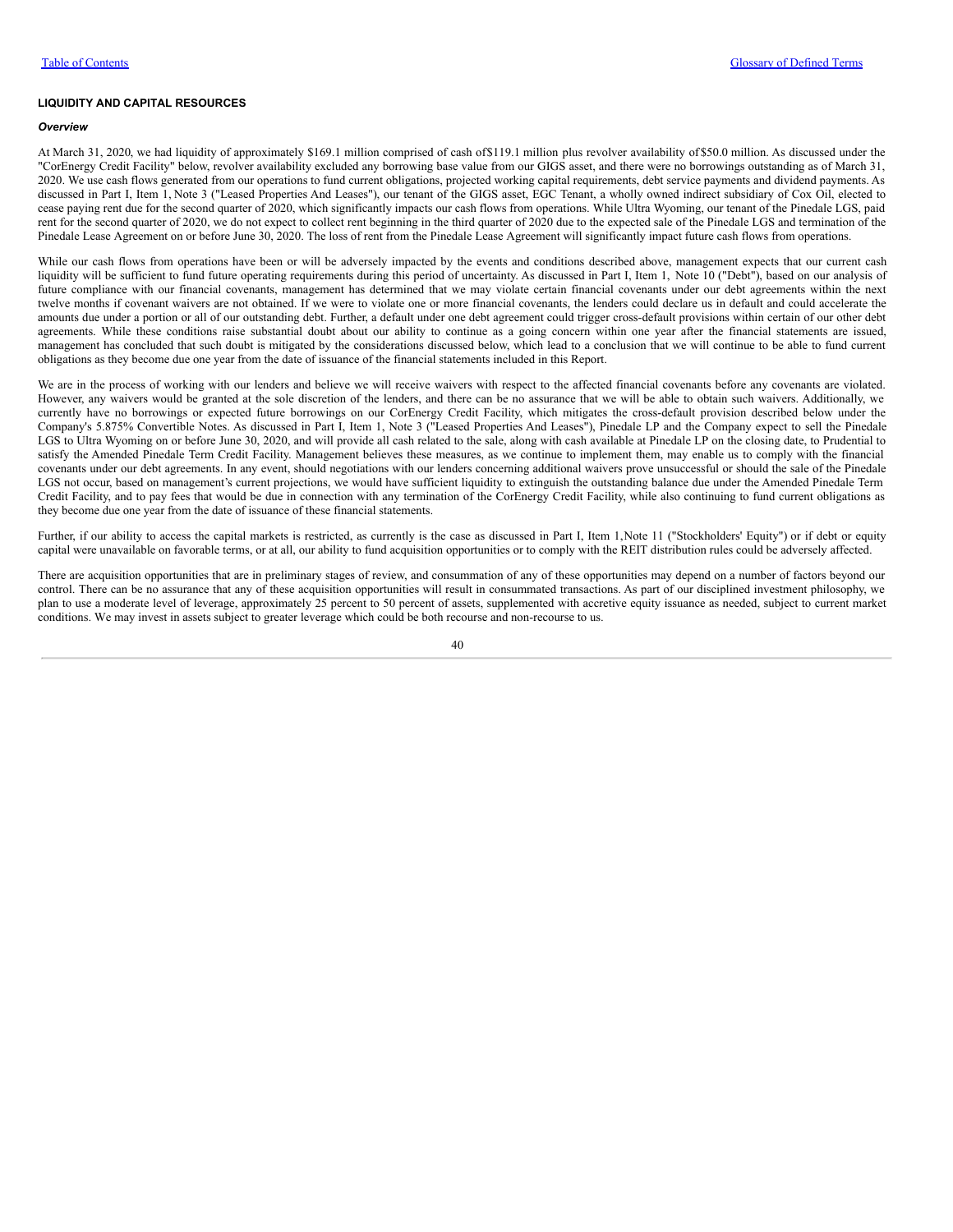#### *Cash Flows - Operating, Investing, and Financing Activities*

The following table presents our consolidated cash flows for the periods indicated below:

|                                         | For the Three Months Ended       |  |              |  |  |
|-----------------------------------------|----------------------------------|--|--------------|--|--|
|                                         | March 31, 2019<br>March 31, 2020 |  |              |  |  |
|                                         | (Unaudited)                      |  |              |  |  |
| Net cash provided by (used in):         |                                  |  |              |  |  |
| Operating activities                    | 11,767,712                       |  | 17,056,237   |  |  |
| Investing activities                    | 19.469                           |  | 4,984,665    |  |  |
| Financing activities                    | (13,596,417)                     |  | (31,966,681) |  |  |
| Net change in cash and cash equivalents | (1,809,236)                      |  | (9,925,779)  |  |  |

#### Cash Flows from Operating Activities

Net cash flows provided by operating activities for the three months ended March 31, 2020 were primarily attributable to (i) lease receipts of \$15.5 million \$15.7 million lease revenue, net of \$248 thousand of straight-line rent accrued during the period) and (ii) \$3.7 million in net contributions from our operating subsidiaries MoGas and Omega, partially offset by (iii) \$3.1 million in general and administrative expenses and (iv)\$4.3 million in cash paid for interest.

Net cash flows provided by operating activities for the three months ended March 31, 2019 were primarily attributable to (i) lease receipts of \$15.3 million (\$16.7) million lease revenue, net of \$1.4 million of straight-line rent accrued during the period), (ii) \$4.6 million in net contributions from our operating subsidiaries MoGas and Omega and (iii) a \$1.1 million reduction in accounts and other receivables during the period, partially offset by (iv) \$2.9 million in general and administrative expenses and (v) \$1.1 million in cash paid for interest.

#### Cash Flows from Investing Activities

There were no significant cash investing activities for thethree months ended March 31, 2020.

Net cash flows provided by investing activities for the three months ended March 31, 2019 were primarily attributed to a \$5.0 million payment received on January 7, 2019 related to the promissory note entered into as a part of the Portland Terminal Facility sale.

#### Cash Flows from Financing Activities

Net cash flows used in financing activities for the three months ended March 31, 2020 were primarily attributable to (i) common and preferred dividends paid of\$10.2 million and \$2.3 million, respectively, (ii) principal payments of \$882 thousand on our secured credit facilities and (iii) preferred stock repurchases of \$162 thousand.

Net cash flows used in financing activities for the three months ended March 31, 2019 were primarily attributable to (i) cash paid for the extinguishment of Convertible Notes of \$19.5 million, (ii) common and preferred dividends paid of \$9.2 million and \$2.3 million, respectively and (iii) principal payments of \$882 thousand on our secured credit facilities.

#### *Revolving and Term Credit Facilities*

#### CorEnergy Credit Facility

On July 28, 2017, we entered into an amended and restated CorEnergy Credit Facility with Regions Bank (as lender and administrative agent for other participating lenders). The amended facility provides for commitments of up to \$161.0 million, comprised of (i) increased commitments on the CorEnergy Revolver of up to\$160.0 million, subject to borrowing base limitations, and (ii) a \$1.0 million commitment on the MoGas Revolver. The amended facility has a5-year term maturing on July 28, 2022.

Under the terms of the amended and restated CorEnergy Credit Facility, we are subject to certain financial covenants as follows: (i) a minimum debt service coverage ratio of 2.0 to 1.0; (ii) a maximum total leverage ratio of 5.0 to 1.0; (iii) a maximum senior secured recourse leverage ratio (which generally excludes debt from certain subsidiaries that are not obligors under the CorEnergy Credit Facility) of 3.0 to 1.0.; and (iv) a maximum total funded debt to capitalization ratio of 50 percent. In addition, there is a covenant related to our ability to make distributions that is tied to AFFO and applicable REIT distribution requirements, and provides that, in the absence of any acceleration of maturity following an Event of Default, we may make distributions equal to the greater of the amount required to maintain our REIT status and 100 percent of AFFO for the trailing 12-month period.

Borrowings under the credit facility will typically bear interest on the outstanding principal amount using a LIBOR pricing grid that is expected to equal a LIBOR rate plus an applicable margin of 2.75 percent to 3.75 percent, based on our senior secured

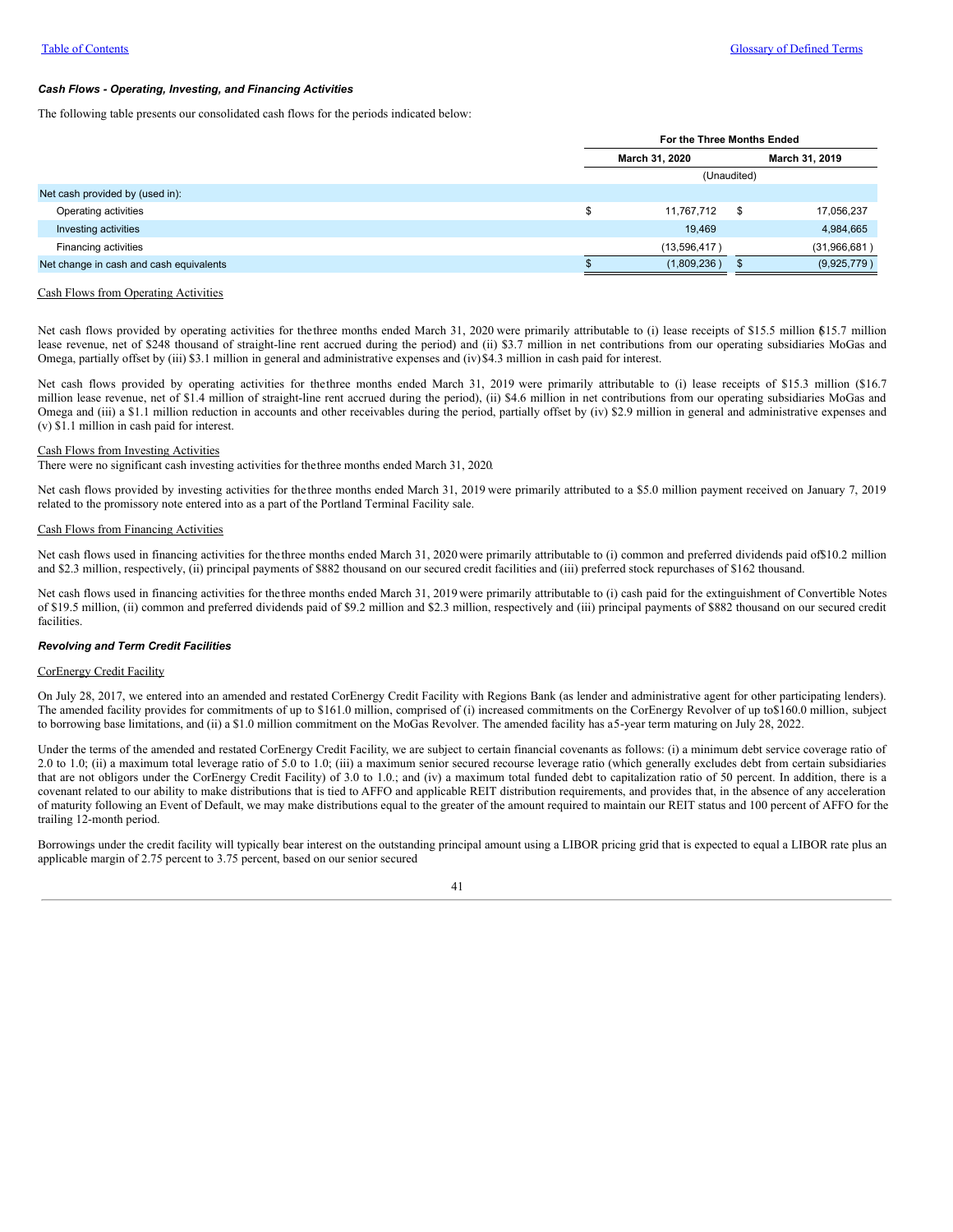recourse leverage ratio. The facility contains, among other restrictions, certain financial covenants including the maintenance of certain financial ratios, as well as default and cross-default provisions customary for transactions of this nature (with applicable customary grace periods), all of which are substantially the same as under the prior facility.

It is an event of default under the CorEnergy Credit Facility if any unrestricted subsidiary (which would include Pinedale LP) fails to pay at maturity or otherwise when due, or within any applicable grace period, any indebtedness with an outstanding balance of at least \$5.0 million (which would include the Amended Pinedale Term Credit Facility) or fails to comply with any financial covenant with respect thereto, or any bankruptcy or insolvency default occurs with respect to such debt of an unrestricted subsidiary and remains uncured for such period of time as would permit the holders of such debt to accelerate its maturity, then such event would allow the lenders under the CorEnergy Credit Facility to accelerate the maturity of that facility. Pursuant to the Standstill Agreement between Pinedale LP and Prudential discussed below under "Amended Pinedale Term Credit Facility," Prudential has agreed that during the Standstill Period (as defined below) it will not accelerate the debt under the Amended Pinedale Term Credit Facility as a result of UPL's bankruptcy filing. As a result of the Standstill Agreement, since no acceleration is permitted on account of UPL's bankruptcy filing during the Standstill Period, UPL's bankruptcy filing does not trigger the cross-default provision described above and does not cause an event of default under the CorEnergy Credit Facility.

Effective May 14, 2020, we entered into a Limited Consent with the Lenders under the CorEnergy Revolver that is part of the CorEnergy Credit Facility. The Lenders agreed to extend the date by which we will be required to deliver to the Lenders our financial statements for the fiscal quarter ended March 31, 2020 and certain required quarterly certifications until June 30, 2020, pursuant to the Form 10‑Q filing extension previously disclosed in the our Current Report on Form 8-K filed April 23, 2020.

The Limited Consent also documents notice previously provided by us to the Agent that certain events of default have occurred under the lease for our GIGS asset, as a result of the tenant under the Grand Isle Lease Agreement having failed to pay the rent due for April and May 2020. The Limited Consent is subject to our continued compliance with all of the other terms of the CorEnergy Revolver, and includes our agreement with the Lenders that the borrowing base value of the GIGS asset for purposes of the CorEnergy Revolver shall be zero, effective as of our March 31, 2020 balance sheet date.

As of March 31, 2020, we were in compliance with all covenants and had no borrowings outstanding. We also had approximately\$50.0 million of available borrowing capacity on the CorEnergy Revolver. For a summary of the additional material terms of the CorEnergy Credit Facility, please refer to Part IV, Item 15, Note 11 ("Debt") included in our Annual Report on Form 10-K for the year ended December 31, 2019, and Part I, Item 1, Note 10 ("Debt") included in this Report.

# Amended Pinedale Term Credit Facility

On December 29, 2017, Pinedale LP entered into the Amended Pinedale Term Credit Facility, with Prudential and a group of lenders affiliated with Prudential as lenders and Prudential serving as administrative agent. The new amended facility is a 5-year \$41.0 million term loan facility, bearing interest at a fixed rate of 6.5 percent, which matures on December 29, 2022. Principal payments of \$294 thousand, plus accrued interest, are payable monthly.

The Amended Pinedale Term Credit Facility limits distributions by Pinedale LP to us, although such distributions are permitted to the extent required for us to maintain REIT qualification so long as Pinedale LP's obligations under the credit facility have not been accelerated following an Event of Default (as defined in the Amended Pinedale Term Credit Facility).

Outstanding balances under the facility are secured by the Pinedale LGS assets. The Amended Pinedale Term Credit Facility is subject to (i) a minimum interest coverage ratio of 3.0 to 1.0, (ii) a maximum leverage ratio of 3.25 to 1.0 and (iii) a minimum net worth of \$115.0 million, each measured at the Pinedale LP level and not at the Company level. We were in compliance with all covenants at March 31, 2020.

As previously discussed in Part I, Item 1, Note 3 ("Leased Properties And Leases"), UPL's bankruptcy filing constitutes a default under the terms of the Pinedale Lease Agreement with Pinedale LP. Such default under the Pinedale Lease Agreement is an event of default under the Amended Pinedale Term Credit Facility, which is secured by the Pinedale LGS. Among other things, an event of default could give rise to a Cash Control Period (as defined in the Amended Pinedale Term Credit Facility), which impacts Pinedale LP's ability to make distributions to the Company. During such a Cash Control Period, which was triggered May 14, 2020, by the bankruptcy filing of Ultra Wyoming and its parent guarantor, UPL, distributions by Pinedale LP to us are permitted to the extent required for us to maintain its REIT qualification, so long as Pinedale LP's obligations under the Amended Pinedale Term Credit Facility have not been accelerated following an Event of Default (as defined in the Amended Pinedale Term Credit Facility).

Effective May 8, 2020, Pinedale LP entered into a Standstill Agreement with Prudential. The Standstill Agreement anticipated Pinedale LP's notification to Prudential of two Events of Default under the Amended Pinedale Term Credit Facility (the "Specified Events of Default") as a result of the occurrence of either (i) any bankruptcy filing by UPL or Ultra Wyoming and (ii) any resulting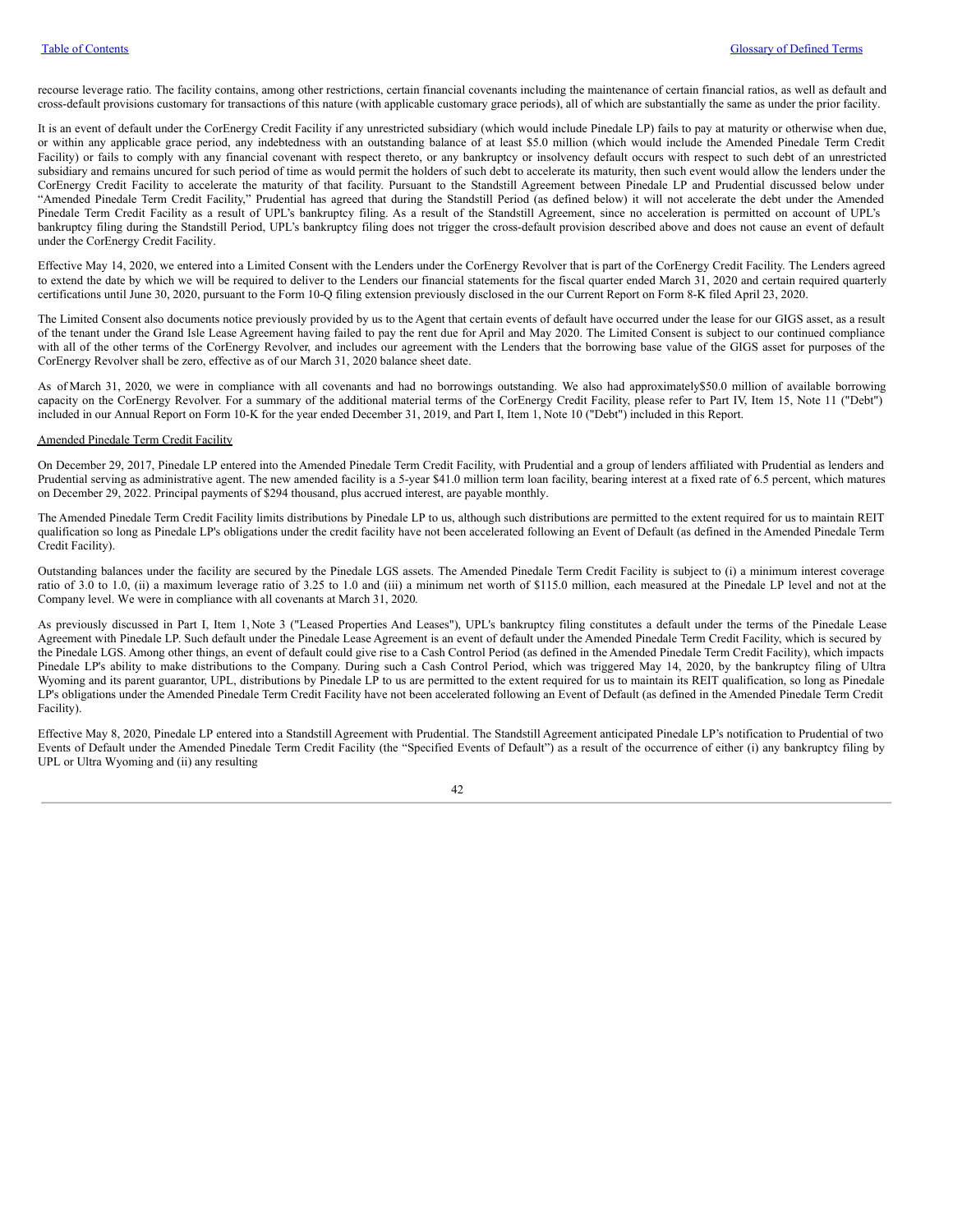impact on Pinedale LP's net worth covenant under the Amended Pinedale Term Credit Facility due to any accounting charge of assets of Pinedale LP triggered by any such bankruptcy filing of Ultra Wyoming. Under the Standstill Agreement, Prudential has agreed to forbear through September 1, 2020, or the earlier occurrence of a separate Event of Default under the Amended Pinedale Term Credit Facility (the "Standstill Period") from exercising any rights they may have to accelerate and declare the outstanding balance under the credit facility immediately due and payable as a result of the occurrence of either of the Specified Events of Default, provided that there are no other Events of Default and Pinedale LP continues to meet its obligations under all of the other terms of the Amended Pinedale Term Credit Facility. The Standstill Agreement also requires that Pinedale LP not make any distributions to us during the Standstill Period and that interest will accrue and be payable from the effective date of such agreement at the Default Rate of interest provided for in the Pinedale Facility, increasing the effective interest rate to 8.50%.

For a summary of the additional material terms of the Pinedale Term Credit Facility, please see Part IV, Item 15, Note 11 ("Debt") included in our Annual Report on Form 10-K for the year ended December 31, 2019, and Part I, Item 1, Note 10 ("Debt") included in this Report.

#### MoGas Revolver

On July 28, 2017, the terms of the MoGas Revolver were amended and restated in connection with the CorEnergy Credit Facility, as discussed above. As a result, commitments under the MoGas Revolver were reduced to \$1.0 million. Refer to Part I, Item 1, Note 10 ("Debt") for further information. As of March 31, 2020, the coborrowers were in compliance with all covenants and there are no borrowings outstanding on the MoGas Revolver.

#### Mowood/Omega Revolver

The Mowood/Omega Revolver is used by Omega for working capital and general business purposes and is guaranteed and secured by the assets of Omega. Following annual extensions, the current maturity of the facility has been amended and extended to July 31, 2020. Interest accrues at LIBOR plus 4 percent and is payable monthly in arrears with no unused fee. There was no outstanding balance at March 31, 2020.

#### *Convertible Notes*

#### 7.00% Convertible Notes

As of December 31, 2019, we had \$2.1 million aggregate principal amount of 7.00% Convertible Notes outstanding following convertible note exchanges and conversions completed during 2019. Additionally, during the three months ended March 31, 2020, certain holders elected to convert (i)\$416 thousand of 7.00% Convertible Notes for approximately 12,605 shares of common stock. As ofMarch 31, 2020, we had \$1.7 million aggregate principal amount of 7.00% Convertible Notes outstanding.

On June 12, 2020, the Company paid \$1.7 million in aggregate principal and \$59 thousand in interest expense upon maturity of the 7.00% Convertible Notes to extinguish the remaining debt outstanding.

Refer to Part IV, Item 15, Note 11 ("Debt") included in our Annual Report on Form 10-K for the year endedDecember 31, 2019 and Part I, Item 1, Note 10 ("Debt") included in this Report for additional information concerning the 7.00% Convertible Notes.

#### 5.875% Convertible Notes

On August 12, 2019, we completed a private placement offering of \$120.0 million aggregate principal amount of 5.875% Convertible Senior Notes due 2025 to the initial purchasers of such notes for cash in reliance on an exemption from registration provided by Section 4(a)(2) of the Securities Act. The initial purchasers then resold the 5.875% Convertible Notes for cash equal to 100 percent of the aggregate principal amount thereof to qualified institutional buyers, as defined in Rule 144A under the Securities Act, in reliance on an exemption from registration provided by Rule 144A. The 5.875% Convertible Notes mature on August 15, 2025 and bear interest at a rate of 5.875 percent per annum, payable semi-annually in arrears on February 15 and August 15 of each year, beginning on February 15, 2020.

Holders may convert all or any portion of their 5.875% Convertible Notes into shares of our common stock at their option at any time prior to the close of business on the business day immediately preceding the maturity date. The initial conversion rate for the 5.875% Convertible Notes is 20.0 shares of common stock per \$1,000 principal amount of the 5.875% Convertible Notes, equivalent to an initial conversion price of \$50.00 per share of our common stock. Such conversion rate will be subject to adjustment in certain events as specified in the Indenture.

The Indenture for the 5.875% Convertible Notes specifies events of default, including default by the Company or any of its subsidiaries with respect to any debt agreements under which there may be outstanding, or by which there may be secured or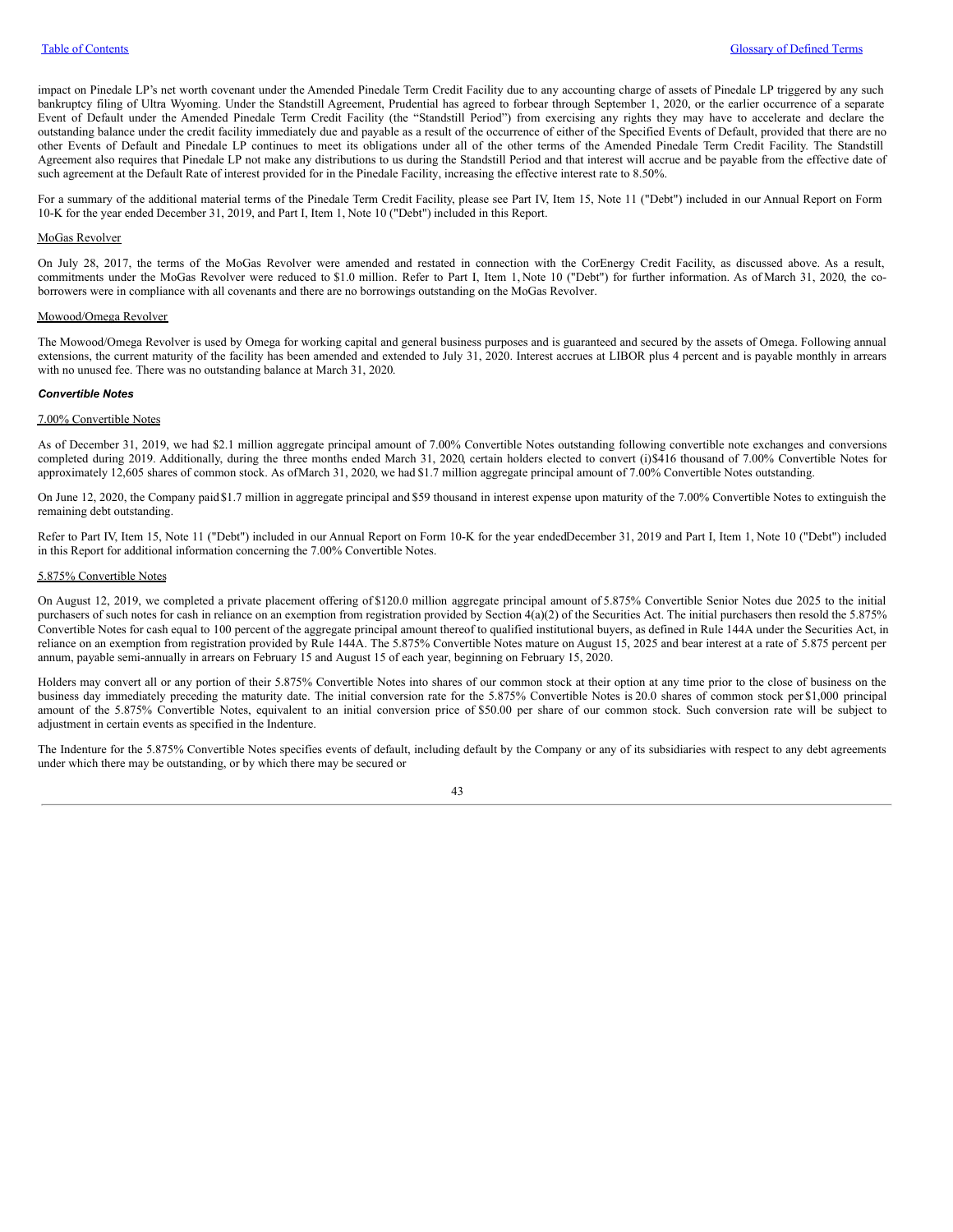evidenced, any debt in excess of \$25.0 million in the aggregate of the Company and/or any such subsidiary, resulting in such indebtedness becoming or being declared due and payable prior to its stated maturity.

Refer to Part IV, Item 15, Note 11 ("Debt") included in our Annual Report on Form 10-K for the year endedDecember 31, 2019 and Part I, Item 1, Note 10 ("Debt") included in this Report for additional information concerning the 5.875% Convertible Notes.

#### *Shelf Registration Statements*

On October 30, 2018, we filed a shelf registration statement with the SEC, pursuant to which we registered1,000,000 shares of common stock for issuance under our dividend reinvestment plan. As of March 31, 2020, we have issued 22,003 shares of common stock under our dividend reinvestment plan pursuant to the shelf resulting in remaining availability (subject to the current limitation discussed below) of approximately 977,997 shares of common stock.

On November 9, 2018, we had a new shelf registration statement declared effective by the SEC replacing our previously filed shelf registration statement, pursuant to which we may publicly offer additional debt or equity securities with an aggregate offering price of up to \$600.0 million. As described elsewhere in this Report, EGC and Cox Oil have refused to provide the financial statement information concerning EGC that we must file pursuant to SEC Regulation S-X. At least until we are able to file these EGC financial statements, we do not expect to be able to use this shelf registration statement, or the shelf registration statement filed for our dividend reinvestment plan, to sell our securities.

We have engaged in dialogue with the staff of the SEC in an effort to shorten the period during which we do not use our registration statements. We do not expect this period to be shortened until the EGC financial statement information has been received and filed. However, there can be no assurance that we will be successful in obtaining such relief.

#### *Liquidity and Capitalization*

Our principal investing activities are acquiring and financing real estate assets within the U.S. energy infrastructure sector and concurrently entering into long-term triple-net participating leases with energy companies. These investing activities have often been financed from the proceeds of our public equity and debt offerings as well as our credit facilities mentioned above. We are also expanding our business development efforts to include other REIT qualifying revenue sources. Continued growth of our asset portfolio will depend in part on our continued ability to access funds through additional borrowings and securities offerings.

The following is our liquidity and capitalization as of March 31, 2020 and December 31, 2019:

| <b>Liquidity and Capitalization</b>                |                 |                   |
|----------------------------------------------------|-----------------|-------------------|
|                                                    | March 31, 2020  | December 31, 2019 |
| Cash and cash equivalents                          | 119,054,407     | 120,863,643       |
| Revolver availability                              | 49,955,716      | 136,358,445       |
|                                                    |                 |                   |
| Revolving credit facility                          | \$              | \$                |
| Long-term debt (including current maturities)      | 150,996,040     | 152,109,426       |
| Stockholders' equity:                              |                 |                   |
| Series A Preferred Stock 7.375%, \$0.001 par value | 125,270,350     | 125,493,175       |
| Capital stock, non-convertible, \$0.001 par value  | 13,652          | 13,639            |
| Additional paid-in capital                         | 348,719,125     | 360,844,497       |
| <b>Retained deficit</b>                            | (171, 601, 344) | (9,611,872)       |
| CorEnergy equity                                   | 302,401,783     | 476,739,439       |
| Total CorEnergy capitalization                     | 453,397,823     | 628,848,865       |

We also have two lines of credit for working capital purposes for two of our subsidiaries with maximum availability of \$1.5 million and\$1.0 million at both March 31, 2020 and December 31, 2019.

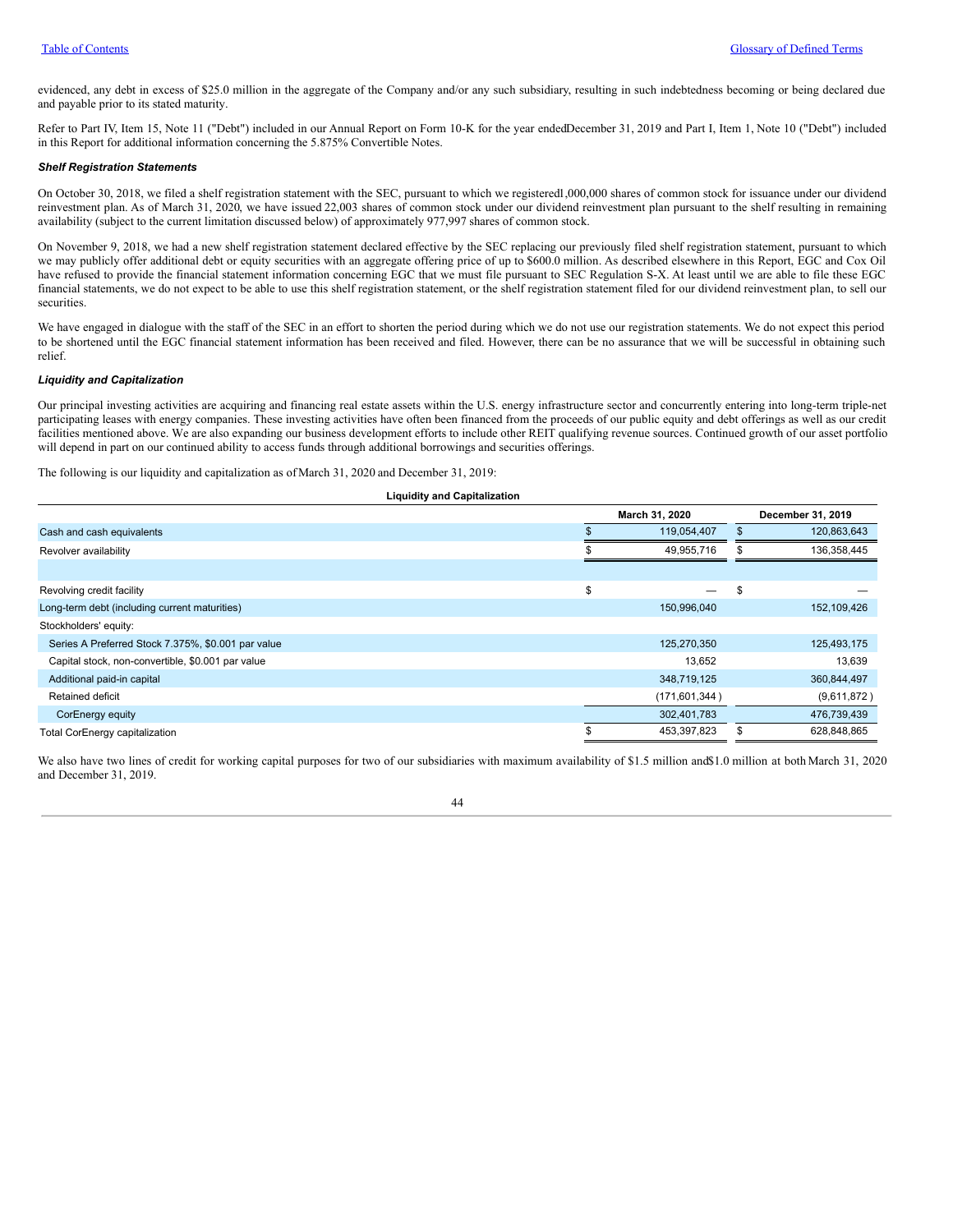## **CRITICAL ACCOUNTING ESTIMATES**

The financial statements included in this Report are based on the selection and application of critical accounting policies, which require management to make significant estimates and assumptions. Critical accounting policies are those that are both important to the presentation of our financial condition and results of operations and require management's most difficult, complex, or subjective judgments. The preparation of the consolidated financial statements in conformity with GAAP requires management to make estimates and assumptions that affect the reported amount of assets and liabilities, recognition of distribution income, and disclosure of contingent assets and liabilities at the date of the consolidated financial statements. Actual results could differ from those estimates.

A discussion of our critical accounting estimates is presented under the heading "Critical Accounting Estimates" in Part II, Item 7, "Management's Discussion and Analysis of Financial Condition and Results of Operations" in our Annual Report on Form 10-K for the year ended December 31, 2019, as previously filed with the SEC. No material modifications have been made to our critical accounting estimates.

### <span id="page-47-0"></span>**ITEM 3. QUANTITATIVE AND QUALITATIVE DISCLOSURES ABOUT MARKET RISK**

Our business activities contain elements of market risk. As ofMarch 31, 2020, there were no material changes to our market risk exposure as compared to the end of our preceding fiscal year ended December 31, 2019**.**

Long-term debt used to finance our acquisitions may be based on floating or fixed rates. As ofMarch 31, 2020, we had long-term debt (net of current maturities) with a carrying value of \$145.8 million, all of which represents fixed-rate debt. Borrowings under our CorEnergy Revolver are variable rate, based on a LIBOR pricing spread. There were no outstanding borrowings under the CorEnergy Revolver at March 31, 2020, and accordingly, no market risk exposure on outstanding variable-rate debt.

We consider the management of risk essential to conducting our businesses. Accordingly, our risk management systems and procedures are designed to identify and analyze our risks, to set appropriate policies and limits and to continually monitor these risks and limits by means of reliable administrative and information systems and other policies and programs.

#### <span id="page-47-1"></span>**ITEM 4. CONTROLS AND PROCEDURES**

#### **Conclusion Regarding Effectiveness of Disclosure Controls and Procedures**

Under the supervision and with the participation of our management, including our Chief Executive Officer and Chief Accounting Officer (our principal executive and principal financial officers, respectively), we have evaluated the effectiveness of our disclosure controls and procedures, as defined in Rule 13a-15(e) under the Securities Exchange Act of 1934, as amended, as of the end of the period covered by this Report. Based on that evaluation, these officers concluded that our disclosure controls and procedures were effective to ensure that the information required to be disclosed by us in the reports that we file or submit under the Securities Exchange Act of 1934 is recorded, processed, summarized, and reported within the time periods specified in the SEC rules and forms, and is accumulated and communicated to our management, including our Chief Executive Officer and Chief Accounting Officer, as appropriate, to allow timely decisions regarding required disclosure.

#### **Changes in Internal Control over Financial Reporting**

There have been no changes in our internal control over financial reporting, as defined in Rules 13a-15(f) and 15d-15(f) of the Exchange Act, that occurred during the quarterly period ending March 31, 2020 that have materially affected, or are reasonably likely to materially affect, our internal control over financial reporting. We have not experienced any material impact to our internal control over financial reporting due to the COVID-19 pandemic. We are continually monitoring and assessing the COVID-19 pandemic on our internal controls to minimize the impact on their design and operating effectiveness.

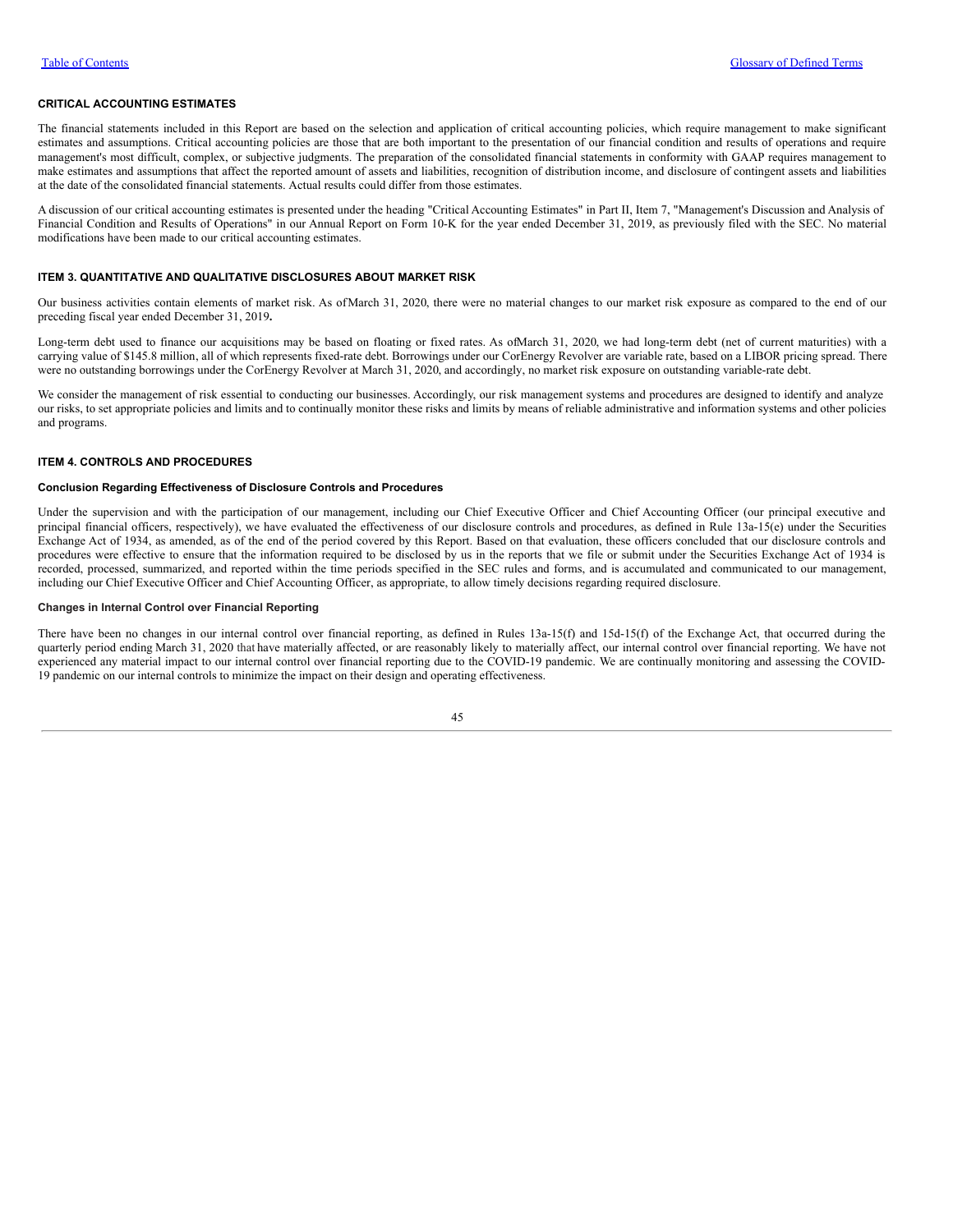#### **PART II. OTHER INFORMATION**

#### <span id="page-48-1"></span><span id="page-48-0"></span>**ITEM 1. LEGAL PROCEEDINGS**

As discussed in further detail in Part I, Item 1,Note 3 ("Leased Properties And Leases") in this Report, the Company initiated litigation on March 26, 2019 to enforce the terms of the Grand Isle Lease Agreement requiring that we be provided with copies of certain financial statement information that we are required to file pursuant to SEC Regulation S-X, as described in Section 2340 of the SEC Financial Reporting Manual, in the case CorEnergy Infrastructure Trust, Inc. and Grand Isle Corridor, LP v. Energy XXI Gulf Coast, Inc. and Energy XXI GIGS Services, LLC, Case No. 01-19-0228-CV in the 11th District Court of Harris County, Texas. The Company sought and obtained a temporary restraining order mandating that our tenant deliver the required financial statements. On April 1, 2019, that order was stayed pending an appeal by the tenant to the Texas First District Court of Appeals in Houston. On January 6, 2020, that appellate court rejected our tenant's appeal and remanded the case for further proceedings in the 11th District Court of Harris County, Texas. While the appeal was pending, the original temporary restraining order lapsed by its own terms. In May 2020, the trial court granted the Company's motion for summary judgment mandating our tenant deliver the required financial statements. The Company believes that it is entitled to such relief and will continue to pursue this litigation and all viable options to obtain and file the necessary tenant financial statements.

In addition to the foregoing lawsuit, the Company's subsidiary, Grand Isle Corridor, LP ("Grand Isle"), filed a separate lawsuit against EGC and EGC Tenant to recover unpaid rent due and owing under the Grand Isle Lease Agreement. The lawsuit was filed in the 129th District Court of Harris County, Texas and is styled as *Grand Isle* Corridor, LP v. Energy XXI Gulf Coast, Inc. and Energy XXI GIGS Services, LLC, Case No. 202027212. Grand Isle will initiate identical litigation each month for which rent is not paid.

On April 20, 2020, EGC and its parent company, CEXXI, LLC, filed an adversary proceeding against the Company and Grand Isle,*Energy XXI Gulf Coast, LLC and CEXXI,* LLC v. Grand Isle Corridor, LP and CorEnergy Infrastructure Trust, Inc., Adv. No. 20-03084, in the United States Bankruptcy Court for the Southern District of Texas. In this suit, EGC is asking the bankruptcy court in which EGC filed for bankruptcy in 2016 to declare that the assignment and assumption of the guarantee of the Grand Isle Lease Agreement, which was a part of that earlier bankruptcy proceeding, is null and void. The Company is pursuing an expedited resolution of this suit to permit it to then enforce the guarantee against EGC in the state court proceedings referenced above.

On May 14, 2020, Ultra Wyoming, and certain affiliates including UPL and Ultra Resources, Inc. (the "Ultra Debtors") filed petitions for relief under Chapter 11 of the Bankruptcy Code in the United States Bankruptcy Court for the Southern District of Texas, Houston Division, jointly administered Case No. 20-32631 (the "UPL Bankruptcy Case"). On May 15, 2020, Ultra Wyoming filed its Motion for Entry of an Order Authorizing Rejection of the Pinedale Lease Agreement (the "Rejection Motion") which seeks Bankruptcy Court approval to reject its lease with the Company's subsidiary, Pinedale LP, covering the Pinedale LGS. On June 5, 2020, Pinedale LP filed its Objection to Debtor Ultra Wyoming's Motion for Entry of an Order Authorizing Rejection of the Pinedale Lease Agreement (the "Objection"). On June 22, 2020, the Ultra Debtors filed their Emergency Motion for Entry of an Order (I) Authorizing the Debtors to Enter into and Perform under an Asset Purchase Agreement to Purchase the Pinedale LGS, (II) Authorizing and Approving the Settlement By and Among the Debtors and Pinedale LP and (III) Granting Related Relief (the "Emergency Motion"). The Emergency Motion, among other things, seeks Bankruptcy Court approval to purchase the Pinedale LGS from Pinedale LP for \$18.0 million and approval of the settlement of the Rejection Motion and Objection. The Bankruptcy Court has scheduled a hearing on the Emergency Motion for June 25, 2020.

#### <span id="page-48-2"></span>**ITEM 1A. RISK FACTORS**

Part I, Item 1A, "Risk Factors" in our Annual Report on Form 10-K for the year endedDecember 31, 2019, sets forth information relating to important risks and uncertainties that could materially adversely affect our business, financial condition, or operating results. Those risk factors continue to be relevant to an understanding of our business, financial condition, and operating results for the quarter ended March 31, 2020. There have been no material changes to the risk factors contained in ourAnnual Report on Form 10-K for the year ended December 31, 2019, except as set forth below:

#### The recent outbreak of COVID-19 and certain developments in the global oil markets have had, and may continue to have, material adverse consequences for general economic, financial and business conditions, and could materially and adversely affect our business, financial condition, results of operations and liquidity and those of *our tenants.*

The recent outbreak of COVID-19 has had and will continue to have, repercussions across local, national and global economies and financial markets. As a result, there has been a decline in the demand for, and thus also the market prices of, oil and natural gas and other products of our tenants. These declines have been exacerbated by the production dispute between Russia and the members of OPEC, particularly Saudi Arabia, and the subsequent actions taken by such countries as a result thereof, including Saudi Arabia's subsequent discounting of the price of its crude oil exports.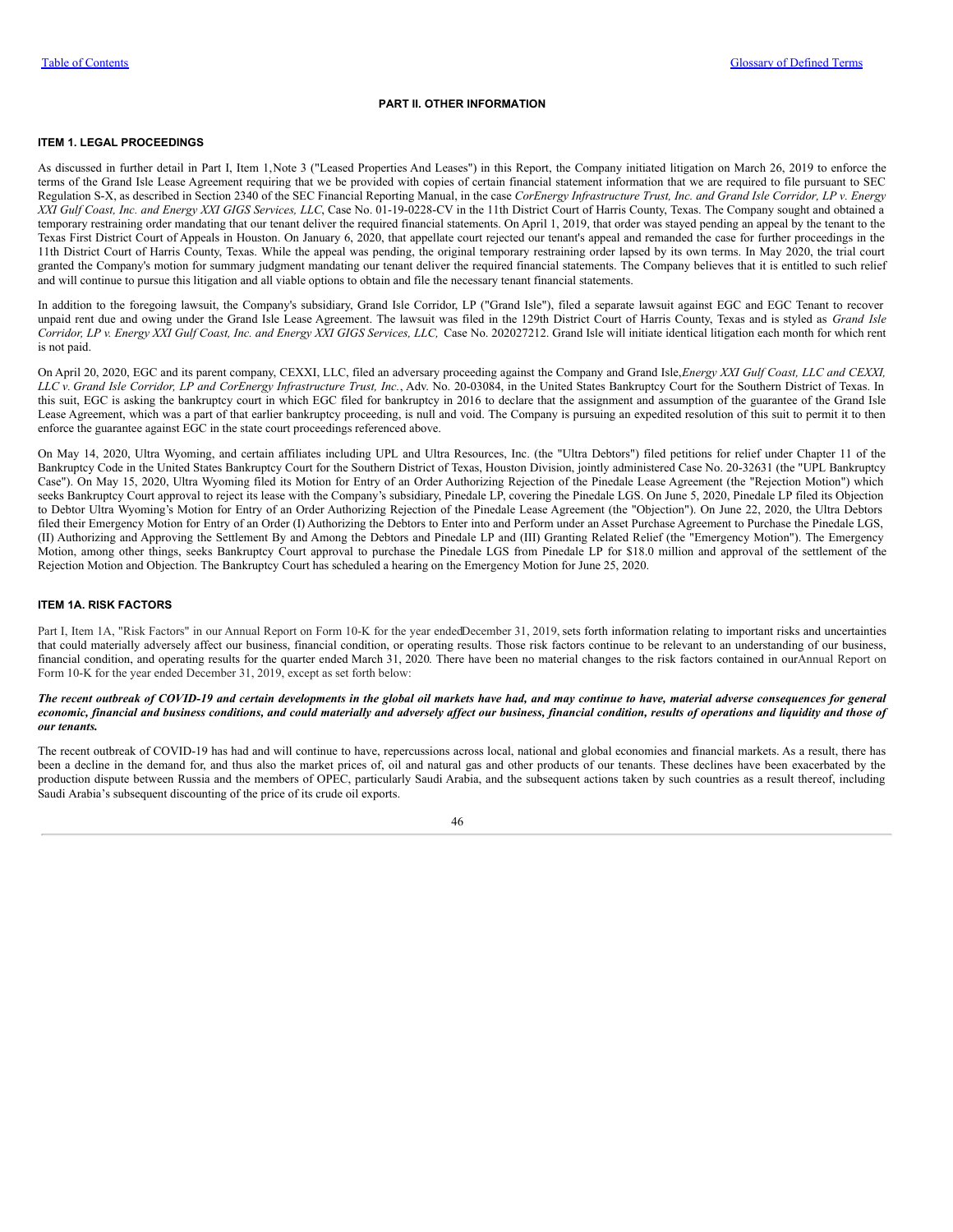Concerns over the negative effects of COVID-19 on economic and business prospects across the world have contributed to increased market and oil price volatility and have diminished expectations for the global economy. These factors, coupled with the emergence of decreasing business and consumer confidence and increasing unemployment resulting from the COVID-19 outbreak and the recent abrupt oil price decline, may precipitate a prolonged economic slowdown and recession. Any such prolonged period of economic slowdown or recession, or a protracted period of depressed prices for our tenants' products, could have significant adverse consequences for our tenants' financial condition and subsequently, our financial condition and could diminish our liquidity.

The effects of COVID-19 and the developments in the global oil markets could adversely impact our and our tenants' ability to successfully operate due to, among other factors:

- a general decline in business activity and demand which would adversely affect both our tenants' operations and our ability to grow through acquisitions;
- difficulty accessing debt and equity capital on attractive terms, or at all, and a severe disruption and instability in the global financial markets or deteriorations in credit and financing conditions may affect our or our tenants' ability to access capital necessary to fund business operations or replace or renew maturing liabilities on a timely basis, and may adversely affect the valuation of financial assets and liabilities, any of which could affect our ability to meet liquidity and capital expenditure requirements or have a material adverse effect on our business, financial condition, results of operations and cash flows;
- the declaration of bankruptcy by one or more of our tenants, such as the recent bankruptcy filing by UPL and Ultra Wyoming, our tenant for the Pinedale LGS; and
- a deterioration in our and our tenants' ability to operate or operate in affected areas, or delays in the supply of products or services from our and our tenants' vendors that are needed for us and our tenants to operate effectively.

To the extent these factors impact our tenants' ability or willingness to pay rent, we expect them to impact the income received by us. These factors may also require us to incur additional expenses that are not otherwise anticipated. The extent of this impact on our income and expenses may have a material adverse effect on our ability to pay any distributions to our common or preferred stockholders or to pay our lenders.

Further, the cessation of the operations of certain of our tenants may be expected to result in a reduction in our revenues and cash flows due to the impaired financial stability of our tenants. The worsening of our estimated future cash flows with respect to one or more properties adversely impacted by the effects on our tenants of the COVID-19 pandemic, coupled with ongoing market and oil price volatility, has resulted in substantial impairment charges with respect to the affected assets, and could result in the recognition of additional future asset impairment charges, which adversely impacts our financial results.

The full extent of the adverse impact of COVID-19 on our business, financial condition, liquidity and results of operations cannot be predicted and has been and may continue to be material. The magnitude will depend on factors beyond our control including actions taken by local, state, national and international governments, nongovernmental organizations, the medical community, our tenants, and others. Moreover, risk factors set forth in our Annual Report on Form 10-K for the year ended December 31, 2019 could be heightened as a result of the impact of the COVID-19 or any other public health crisis.

#### Our indebtedness could have important consequences, including impairing our ability to obtain additional financing or pay future distributions, as well as subjecting us to the risk of foreclosure on any mortgaged properties in the event of non-payment of the related debt.

As of March 31, 2020, we had outstanding consolidated indebtedness of approximately\$154.7 million. Our leverage could have important consequences. For example, it could:

- result in the acceleration of a significant amount of debt for non-compliance with the terms of such debt or, if such debt contains cross-default or cross-acceleration provisions, other debt;
- materially impair our ability to borrow undrawn amounts under existing financing arrangements or to obtain additional financing or refinancing on favorable terms or at all;
- require us to dedicate a substantial portion of our cash flow to paying principal and interest on our indebtedness, thereby reducing the cash flow available to fund our business, to pay distributions, including those necessary to maintain REIT qualification, or to use for other purposes;
- increase our vulnerability to economic downturns;
- limit our ability to withstand competitive pressures; or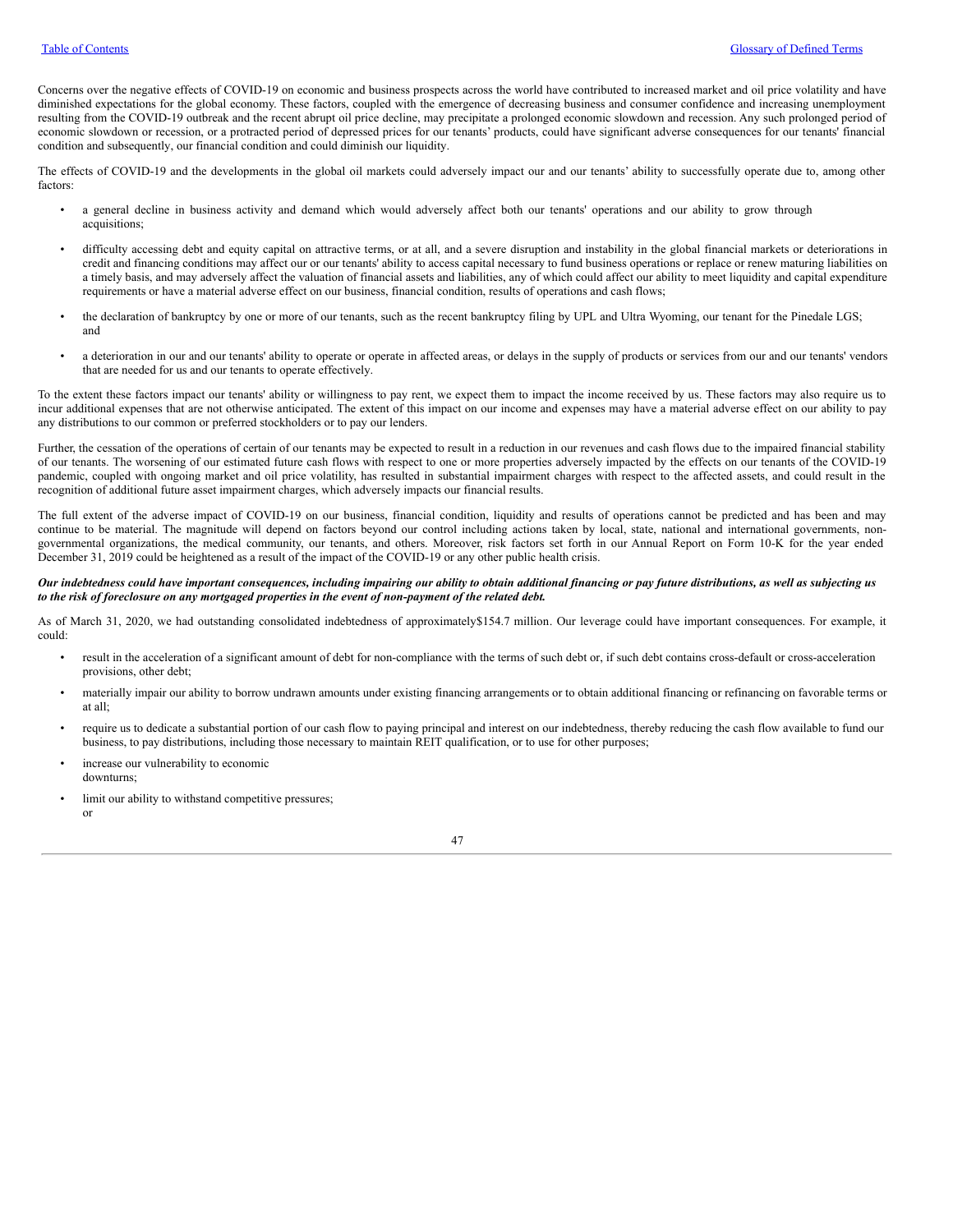reduce our flexibility to respond to changing business and economic conditions.

We entered into the Standstill Agreement with Prudential in anticipation of Pinedale LP's notification to Prudential that two Specified Events of Default under the Amended Pinedale Term Credit Facility occurred as a result of (i) the bankruptcy filing by UPL and Ultra Wyoming and (ii) any resulting impact on Pinedale LP's net worth covenant under the under the Amended Pinedale Term Credit Facility due to any accounting impairment of assets of Pinedale LP triggered by the bankruptcy filing of Ultra Wyoming. Under the Standstill Agreement, Prudential has agreed to forbear through the Standstill Period from exercising any rights they may have to accelerate and declare the outstanding balance under the Amended Pinedale Term Credit Facility immediately due and payable as a result of the occurrence of either of the Specified Events of Default, provided that there are no other Events of Default and Pinedale LP continues to meet its obligations under all of the other terms of the Amended Pinedale Term Credit Facility. See Part I, Note 10 ("Debt") included in this Report for further information regarding the Standstill Agreement. Although we have entered into the Standstill Agreement, there is no guarantee that the Specified Events of Default will be cured by the end of the Standstill Period, that Prudential will extend the Standstill Period or that Prudential will agree to waive events of default or potential events of default in the future. In addition, further defaults under the Amended Pinedale Credit Facility could trigger cross-defaults under the 5.875% Convertible Notes or the CorEnergy Credit Facility.

Further, we expect to mortgage many of our properties to secure payment of indebtedness. If we are unable to meet mortgage payments, such failure could result in the loss of assets due to foreclosure and transfer to the mortgagee or sale on unfavorable terms with a consequent loss of income and asset value. A foreclosure of one or more of our properties could create taxable income without accompanying cash proceeds, and could adversely affect our financial condition, results of operations, cash flow, and ability to service debt and make distributions and the market of our stock.

#### *The transition away from LIBOR may adversely af ect our cost to obtain financing.*

Our variable rate indebtedness under the CorEnergy Credit Facility and the Mowood/Omega Revolver use LIBOR as a benchmark for establishing the rate. LIBOR is the subject of recent national, international and other regulatory guidance and proposals for reform. These reforms and other pressures may cause LIBOR to disappear entirely or to perform differently than in the past. The consequences of these developments cannot be entirely predicted, but could include an increase in the cost of our variable rate indebtedness.

In July 2017, the Financial Conduct Authority, the authority that regulates LIBOR, announced it intends to stop compelling banks to submit rates for the calculation of LIBOR after 2021. The Alternative Reference Rates Committee ("ARRC") has proposed that the Secured Overnight Financing Rate ("SOFR") is the rate that represents best practice as the alternative to USD-LIBOR for use in derivatives and other financial contracts that are currently indexed to USD-LIBOR. ARRC has proposed a paced market transition plan to SOFR from USD-LIBOR and organizations are currently working on industry wide and company specific transition plans as it relates to derivatives and cash markets exposed to USD-LIBOR. There is no guarantee that a transition from LIBOR to an alternative will not result in financial market disruptions, significant increases in benchmark rates, or financing costs to borrowers. We have material contracts that are indexed to USD-LIBOR and we are monitoring this activity and evaluating the related risks.

#### <span id="page-50-0"></span>**ITEM 2. UNREGISTERED SALES OF EQUITY SECURITIES AND USE OF PROCEEDS**

During the three months ended March 31, 2020, certain holders elected to convert approximately\$416 thousand principal amount of 7.00% Convertible Notes to CorEnergy common stock at the conversion rate of 30.3030 shares of common stock per \$1,000 principal amount, as follows:

| <b>Conversion Date</b> |  | <b>Principal Amount of</b><br><b>Convertible Notes Converted</b> | <b>Number of Shares of Common Stock</b><br>Issued |  |  |
|------------------------|--|------------------------------------------------------------------|---------------------------------------------------|--|--|
| January 23, 2020       |  | 304,000                                                          | 9,212                                             |  |  |
| January 24, 2020       |  | 5,000                                                            | 151                                               |  |  |
| January 28, 2020       |  | 107.000                                                          | 3,242                                             |  |  |
| Total                  |  | 416.000                                                          | 12,605                                            |  |  |

The shares of common stock were issued solely to holders of the 7.00% Convertible Notes upon conversion pursuant to the exemption from registration provided under Section 3(a)(9) of the Securities Act of 1933, as amended. This exemption is available to the Company because the shares of common stock were exchanged by the Company with its existing security holders in accordance with the terms of the indenture governing the 7.00% Convertible Notes with no commission or other remunerations being paid or given for soliciting such an exchange.

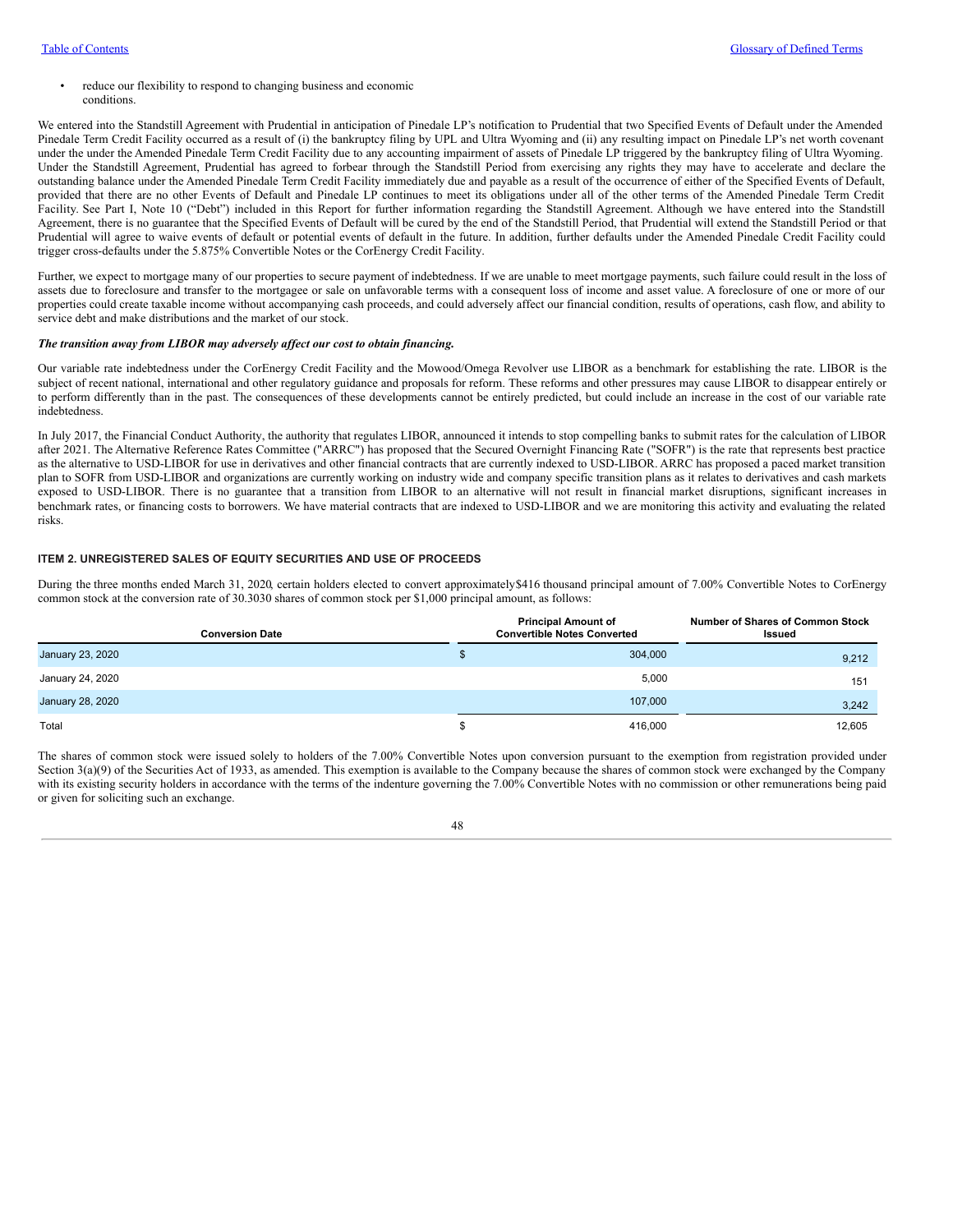The following table presents information with respect to repurchases of Series A Preferred Stock made by the Company during thethree months ended March 31, 2020:

| Period              | <b>Total Number of Depository</b><br>Shares Purchased <sup>(1)</sup> | <b>Average Price Paid per Depository</b><br>Share | <b>Total Number of Depository</b><br><b>Shares Purchased as Part of a</b><br><b>Publicly Announced Plan</b> | <b>Maximum Number of Depository</b><br><b>Shares that May Yet Be</b><br>Purchased Under the Plan(2) |
|---------------------|----------------------------------------------------------------------|---------------------------------------------------|-------------------------------------------------------------------------------------------------------------|-----------------------------------------------------------------------------------------------------|
| January 1-31, 2020  |                                                                      | –                                                 |                                                                                                             |                                                                                                     |
| February 1-29, 2020 | $\overline{\phantom{0}}$                                             |                                                   |                                                                                                             |                                                                                                     |
| March 1-31, 2020    | 8.913                                                                | 18.15                                             | 8.913                                                                                                       | 320,823                                                                                             |

(1) Includes shares repurchased by the Company pursuant to the \$5.0 million repurchase plan approved by the Company's Board of Directors, which commenced March 21, 2020. Purchases may be made through the program through August 20, 2020.

(2) Represents the maximum number of shares of preferred stock that may be repurchased as of the end of the period, pursuant to the March 2020 plan referenced in Note (1) prior to<br>its expiration in August 2020. Such maximu

#### <span id="page-51-0"></span>**ITEM 3. DEFAULTS UPON SENIOR SECURITIES**

<span id="page-51-1"></span>None.

#### **ITEM 4. MINE SAFETY DISCLOSURES**

<span id="page-51-2"></span>Not applicable.

### **ITEM 5. OTHER INFORMATION**

<span id="page-51-3"></span>None.

#### **ITEM 6. EXHIBITS**

| <b>Exhibit No.</b> | <b>Description of Document</b>                                                                                                                                                                                                                                                                                                                                                                                                                     |
|--------------------|----------------------------------------------------------------------------------------------------------------------------------------------------------------------------------------------------------------------------------------------------------------------------------------------------------------------------------------------------------------------------------------------------------------------------------------------------|
|                    |                                                                                                                                                                                                                                                                                                                                                                                                                                                    |
| $10.2.10*$         | Letter Agreement, dated March 31, 2020, concerning Incentive Fee for March 31, 2020 under Management Agreement, dated May 8, 2015 and effective as of May<br>1, 2015, between Corridor InfraTrust Management, LLC and CorEnergy Infrastructure Trust, Inc.                                                                                                                                                                                         |
| $10.2.11*$         | Letter Agreement, dated March 31, 2020, concerning Management Fee for March 31, 2020 under Management Agreement, dated May 8, 2015 and effective as of<br>May 1, 2015, between Corridor InfraTrust Management, LLC and CorEnergy Infrastructure Trust, Inc.                                                                                                                                                                                        |
| $31.1*$            | Certification by Chief Executive Officer pursuant to Exchange Act Rule 13a-14(a), as adopted pursuant to Section 302 of the Sarbanes-Oxley Act of 2002.                                                                                                                                                                                                                                                                                            |
| $31.2*$            | Certification by Chief Accounting Officer pursuant to Exchange Act Rule 13a-14(a), as adopted pursuant to Section 302 of the Sarbanes-Oxley Act of 2002.                                                                                                                                                                                                                                                                                           |
| $32.1***$          | Certification by Chief Executive Officer and Chief Accounting Officer pursuant to 18 U.S.C. Section 1350, as adopted pursuant to Section 906 of the Sarbanes-<br>Oxley Act of 2002.                                                                                                                                                                                                                                                                |
| $101**$            | The following materials from CorEnergy Infrastructure Trust, Inc.'s Quarterly Report on Form 10-Q for the quarter ended March 31, 2020, formatted in XBRL<br>(Extensible Business Reporting Language): (i) the Consolidated Balance Sheets, (ii) the Consolidated Statements of Operations, (iii) the Consolidated Statements<br>of Equity, (iv) the Consolidated Statements of Cash Flows and (v) the Notes to Consolidated Financial Statements. |
| $^\star$           | Filed herewith.                                                                                                                                                                                                                                                                                                                                                                                                                                    |
| $***$              | Furnished herewith.                                                                                                                                                                                                                                                                                                                                                                                                                                |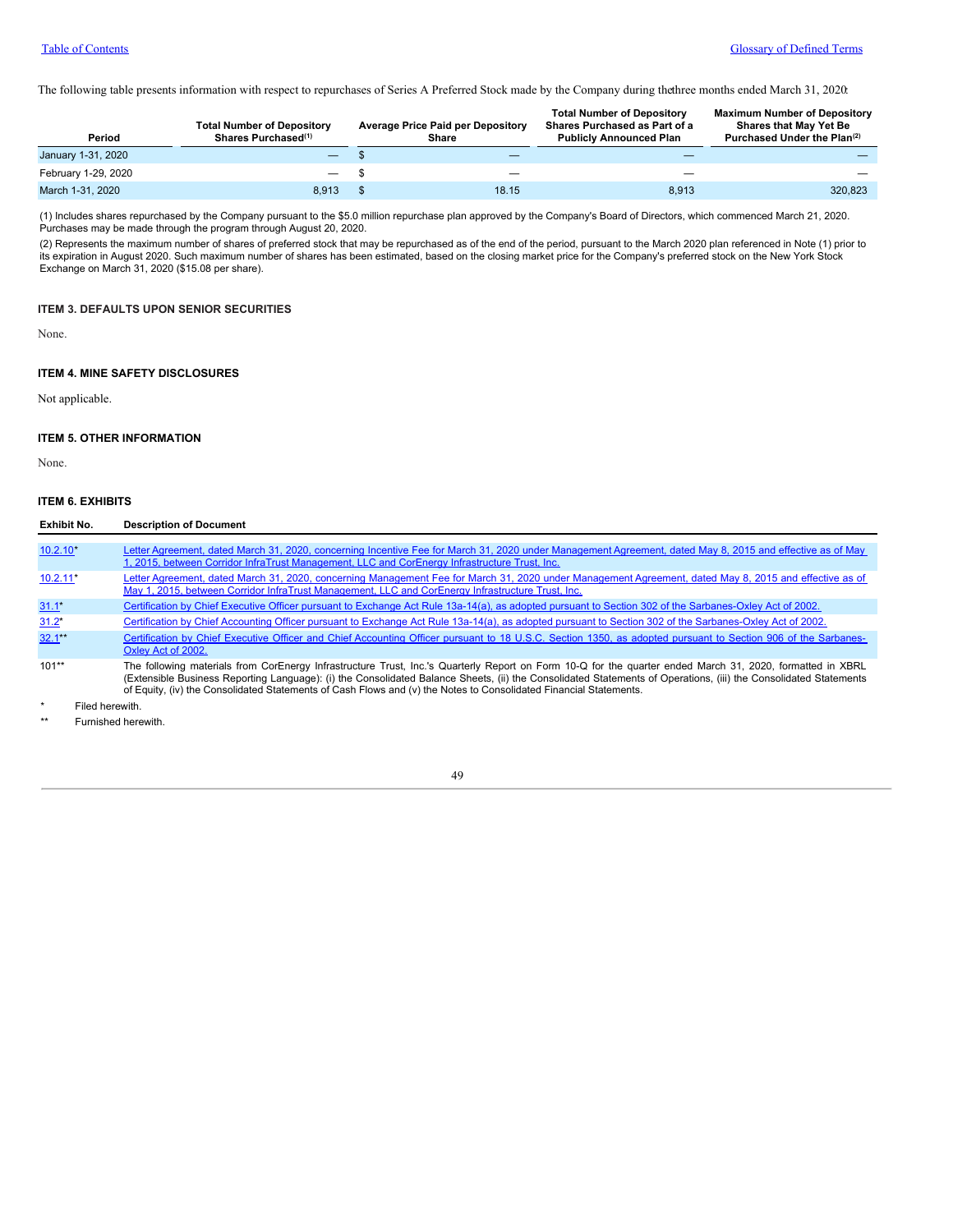# **CORENERGY INFRASTRUCTURE TRUST, INC.**

# **SIGNATURES**

<span id="page-52-0"></span>Pursuant to the requirements of Section 13 or 15(d) of the Securities Exchange Act of 1934, as amended, the registrant has duly caused this Report to be signed on its behalf by the undersigned, thereunto duly authorized.

# **CORENERGY INFRASTRUCTURE TRUST, INC.**

(Registrant)

By: /s/ Kristin M. Leitze

**June 25, 2020**

**Kristin M. Leitze Chief Accounting Officer (Principal Accounting Officer and Principal Financial Officer)**

By: /s/ David J. Schulte

**David J. Schulte Chairman and Chief Executive Officer (Principal Executive Officer) June 25, 2020**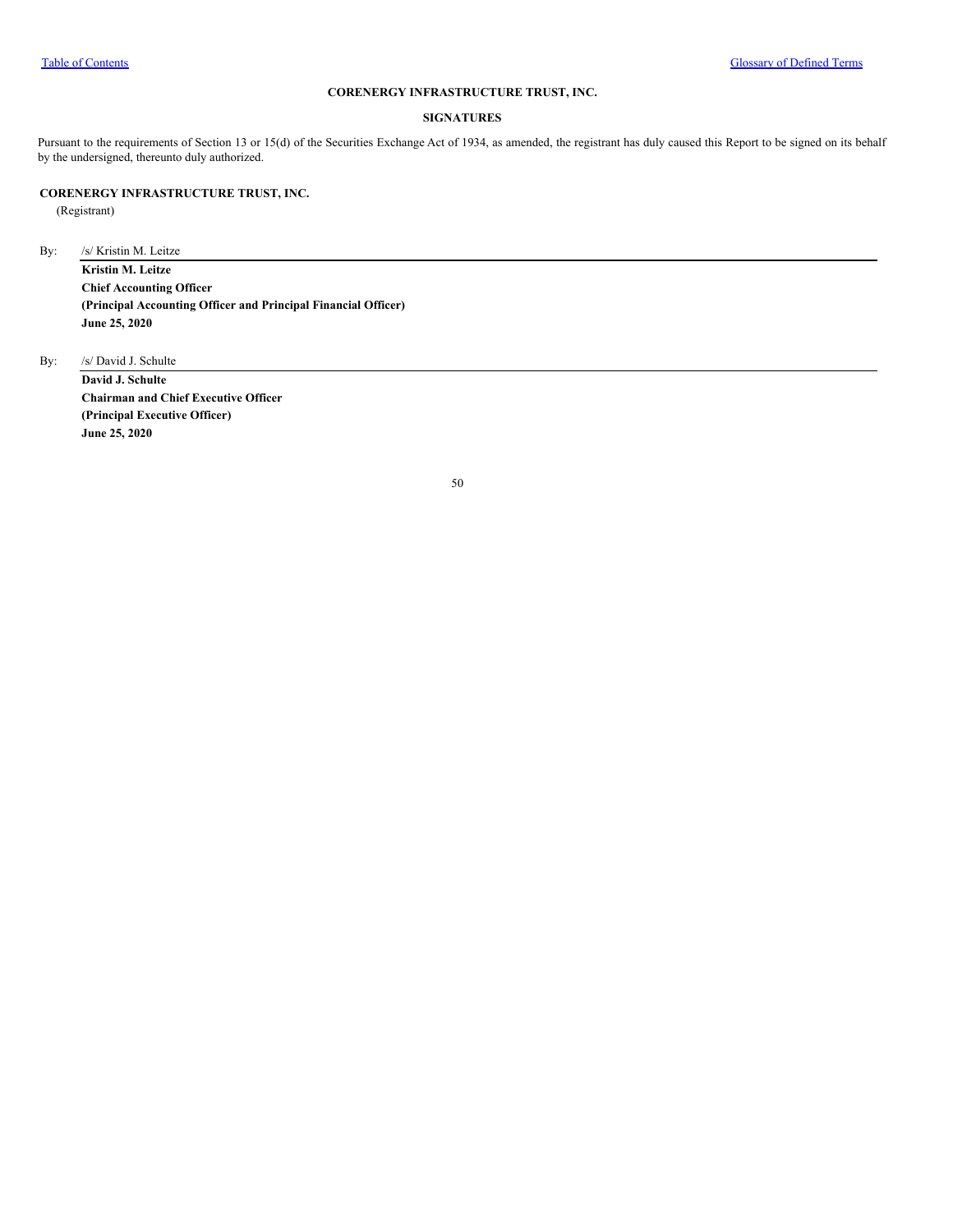<span id="page-53-0"></span>

March 31, 2020

CorEnergy Infrastructure Trust, Inc. 1100 Walnut Street, Suite 3350 Kansas City, Missouri 64106

# Re: **Management Agreement for CorEnergy Infrastructure Trust, Inc.**

Ladies and Gentlemen:

Reference is made to that certain Management Agreement, dated as of May 8, 2015 and effective as of May 1, 2015, by and between CorEnergy Infrastructure Trust, Inc., a Maryland corporation (the "Company"), and Corridor InfraTrust Management, LLC, a Delaware limited liability company ("Manager") (as such agreement has been, and may be further, amended, restated, supplemented or otherwise modified from time to time, the "Management Agreement"). Capitalized terms used and not defined herein are used as defined in the Management Agreement. The Company and the Manager have entered into this Letter Agreement to waive all of the Incentive Fee set forth in Section 8(b) of the Management Agreement applicable to the dividend paid during the calendar quarter ending March 31, 2020. This letter in no way supersedes our May 9, 2016 letter agreement (effective March 31, 2016) concerning the Management Fee calculation.

This letter documents that the Manager has recommended, and the Company has agreed, that the Manager shall not be paid an Incentive Fee as a result of the dividend paid during the Company's March 31, 2020 calendar quarter. This agreed upon incentive fee payment constitutes a waiver by the Manager of \$170,644 of the Incentive Fee that would otherwise be due to the Manager from the Company.

The foregoing waiver shall not apply to any prior or future periods, although the Manager reserves the right to waive in the future any Incentive Fee payment to which it may be entitled for one or more future fiscal quarters of the Company.

The Company and the Manager mutually acknowledge and agree that this modification to the Incentive Fee payment right represents a discretionary action on the part of the Manager that is not required under the terms of the Management Agreement and that, except as specifically set forth herein, and as modified in our prior May 9, 2016 letter agreement concerning the Management Fee calculation, all provisions of the Management Agreement shall remain in full force and effect and shall not be affected by this letter.

Very truly yours,

# **CORRIDOR INFRATRUST MANAGEMENT, LLC**

By: /s/ Richard C. Green, Jr. Name: Richard C. Green, Jr., Managing Director

*Agreed and accepted:*

# **CORENERGY INFRASTRUCTURE TRUST, INC.**

By: /s/ David J. Schulte Name: David J. Schulte, President

1100 Walnut Street, Suite 3350, Kansas City, MO 64106 | Main: 816.875.3705 | Fax: 816.875.5875 | corenergy.reit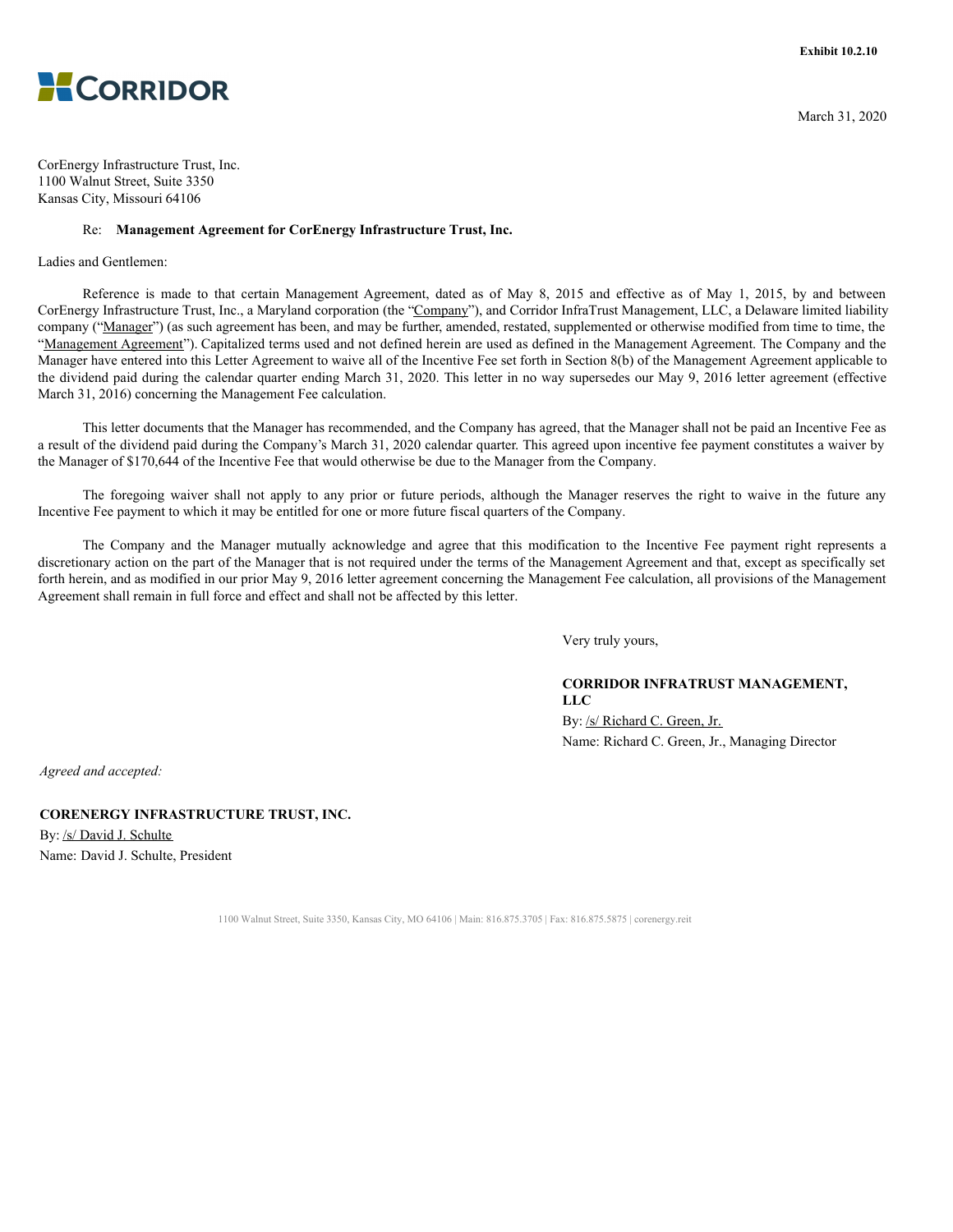<span id="page-54-0"></span>

March 31, 2020

CorEnergy Infrastructure Trust, Inc. 1100 Walnut Street, Suite 3350 Kansas City, Missouri 64106

# Re: **Management Fee for the Quarter Ended March 31, 2020**

Ladies and Gentlemen:

Reference is made to that certain Management Agreement, dated as of May 8, 2015 and effective as of May 1, 2015, by and between CorEnergy Infrastructure Trust, Inc., a Maryland corporation (the "Company"), and Corridor InfraTrust Management, LLC, a Delaware limited liability company (the "Manager") (as such agreement has been, as may be further, amended, restated, supplemented or otherwise modified from time to time, the "Management Agreement"). Capitalized terms used and not defined herein are used as defined in the Management Agreement.

The Company and the Manager have entered into this Letter Agreement, effective as of March 31, 2020, to clarify the application of the Management Fee provisions set forth in Section 8(a) of the Management Agreement to the Company's net proceeds from the August 12, 2019 private placement offering of 5.875% Convertible Senior Notes due 2025. This letter documents that the Manager has proposed, and the Company has agreed, that solely for the purpose of calculating the quarterly Management Fee due as of March 31, 2020, the definition of "Managed Assets" set forth in Section 8(a) of the Management Agreement shall be applied in a manner that reduces Managed Assets by the net proceeds from the August 12, 2019 private placement offering of 5.875% Convertible Senior Notes due 2025 (excluding the cash portion of such proceeds utilized in connection with the exchange of the Company's 7.00% Convertible Senior Notes due 2020). This letter in no way supersedes our May 9, 2016 letter agreement (effective March 31, 2016) concerning the Management Fee calculation.

The purpose of this waiver is to apply Section 8(a) of the Management Agreement to only the reinvested portion of the net proceeds, received during the third quarter of 2019, from the 5.875% Convertible Note offering. Except as specifically set forth herein, all other provisions of the Management Agreement shall remain in full force and effect and shall not be affected by this Letter Agreement. Please acknowledge your agreement to the foregoing by signing this Letter Agreement as indicated below.

Very truly yours,

**CORRIDOR INFRATRUST MANAGEMENT, LLC** By: /s/ Richard C. Green, Jr. Name: Richard C. Green, Jr., Managing Director

*Agreed and accepted:*

**CORENERGY INFRASTRUCTURE TRUST, INC.**

By: /s/ David J. Schulte Name: David J. Schulte, President

1100 Walnut Street, Suite 3350, Kansas City, MO 64106 | Main: 816.875.3705 | Fax: 816.875.5875 | corenergy.reit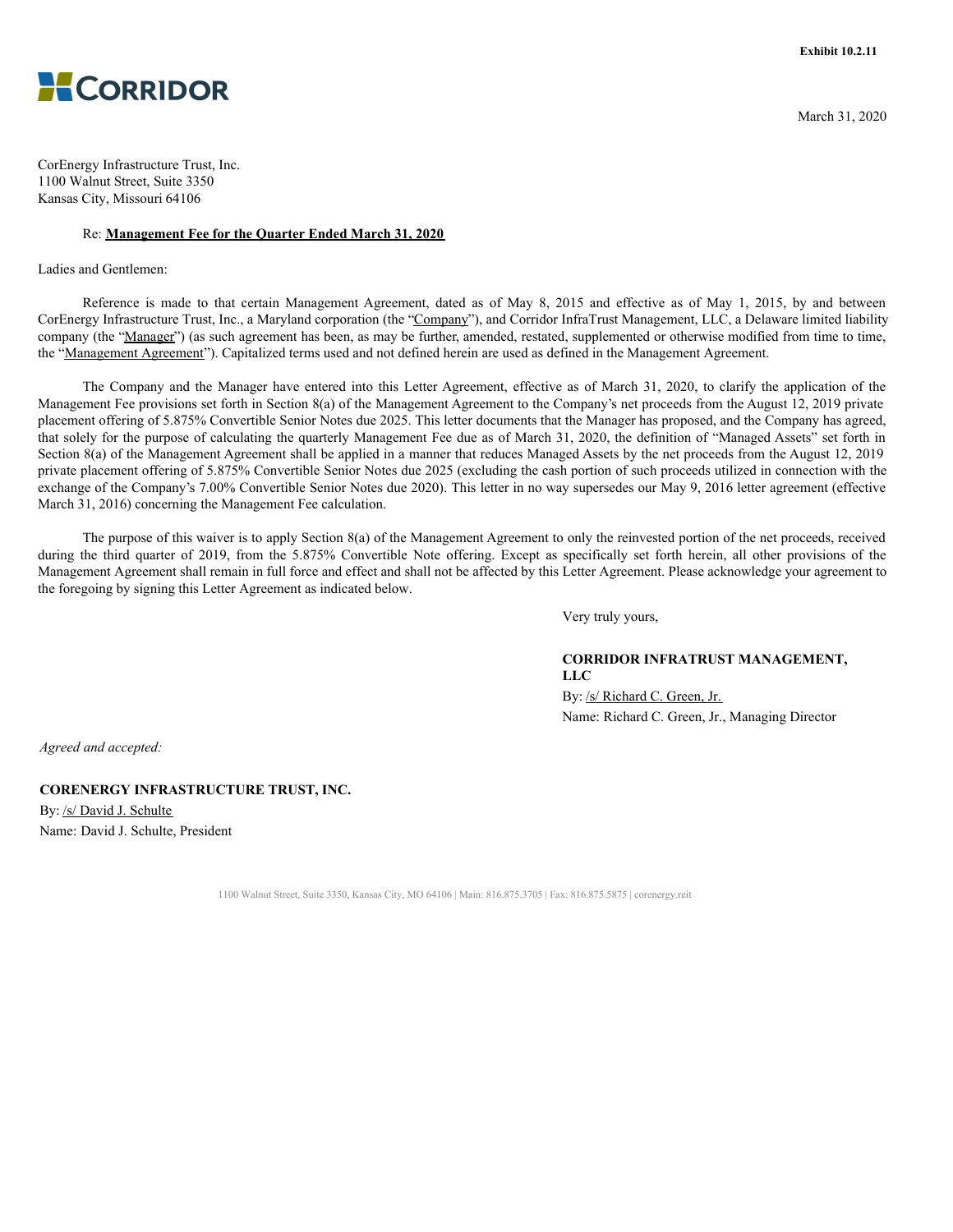### **CERTIFICATIONS**

<span id="page-55-0"></span>I, David J. Schulte, certify that:

- 1. I have reviewed this Quarterly Report on Form 10-Q of CorEnergy Infrastructure Trust, Inc.;
- 2. Based on my knowledge, this report does not contain any untrue statement of a material fact or omit to state a material fact necessary to make the statements made, in light of the circumstances under which such statements were made, not misleading with respect to the period covered by this report;
- 3. Based on my knowledge, the financial statements, and other financial information included in this report, fairly present in all material respects the financial condition, results of operations and cash flows of the registrant as of, and for, the periods presented in this report;
- 4. The registrant's other certifying officer(s) and I are responsible for establishing and maintaining disclosure controls and procedures (as defined in Exchange Act Rules 13a-15(e) and 15d-15(e)) and internal control over financial reporting (as defined in Exchange Act Rules 13a-15(f) and 15d-15(f)) for the registrant and have:
	- (a) Designed such disclosure controls and procedures, or caused such disclosure controls and procedures to be designed under our supervision, to ensure that material information relating to the registrant, including its consolidated subsidiaries, is made known to us by others within those entities, particularly during the period in which this report is being prepared;
	- (b) Designed such internal control over financial reporting, or caused such internal control over financial reporting to be designed under our supervision, to provide reasonable assurance regarding the reliability of financial reporting and the preparation of financial statements for external purposes in accordance with generally accepted accounting principles;
	- (c) Evaluated the effectiveness of the registrant's disclosure controls and procedures and presented in this report our conclusions about the effectiveness of the disclosure controls and procedures, as of the end of the period covered by this report based on such evaluation; and
	- (d) Disclosed in this report any change in the registrant's internal control over financial reporting that occurred during the registrant's most recent fiscal quarter (the registrant's fourth fiscal quarter in the case of an annual report) that has materially affected, or is reasonably likely to materially affect, the registrant's internal control over financial reporting; and
- 5. The registrant's other certifying officer(s) and I have disclosed, based on our most recent evaluation of internal control over financial reporting, to the registrant's auditors and the audit committee of the registrant's board of directors (or persons performing the equivalent functions):
	- (a) All significant deficiencies and material weaknesses in the design or operation of internal control over financial reporting which are reasonably likely to adversely affect the registrant's ability to record, process, summarize and report financial information; and
	- (b) Any fraud, whether or not material, that involves management or other employees who have a significant role in the registrant's internal control over financial reporting.

Date: June 25, 2020

David J. Schulte Chief Executive Officer (Principal Executive Officer)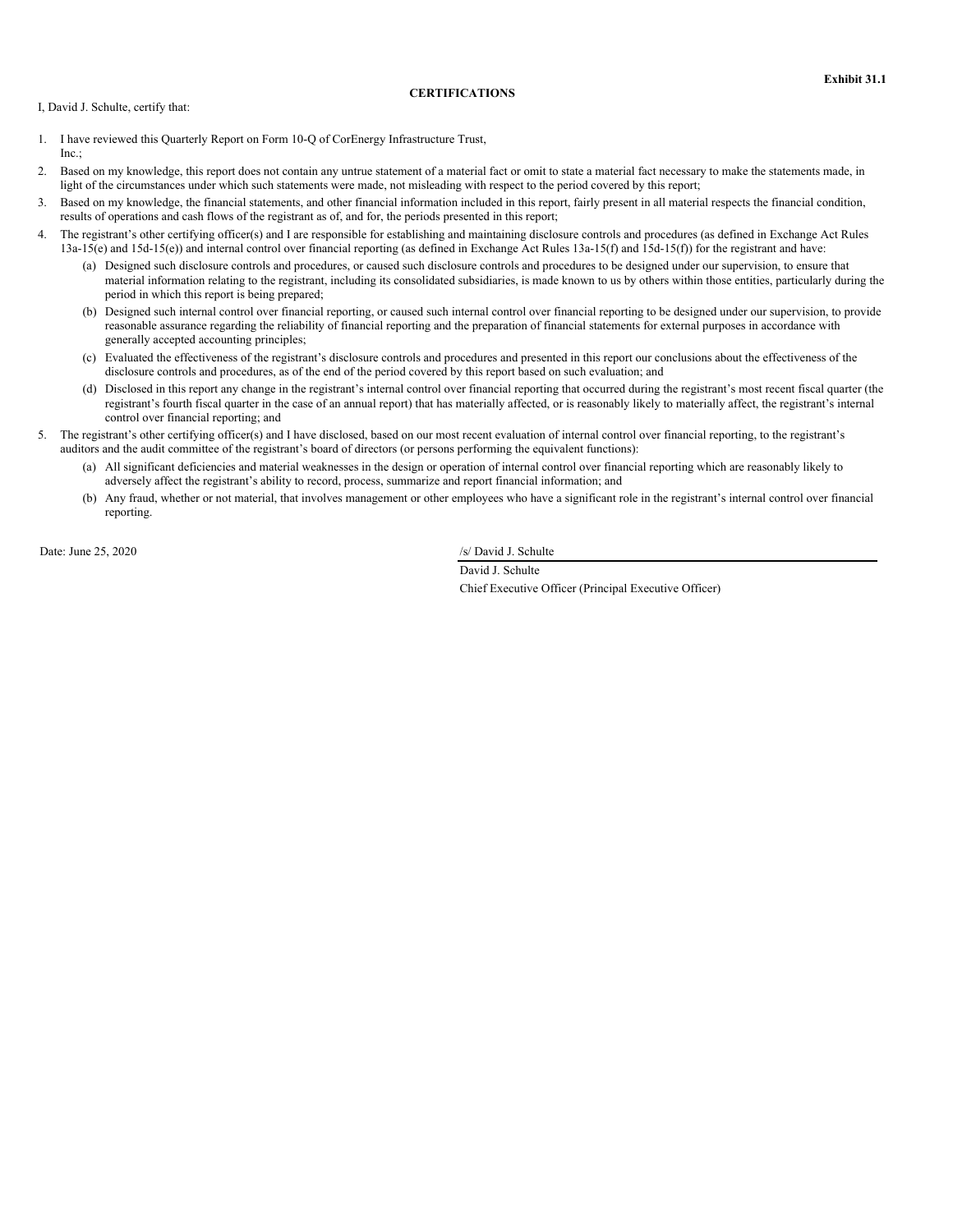#### **CERTIFICATIONS**

<span id="page-56-0"></span>I, Kristin M. Leitze, certify that:

- 1. I have reviewed this Quarterly Report on Form 10-Q of CorEnergy Infrastructure Trust, Inc.;
- 2. Based on my knowledge, this report does not contain any untrue statement of a material fact or omit to state a material fact necessary to make the statements made, in light of the circumstances under which such statements were made, not misleading with respect to the period covered by this report;
- 3. Based on my knowledge, the financial statements, and other financial information included in this report, fairly present in all material respects the financial condition, results of operations and cash flows of the registrant as of, and for, the periods presented in this report;
- 4. The registrant's other certifying officer(s) and I are responsible for establishing and maintaining disclosure controls and procedures (as defined in Exchange Act Rules 13a-15(e) and 15d-15(e)) and internal control over financial reporting (as defined in Exchange Act Rules 13a-15(f) and 15d-15(f)) for the registrant and have:
	- (a) Designed such disclosure controls and procedures, or caused such disclosure controls and procedures to be designed under our supervision, to ensure that material information relating to the registrant, including its consolidated subsidiaries, is made known to us by others within those entities, particularly during the period in which this report is being prepared;
	- (b) Designed such internal control over financial reporting, or caused such internal control over financial reporting to be designed under our supervision, to provide reasonable assurance regarding the reliability of financial reporting and the preparation of financial statements for external purposes in accordance with generally accepted accounting principles;
	- (c) Evaluated the effectiveness of the registrant's disclosure controls and procedures and presented in this report our conclusions about the effectiveness of the disclosure controls and procedures, as of the end of the period covered by this report based on such evaluation; and
	- (d) Disclosed in this report any change in the registrant's internal control over financial reporting that occurred during the registrant's most recent fiscal quarter (the registrant's fourth fiscal quarter in the case of an annual report) that has materially affected, or is reasonably likely to materially affect, the registrant's internal control over financial reporting; and
- 5. The registrant's other certifying officer(s) and I have disclosed, based on our most recent evaluation of internal control over financial reporting, to the registrant's auditors and the audit committee of the registrant's board of directors (or persons performing the equivalent functions):
	- (a) All significant deficiencies and material weaknesses in the design or operation of internal control over financial reporting which are reasonably likely to adversely affect the registrant's ability to record, process, summarize and report financial information; and
	- (b) Any fraud, whether or not material, that involves management or other employees who have a significant role in the registrant's internal control over financial reporting.

Date: June 25, 2020

Kristin M. Leitze

Chief Accounting Officer (Principal Accounting Officer and Principal Financial Officer)